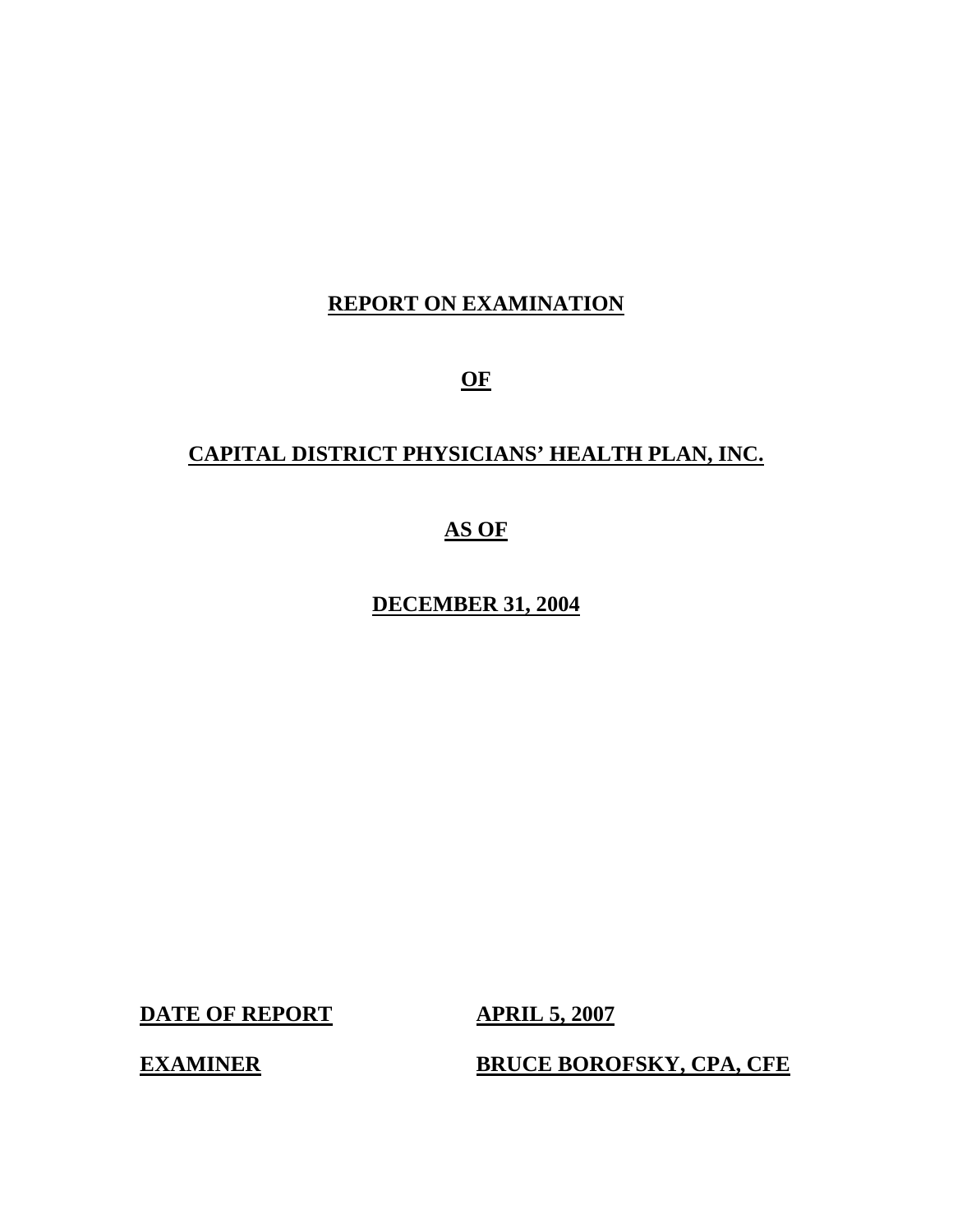| <b>TABLE OF CONTENTS</b> |
|--------------------------|
|--------------------------|

|                  | <b>TABLE OF CONTENTS</b>                                                                                                                                                                                                                                                                   |                                           |
|------------------|--------------------------------------------------------------------------------------------------------------------------------------------------------------------------------------------------------------------------------------------------------------------------------------------|-------------------------------------------|
| <u>ITEM NO.</u>  |                                                                                                                                                                                                                                                                                            | PAGE NO.                                  |
| 1.               | Scope of examination                                                                                                                                                                                                                                                                       | $\overline{2}$                            |
| 2.               | Executive summary                                                                                                                                                                                                                                                                          | 3                                         |
| 3.               | Description of the HMO                                                                                                                                                                                                                                                                     | $\overline{4}$                            |
|                  | Management and controls<br>A.<br>Territory and plan of operation<br><b>B.</b><br>$C_{\cdot}$<br>Reinsurance<br>D.<br>Holding company system<br>Significant operating ratios<br>Е.<br>Investment activities<br>$F_{\cdot}$<br>G.<br>Provider/TPA arrangements<br>H.<br>Accounts and records | 5<br>8<br>9<br>12<br>16<br>16<br>18<br>20 |
| $\overline{4}$ . | <b>Financial statements</b><br>A.<br><b>Balance</b> sheet<br>Statement of revenue and expenses<br><b>B.</b><br>$C_{\cdot}$<br>Capital and surplus account                                                                                                                                  | 25<br>25<br>26<br>27                      |
| 5.               | Claims unpaid                                                                                                                                                                                                                                                                              | 27                                        |
| 6.               | Market conduct                                                                                                                                                                                                                                                                             | 27                                        |
| 7.               | Fraud prevention and detection                                                                                                                                                                                                                                                             | 49                                        |
| 8.               | Compliance with prior report on examination                                                                                                                                                                                                                                                | 50                                        |
| 9.               | Summary of comments and recommendations                                                                                                                                                                                                                                                    | 54                                        |
|                  | Appendix A – Information systems review                                                                                                                                                                                                                                                    | 62                                        |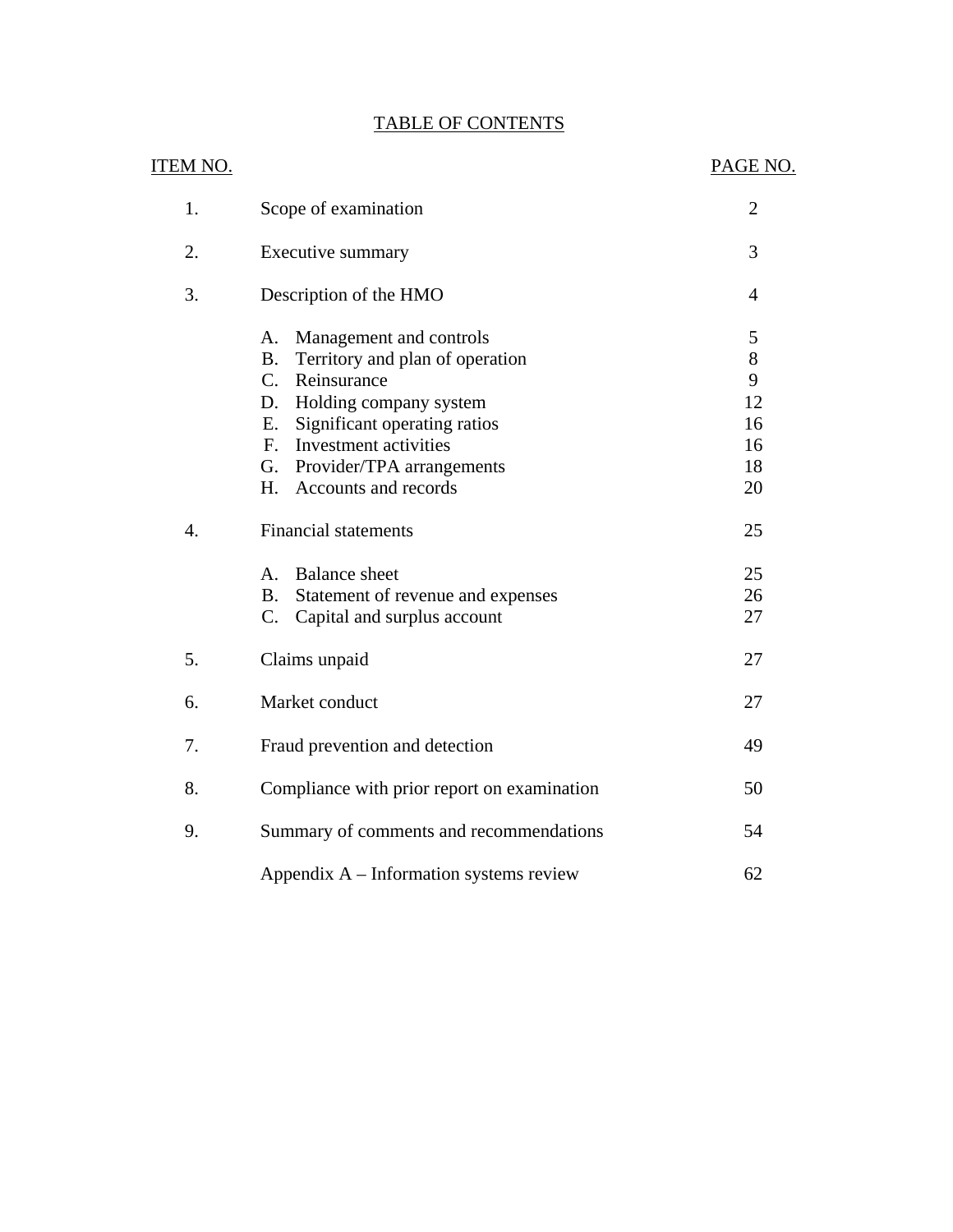

STATE OF NEW YORK INSURANCE DEPARTMENT 25 BEAVER STREET NEW YORK, NEW YORK 10004

Eliot Spitzer Governor

Eric R. Dinallo Acting Superintendent

Honorable Eric R. Dinallo Acting Superintendent of Insurance Albany, NY 12257

Date: April 5, 2007

Sir:

Pursuant to the provisions of the New York Insurance Law, and in compliance with the instructions contained in Appointment Number 22345, dated March 11, 2005 attached hereto, I have made an examination into the condition and affairs of Capital District Physicians' Health Plan, Inc., a not-for-profit health maintenance organization licensed pursuant to the provisions of Article 44 of the New York Public Health law. The following report, as of December 31, 2004, is respectfully submitted.

The examination was conducted at the HMO's home office located at 1223 Washington Avenue, Albany, New York.

A review was made of the HMO's information system and operations with the assistance of Ernst & Young, LLP. The results of such review are included in Appendix A of this report.

Wherever the designations "the HMO" or "CDPHP" appear herein without qualification, they should be understood to refer to Capital District Physicians' Health Plan, Inc.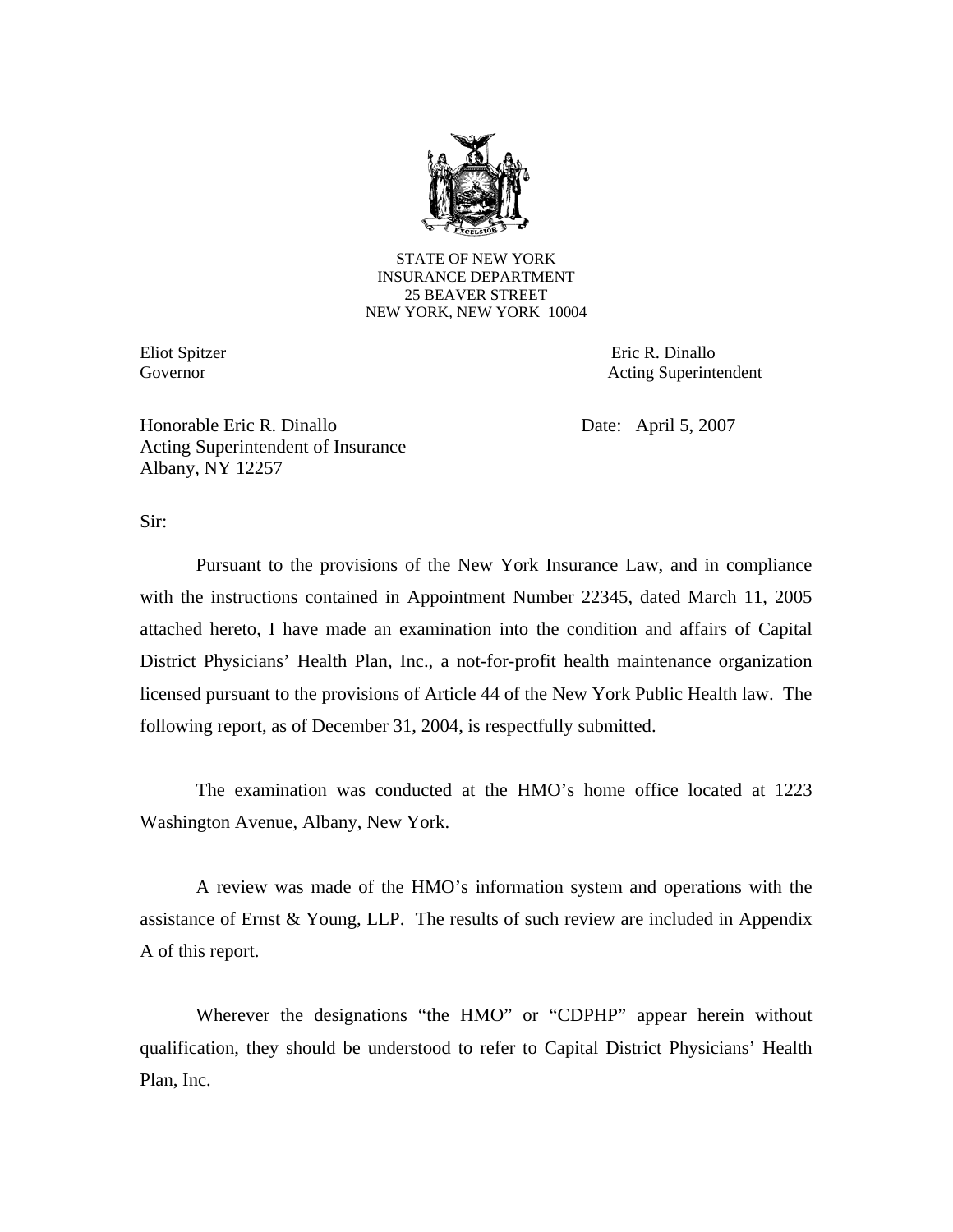#### 1. SCOPE OF EXAMINATION

The previous examination was conducted as of December 31, 2000. This examination covers the four-year period from January 1, 2001 through December 31, 2004. Transactions occurring subsequent to this period were reviewed where deemed appropriate by the examiner.

The examination comprised a complete verification of assets and liabilities as of December 31, 2004, in accordance with Statutory Accounting Principles, as adopted by the Department, a review of income and disbursements to the extent deemed necessary to accomplish such verification, and utilized, to the extent considered appropriate, work performed by the HMO's independent certified public accountants. A review or audit was made of the following items as called for in the Examiners Handbook of the National Association of Insurance Commissioners (NAIC):

> History of the HMO Management and control Corporate records Fidelity bonds and other insurance Officers' and employees' welfare and pension plan Territory and plan of operation Growth of the HMO Accounts and records Loss experience Treatment of policyholders and claimants

A review was also made to ascertain what action was taken by the HMO with regard to comments and recommendations contained in the prior report on examination.

This report on examination is confined to financial statements and comments on those matters, which involve departures from laws, regulations or rules, or which are deemed to require explanation or description.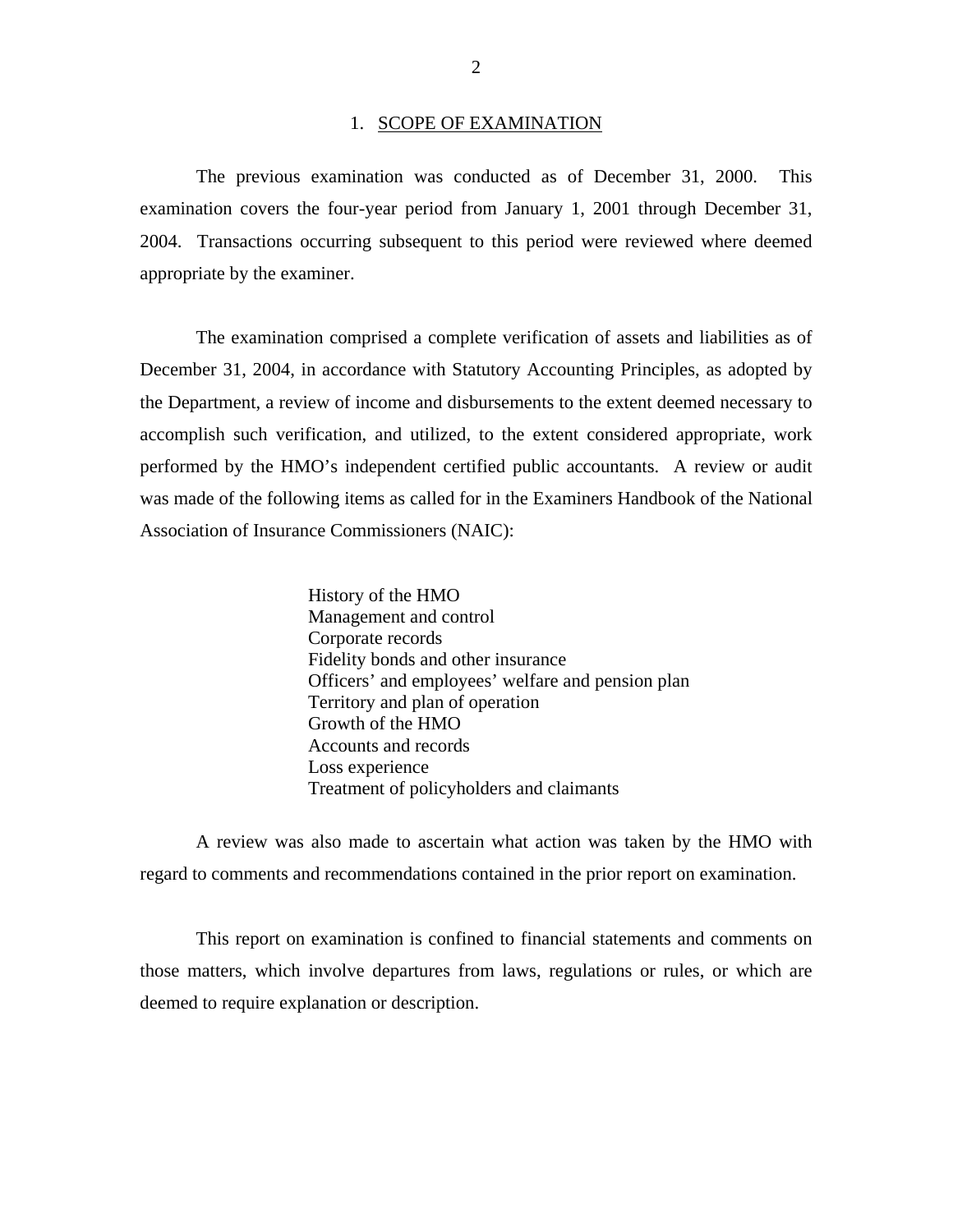#### 2. EXECUTIVE SUMMARY

The results of this examination revealed certain operational deficiencies that directly impacted the HMO's compliance with the New York Insurance Laws and New York Public Health Laws. Significant findings relative to this examination are as follows:

- The HMO made two loans to its subsidiary CDPHP-Universal Benefits, Inc. without the approval of the Superintendent as required by Section 1307(d) of the New York Insurance Law.
- The current examination revealed multiple violations relative to EOBs which included the following:

 The HMO issued EOB forms to members and non-participating providers which did not include all of the requisite information required by Section 3234(b) of the New York Insurance Law.

 The HMO failed to issue EOBs to members and non-participating providers for certain denial codes in violation of Section 3234(a) of the New York Insurance Law.

 The HMO failed to issue EOBs relative to non-participating provider claims, member claims and claims submitted by participating providers in instances when the HMO's member was financially liable for payment of a portion of the claim in compliance with Department of Labor Regulation, Part 2560. The above instances occurred when a claim was denied when a request for missing information was made by the Plan and that information was never received.

- The HMO failed to issue a notice of first adverse determination relative to instances of concurrent utilization reviews in violation of Section 4903.3 of the New York Public Health Law.
- The HMO failed to comply with the requirements of Section 4903.5 of the New York Public Health Law regarding its notices of first adverse determination because of the wording in the notices concerning requests for additional information.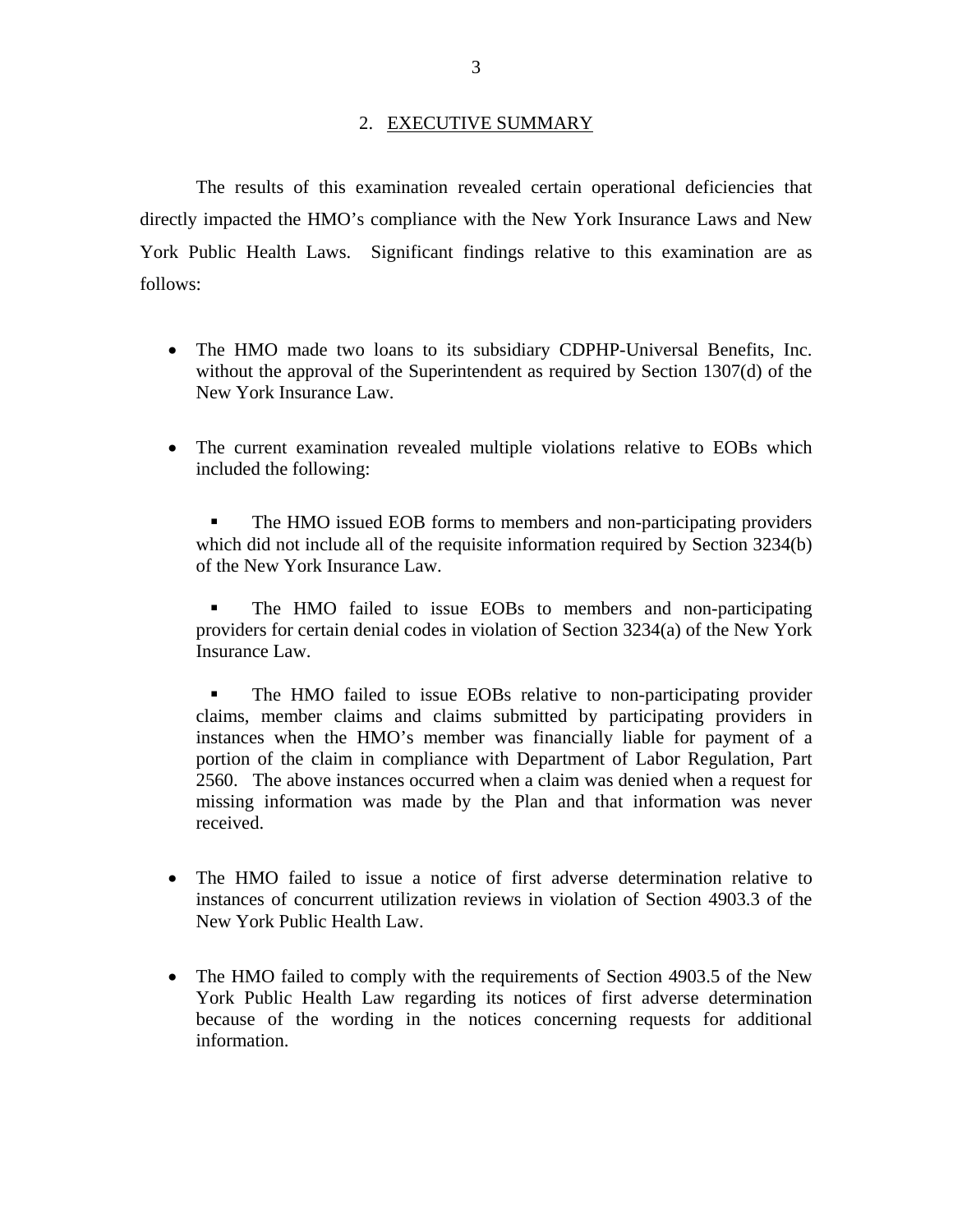- It is the HMO's policy to resolve any dispute with participating providers according to the dispute resolution language in the participating provider contract. As a result, claims where there was no member liability, which were denied retrospectively, as not medically necessary did not have a notice of the first adverse determination issued to the participating provider in violation of Sections 4903.4, 4903.5 and 4904.1 of New York Public Health Law.
- The HMO did not comply with Sections 4903.5 and 4904.3 of the New York Public Health Law relative to wording included within its acknowledgement letters of an appeal of first adverse determination.
- In those cases where CDPHP had denied claims received from non-participating providers and members for missing medical information, the HMO violated Sections 4903.4 and 4903.5 of the New York State Public Health Law by failing to issue a notice of first adverse determination to its members/providers relative to a retrospective review of claims when such claims involved medical necessity.
- The HMO issued Individual Direct Pay and Healthy NY 2004 premium notices to subscribers which inaccurately stated that such proposed rate increases are approved by the Department in violation of Section  $4308(g)(1)$  of the New York State Insurance Law.
- The HMO utilized an unlicensed claims adjuster to negotiate discounts for medical bills from non-participating providers in violation of Section 2108(a)(1) of the New York Insurance Law.

The examination findings are described in greater detail in the remainder of this report.

## 3. DESCRIPTION OF HMO

The HMO was formed as a membership corporation on February 27, 1984 under Section 402 of the Not-for-Profit Corporation Law, and incorporated within the State of New York on April 13, 1984. The members consist of physicians licensed by the State of New York. The HMO was licensed as a Health Maintenance Organization pursuant to Article 44 of the Public Health Law of the State of New York and obtained its certificate of authority to operate as an individual practice association (IPA) model HMO, effective April 30, 1984.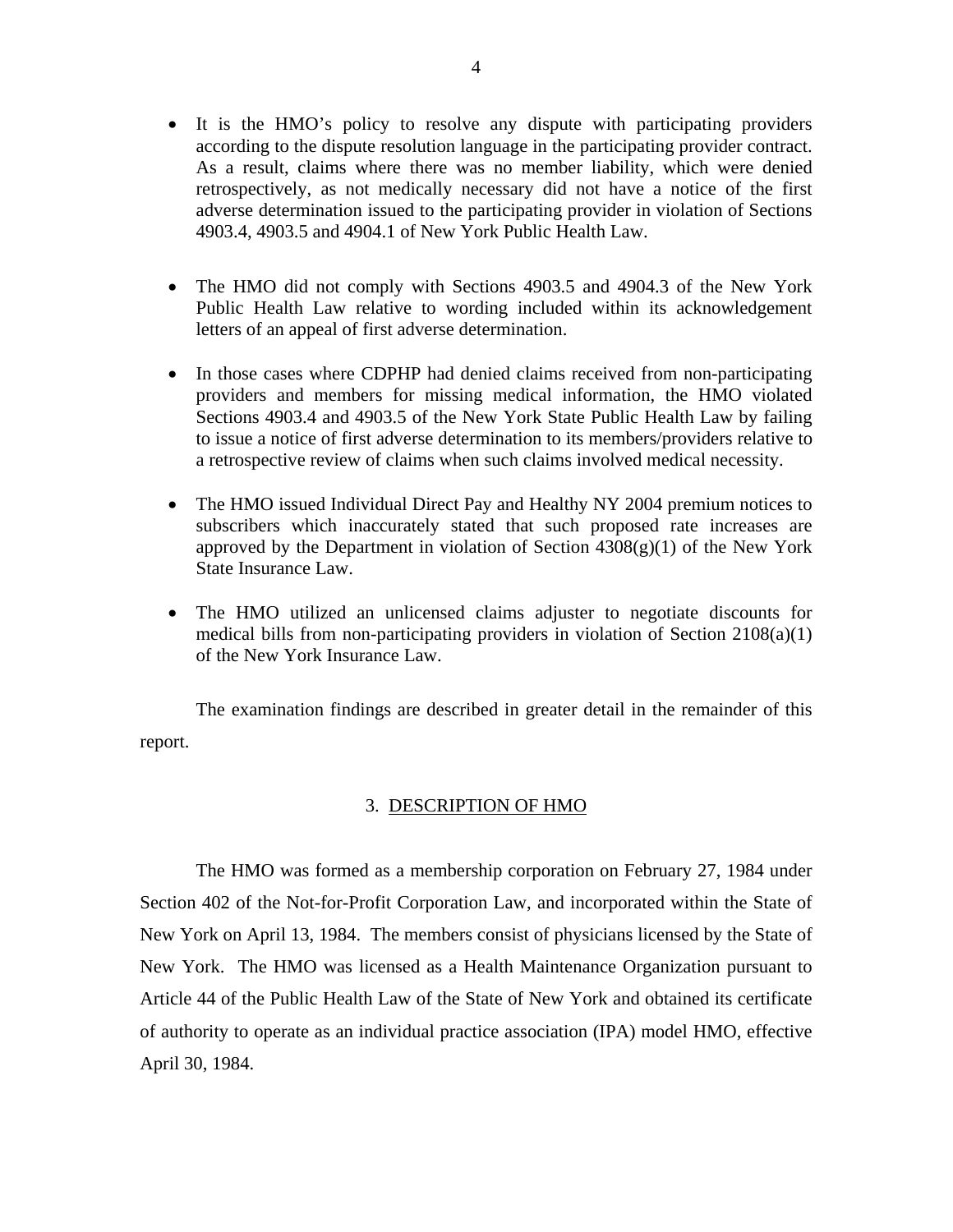<span id="page-6-0"></span>As of December 31, 2000, membership in the HMO was opened to physicians licensed by the State of New York who apply for membership and meet the criteria required by the HMO's by-laws and are accepted as member physicians.

The HMO is exempt from income taxes under the provisions of Section  $501(c)(4)$ of the Internal Revenue Code.

#### A. Management and controls

The HMO is a physician-controlled corporation. The participating physicians, who are members in good standing of the corporation, constitute a majority of the corporation's board of directors.

Pursuant to the HMO's by–laws, management of the HMO is vested in a board of directors consisting of fifteen members. Eight of the fifteen directors shall be members of the corporation. The remaining seven directors shall not be members of the corporation. At least three such non-member directors shall be enrollees of the HMO.

As of the examination date, the board of directors was comprised of fifteen members. The composition of the board was in compliance with the HMO's by-laws and Part 98-1.11 (f) of the Administrative Rules and Regulations of the State of New York, Health Department (10 NYCRR 98).

The directors of the HMO as of December 31, 2004 were as follows:

| Name and Residence           | <b>Principal Business Affiliation</b>         |
|------------------------------|-----------------------------------------------|
| John D. Bennett, M. D.       | Chairman of the Board of Directors, CDPHP     |
| Menands, New York            | Cardiologist, Albany Associates in Cardiology |
| <b>James Michael Brennan</b> | President,                                    |
| Slingerlands, New York       | <b>Albany Truck Sales</b>                     |
| Peter T. Burkart, M. D.      | Hematologist,                                 |
| Averill Park, New York       | Capital District Hematology/Oncology          |
| M. Bruce Cohen               | Retired                                       |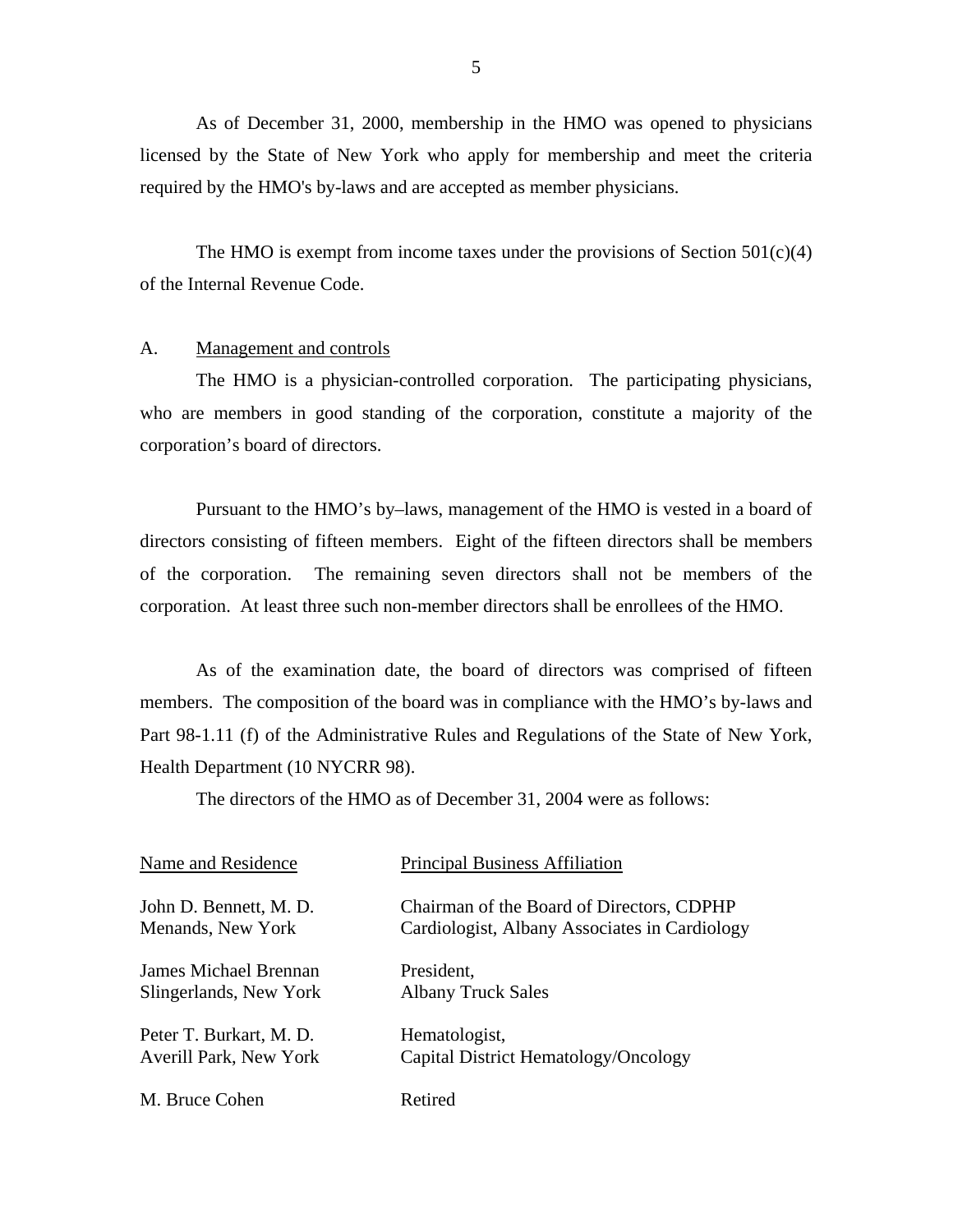Albany, New York

| Gennaro A. Daniels, M. D.                           | Surgeon,                                               |
|-----------------------------------------------------|--------------------------------------------------------|
| Troy, New York                                      | Capital District Colon & Rectal Surgery Associates, PC |
| Robert H. Dropkin, M. D.                            | Obstetrician,                                          |
| Albany, New York                                    | Dropkin Costello, MD, OB/GYN, LLP                      |
| Name and Residence                                  | <b>Principal Business Affiliation</b>                  |
| Daniel Frasca                                       | Executive Director, Finance and Administration,        |
| Valatie, New York                                   | New York State United Teachers                         |
| Robert C. Griffin                                   | Principal,                                             |
| Albany, New York                                    | <b>Griffin Financial Group</b>                         |
| Douglas P. Larsen, D. O.<br>Voorheesville, New York | Pediatrician                                           |
| James C. Leyhane, M. D.                             | Internist,                                             |
| East Greenbush, New York                            | Community Care Physicians, PC                          |
| Kelly A. Lovell                                     | President,                                             |
| Saratoga Springs, New York                          | <b>Center for Economic Growth</b>                      |
| William M Notis, M. D.                              | Gastroenterologist,                                    |
| Delmar, New York                                    | <b>Albany Gastroenterology Consultants</b>             |
| Martha H. Pofit<br>Slingerlands, New York           | Consultant                                             |
| Stuart A. Rosenburg, M. D.                          | Urologist,                                             |
| Albany, New York                                    | Capital District Urologic Surgeons, LLP                |
| Stephen C. Simmons                                  | President,                                             |
| Albany, New York                                    | Simmons Computing Service, Inc.                        |

A review of the minutes of the attendance records at the HMO's board of directors' meetings held during the period under examination revealed that the meetings were generally well attended.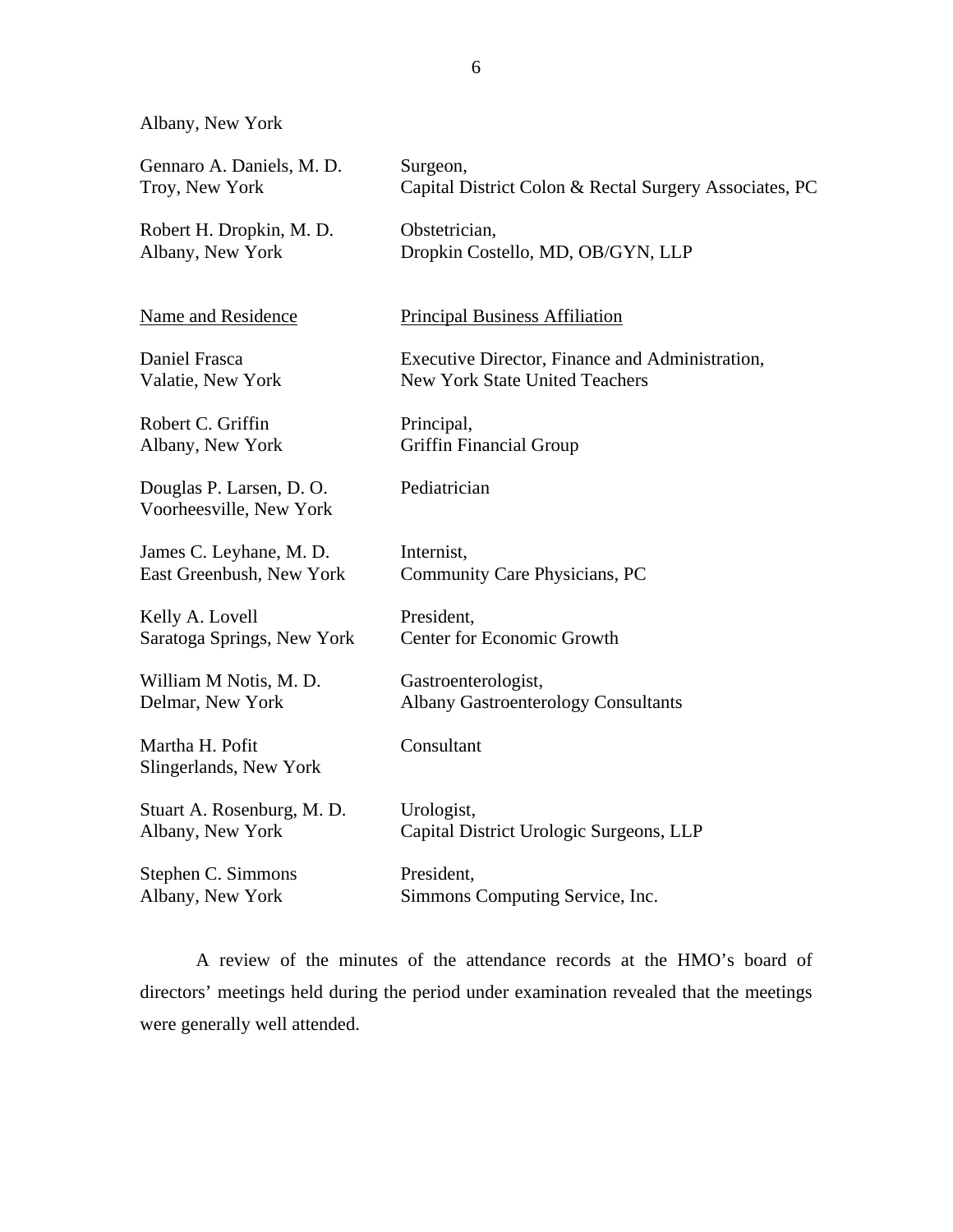Subsequent to the examination, directors Robert H. Dropkin, M.D. and Douglas P. Larsen, D.O. left the board and were replaced by Richard E. Lavigne and James E. Striker.

The principal officers of the HMO, as of December 31, 2004, were as follows:

| Name                   | Title                                             |
|------------------------|---------------------------------------------------|
| John D. Bennett, M.D.  | Chairman of the Board of Directors                |
| William J Cromie, M.D. | President and Chief Executive Officer             |
| Stephen R. Sloan, Esq. | <b>Executive Vice-President and Chief Counsel</b> |
| M. Bruce Cohen         | Treasurer                                         |
| Stephen C. Simmons     | Secretary                                         |

New York Not-for-Profit Corporation Law, Article 5, Sections 515(a) and (b) state the following:

> "a) A corporation shall not pay dividends or distribute any part of its income or profit to its members, directors, or officers.

> members, directors, or officers for services rendered, and may make (b) A corporation may pay compensation in a reasonable amount to distributions of cash or property to members upon dissolution or final liquidation as permitted by this chapter."

The HMO maintains a compensation program for its management that includes as one component, the profitability of the HMO. Although only a single component of compensation, the use of profitability in this manner is not consistent with the company's status as a not-for-profit health plan.

It is recommended that the HMO revise its compensation program to eliminate profitability as a factor in the compensation package offered to its officers and employees.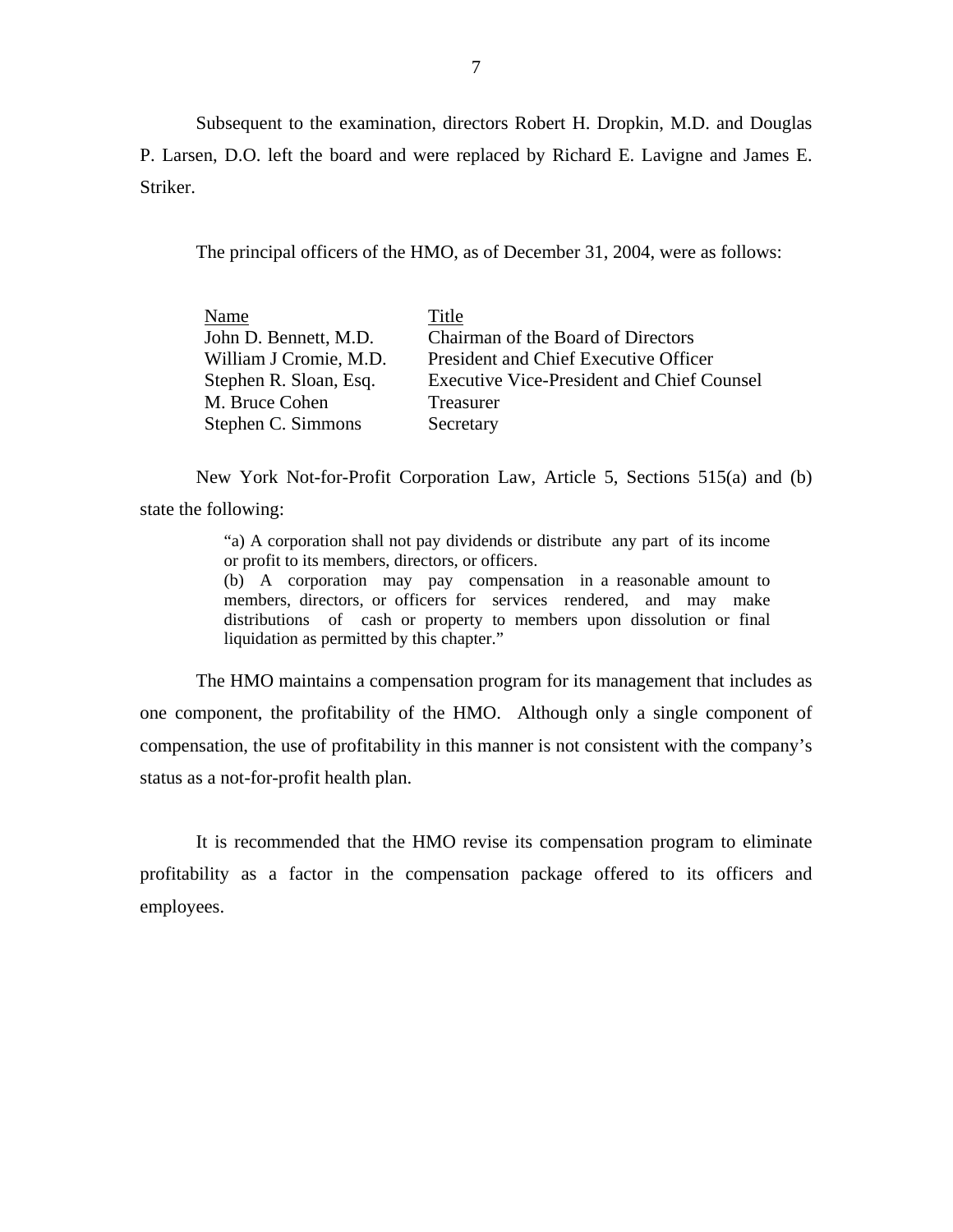### B. Territory and plan of operation

The HMO's service area as stated in its Certificate of Authority, as revised May 25, 2001, includes the following counties in New York:

| Essex    | Montgomery | Schenectady   |
|----------|------------|---------------|
| Fulton   | Oneida     | Schoharie     |
| Greene   | Orange     | Tioga         |
| Hamilton | Otsego     | <b>Ulster</b> |
| Herkimer | Rensselaer | Warren        |
| Madison  | Saratoga   | Washington    |
|          |            |               |

The HMO also possesses a license from the State of Vermont, Department of Banking, Insurance and Securities, to transact insurance business as authorized by its charter. The HMO did not cover any members in Vermont as of the examination date.

The HMO provides a comprehensive prepaid health program by means of a network of participating physicians. Subscribers to the HMO select a participating physician who acts as the primary care physician. This physician refers subscribers to other participating HMO physicians when particular medical specialties are required. Except for services specifically excluded or limited in the HMO's contracts or riders, there is no limit to duration, frequency or type of health care provided as long as the care is directly provided or pre-authorized by the HMO medical director and/or the participating physician.

Inpatient hospital services are rendered as directed by HMO physicians. The HMO pays hospital charges through direct hospital billing. Out-of-area emergency care is provided for in the subscriber contracts.

The HMO's member enrollment as of December  $31<sup>st</sup>$  for the years under examination was as follows:

|                | 2001      | 2002     | 2003     | 2004      |
|----------------|-----------|----------|----------|-----------|
| <b>Members</b> | 302,412   | 318,751  | 320,627  | 297,186   |
| % change       | $(4.4\%)$ | $+5.4\%$ | $+0.6\%$ | $(7.3\%)$ |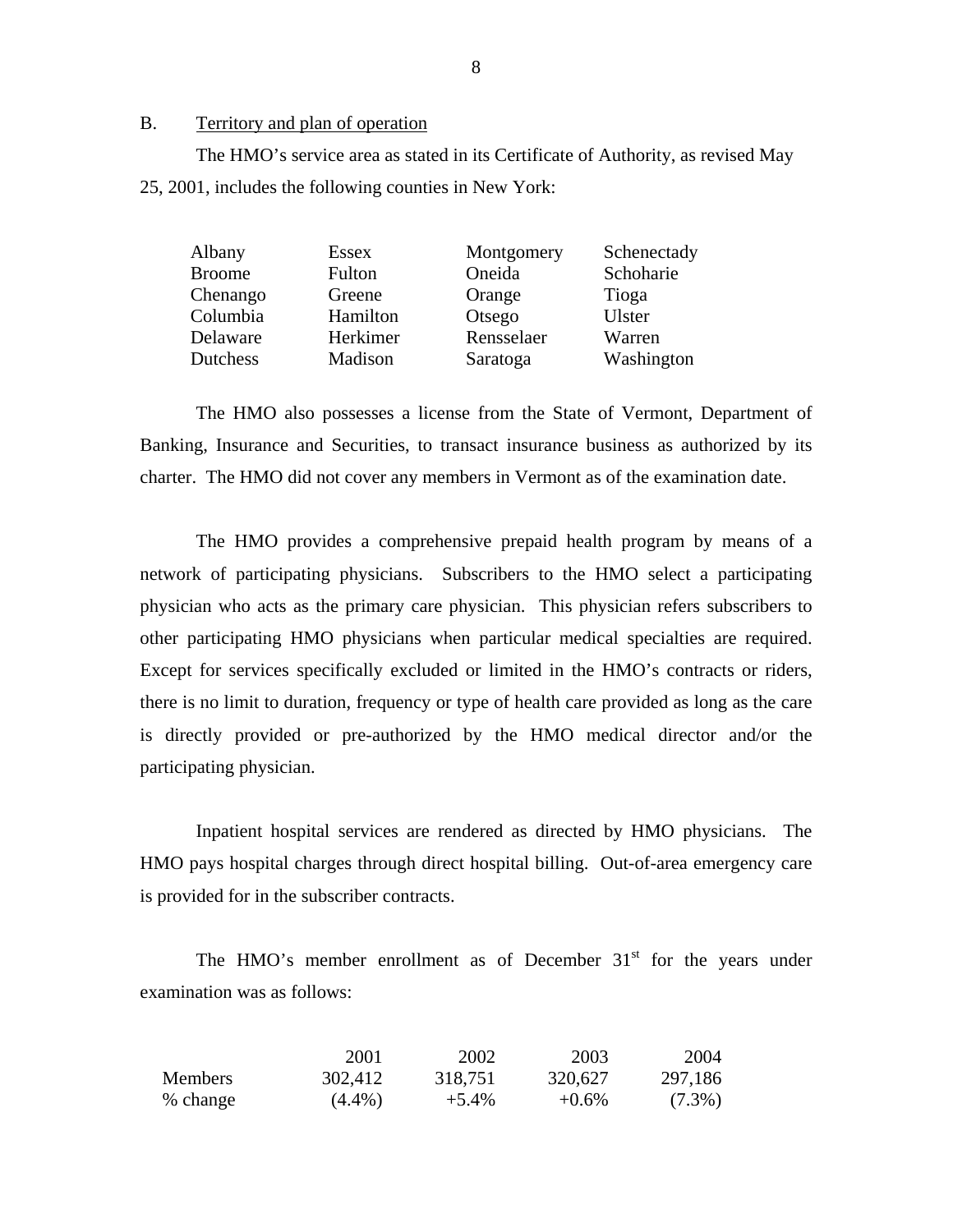<span id="page-10-0"></span>In addition to its commercial HMO coverage offered to employer groups and nonsubsidized individuals, the HMO offers Medicare Advantage, Medicaid, Family Health Plus, Healthy New York and Child Health Plus. The enrollment that corresponds to these various lines of business during the exam period is as follows:

|                           | 2001    | 2002    | 2003    | 2004    |
|---------------------------|---------|---------|---------|---------|
| Commercial, HMO Only      | 242,838 | 246,248 | 238,388 | 213,260 |
| Medicare                  | 7,478   | 7,564   | 8,755   | 10,222  |
| Medicaid                  | 34,246  | 42,498  | 47,120  | 45,701  |
| <b>Family Health Plus</b> | 401     | 4,594   | 6,731   | 7,531   |
| Child Health Plus         | 15,054  | 14,883  | 14,440  | 14,166  |
| <b>Healthy New York</b>   | 429     | 1,703   | 4,278   | 6,306   |
| <b>Commercial POS</b>     | 1,966   | 1,261   | 915     | 0       |

The HMO does business through the use of an internal sales force as well as through the utilization of independent agents and brokers.

Community rated premiums, as filed with the Superintendent of Insurance, are applicable to all enrollees.

## C. Reinsurance

The HMO entered into two excess risk reinsurance agreements in order to limit its exposure to losses from catastrophic inpatient claims. At December 31, 2004, these reinsurance agreements were as follows:

(i) Excess of loss reinsurance agreement with Carter Insurance Company, LTD (Carter), a 100% wholly owned subsidiary of the HMO. Carter, which is not licensed as a reinsurer in the State of New York, was organized for the purpose of providing reinsurance services for the HMO and began operations January 1, 2004. Carter reimburses the HMO for 85% of inpatient hospital services in excess of the following deductibles up to the following limits per member, per year relative to the lines of business listed below: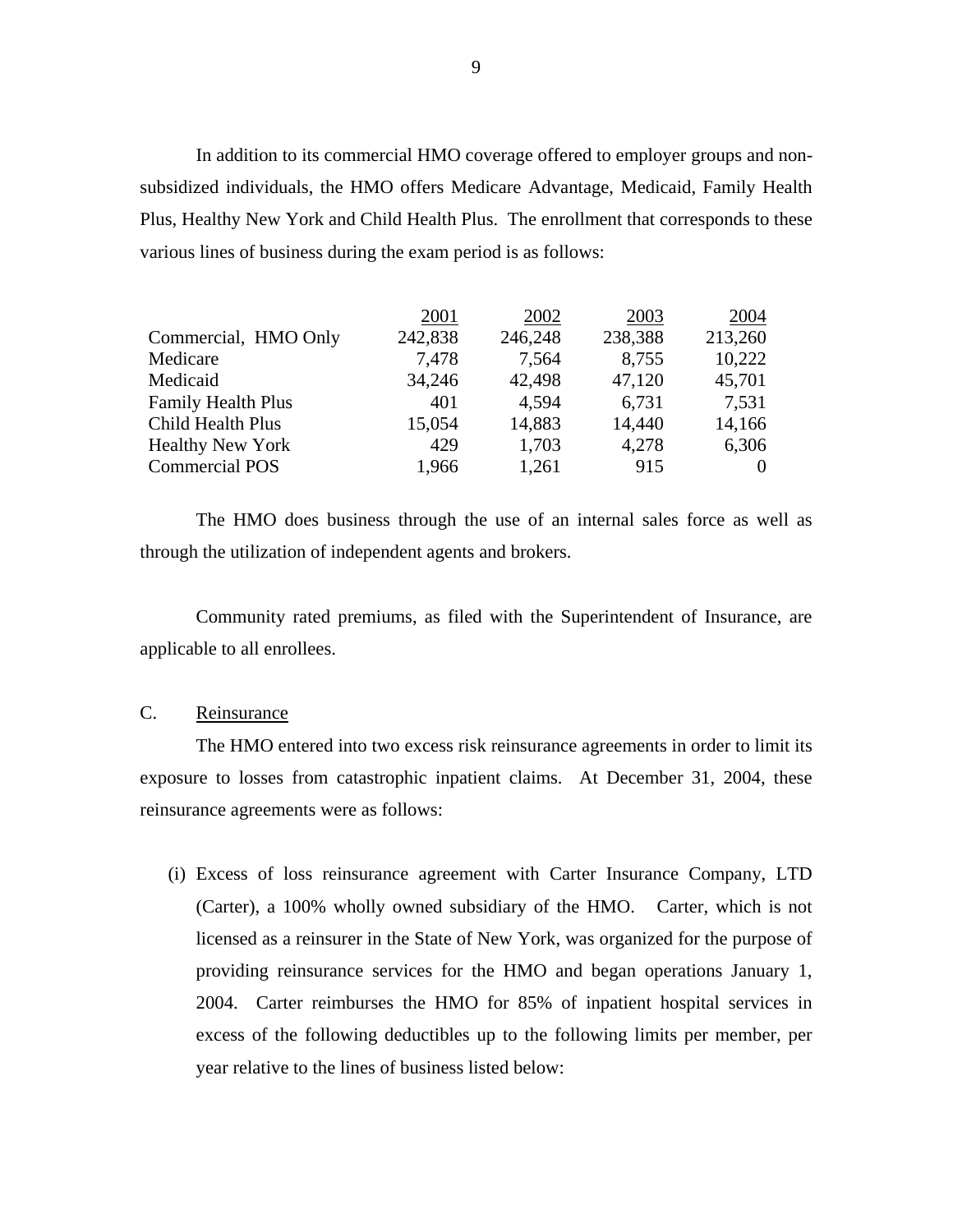| Line of business          | Deductible | Limit     |
|---------------------------|------------|-----------|
| <b>Commercial HMO</b>     | \$300,000  | \$600,000 |
| <b>Child Health Plus</b>  | \$300,000  | \$600,000 |
| <b>Family Health Plus</b> | \$300,000  | \$600,000 |
| <b>Healthy New York</b>   | \$300,000  | \$600,000 |
| Medicare                  | \$175,000  | \$350,000 |
| Medicaid                  | \$300,000  | \$600,000 |

(ii) A second layer excess of loss reinsurance agreement with Employers Reinsurance Corporation (ERC), an unrelated accredited reinsurance carrier. With certain exclusions and limitations, ERC reimburses the HMO for 85% of inpatient hospital services in excess of the following deductibles up to the following limits per member, per agreement period of one year and per lifetime relative to the lines of business listed below:

| Deductible | Limit       |
|------------|-------------|
|            |             |
| \$600,000  | \$2,000,000 |
| \$600,000  | \$2,000,000 |
| \$600,000  | \$2,000,000 |
| \$600,000  | \$2,000,000 |
| \$350,000  | \$2,000,000 |
| \$600,000  | \$2,000,000 |
|            |             |

Both reinsurance agreements contain the insolvency wording required by Section  $1308(a)(2)(A)(i)$  of the New York Insurance Law.

Statement of Statutory Accounting Principle No. 61, "Life, Deposit-type and Accident and Health Reinsurance", Paragraph 42 ("SSAP 61"), states, in part, the following:

> "Credit for reinsurance with unauthorized companies shall be permitted if the ceding entity holds securities or cash of the assuming entity equal to the reserve credit taken. …Other permissible arrangements include …"clean" letters of credit."

The accounting rule also states: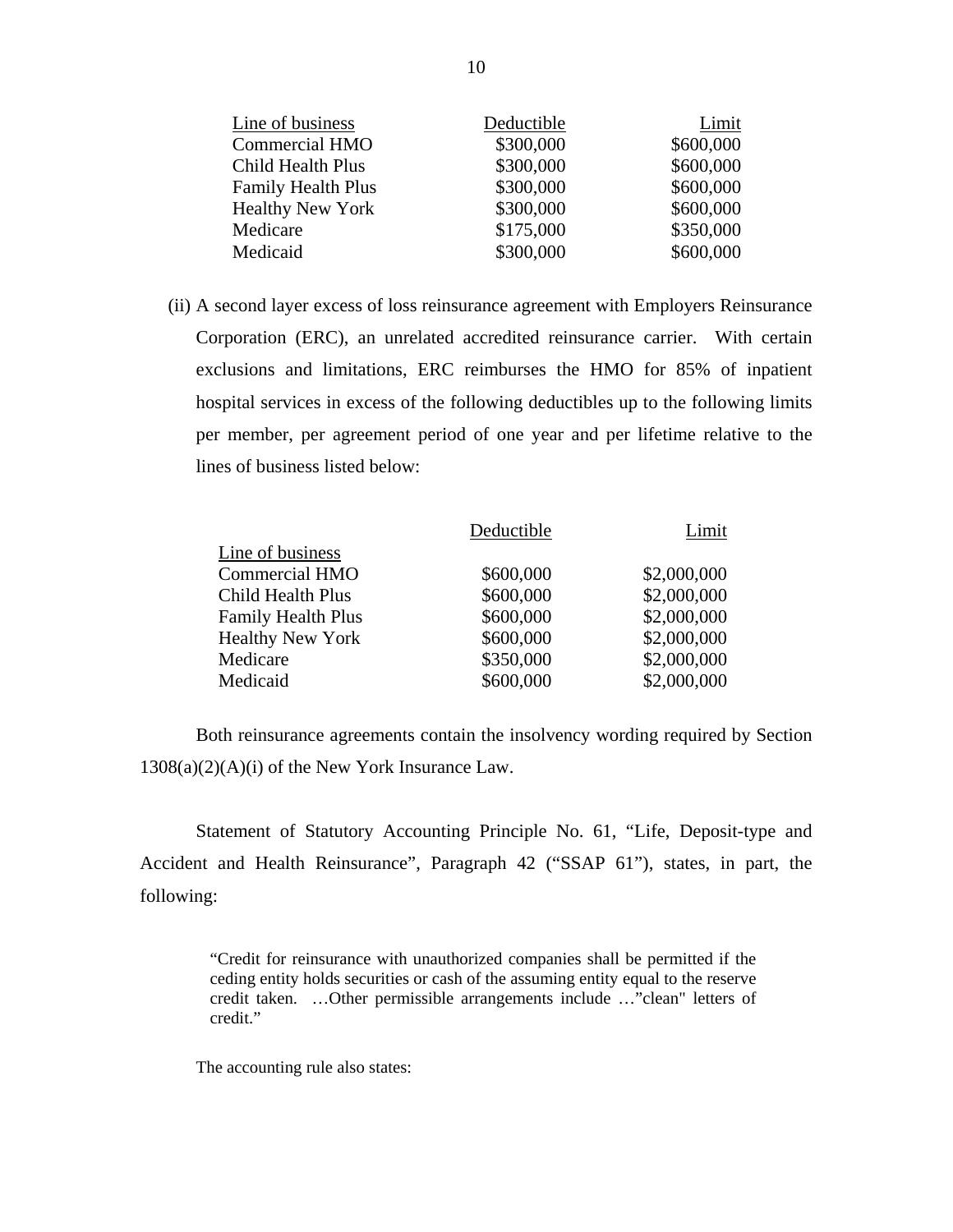"If the assuming entity is not licensed or is not an authorized reinsurer in the domiciliary state of the ceding entity or if the reinsurance does not meet required standards, the ceding entity must set up a net liability…"

At December 31, 2004, the HMO did not maintain an appropriate credit arrangement with its unauthorized reinsurer, as required by the accounting rule. As a result, the HMO was required to establish a liability equal to its \$1,042,980 balance of reinsurance recoverable, but did not do so.

It is noted that in March 2005, the Plan complied with SSAP No. 61 Paragraph 42 through the initiation of a letter of credit.

Although no financial change was made relative to the HMO's reported reinsurance recoverable balance within this report on examination, it is recommended that, in future statements, the HMO report reinsurance recoverable balances as a nonadmitted asset from an unauthorized reinsurer unless the HMO maintains appropriate credit in compliance with SSAP No. 61, Paragraph 42.

At the initiation of the examination period, the HMO owned a 50% share of Mason Insurance Company, Ltd. (Mason), an unauthorized captive offshore reinsurance company. While it maintained that ownership, the HMO's first level of reinsurance coverage was with its subsidiary. During the first quarter 2004, the HMO sold its interest in Mason and discontinued its reinsurance coverage with that entity.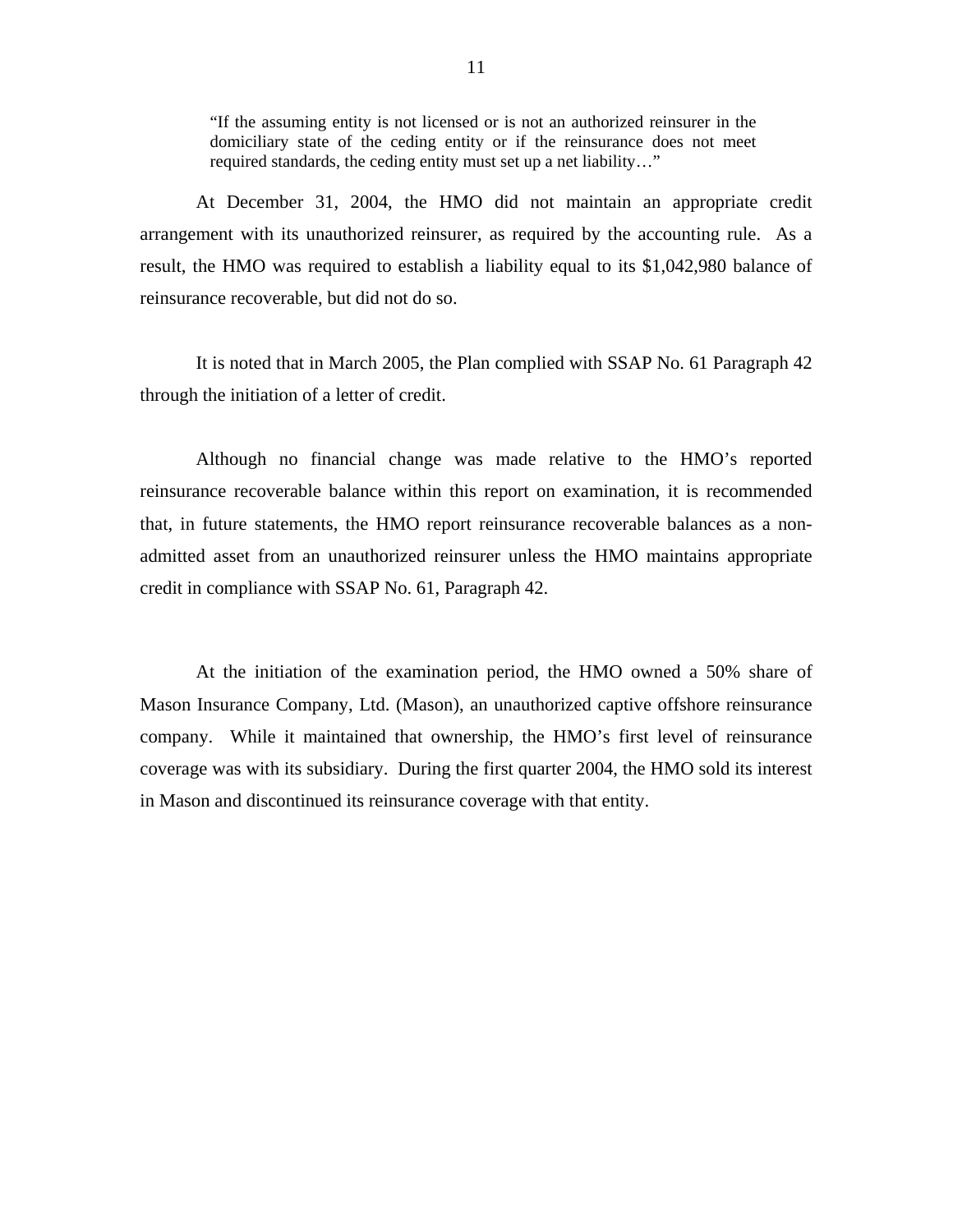# <span id="page-13-0"></span>D. Holding Company System

The following chart depicts the HMO and its relationship to its affiliates within the holding company system:

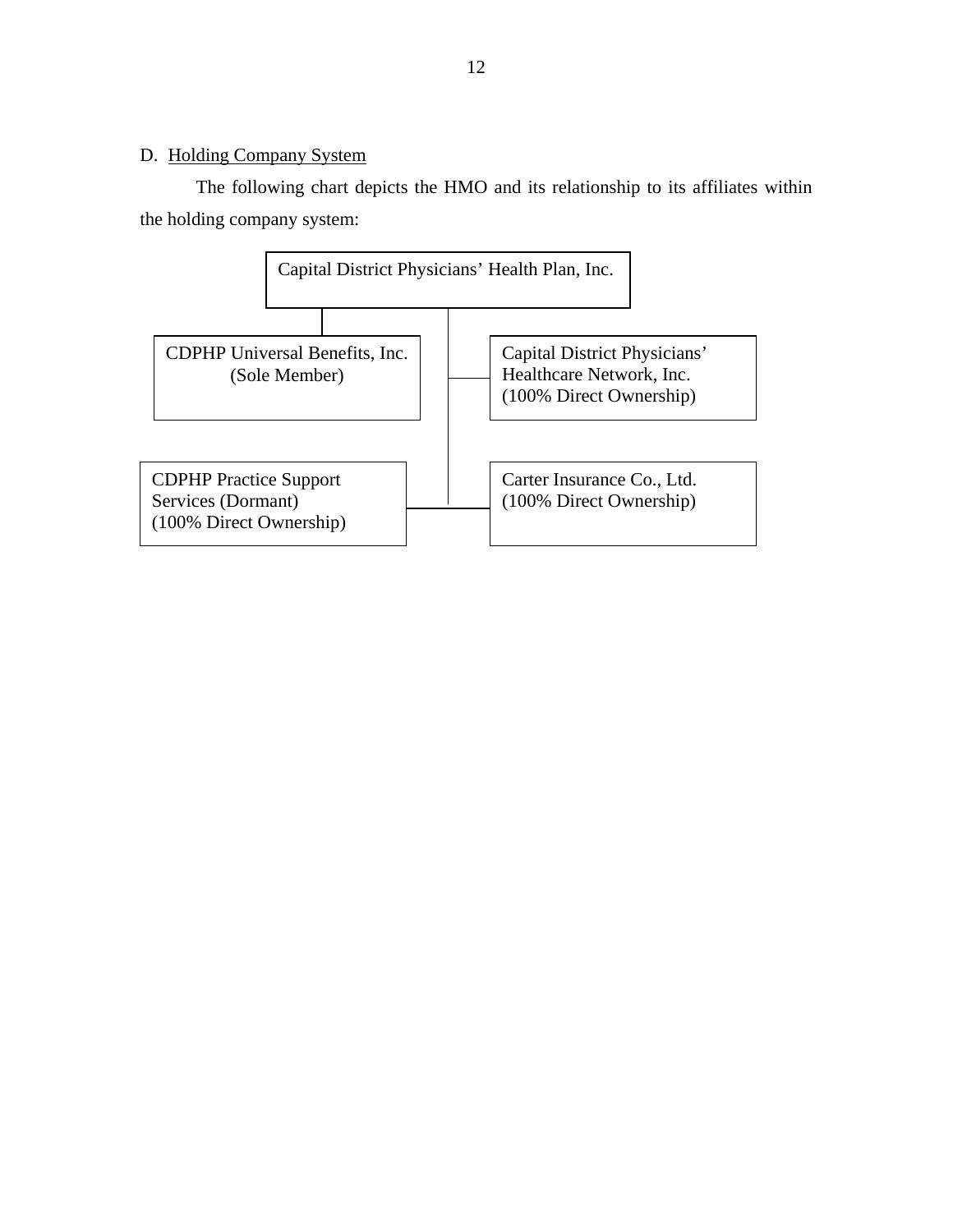The HMO maintains administrative service agreements with its subsidiaries, CDPHP Universal Benefits, Inc. (UBI) and Capital District Physicians' Healthcare Network, Inc. (CDPHN), whereby various services are provided to the subsidiaries by the HMO. These services include, but are not limited to, financial, legal, internal operations, management information systems, marketing, consultation, utilization review services, claims administration, developing, revising, and refining new health care services products, systems, policies and overall administration.

As established by the administrative service agreements, premiums for the subsidiaries are collected by CDPHP and disbursed to the subsidiaries on a monthly basis. The agreements also establish the requirement that the HMO be reimbursed monthly for actual costs incurred. As of December 31, 2004, the HMO reported receivables from UBI and CDPHN in the amounts of \$206,794 and \$576,381 respectively.

#### CDPHP Universal Benefits, Inc (UBI)

 of Article 43 of New York Insurance Law. UBI is an indemnity carrier offering the out-UBI was incorporated on February 28, 1997 under Section 402 of the Not-for-Profit Corporation Law and was licensed on August 14, 1997 pursuant to the provisions of-network portion of the Point of Service product for which CDPHP provides innetwork benefits. UBI also offers stand-alone indemnity coverage such as PPO and EPO contracts.

New York State Insurance Law 1307(d) states the following:

"No …insurance company …shall directly or indirectly make any agreement for any advance or borrowing pursuant to this section unless such agreement is in writing and shall have been approved by the superintendent…"

UBI was capitalized by means of a \$1,250,000 loan from its parent and sole member, CDPHP. This transfer was half of a \$2,500,000 Section 1307 loan that had been approved by the Superintendent during 1997. The other half of the approved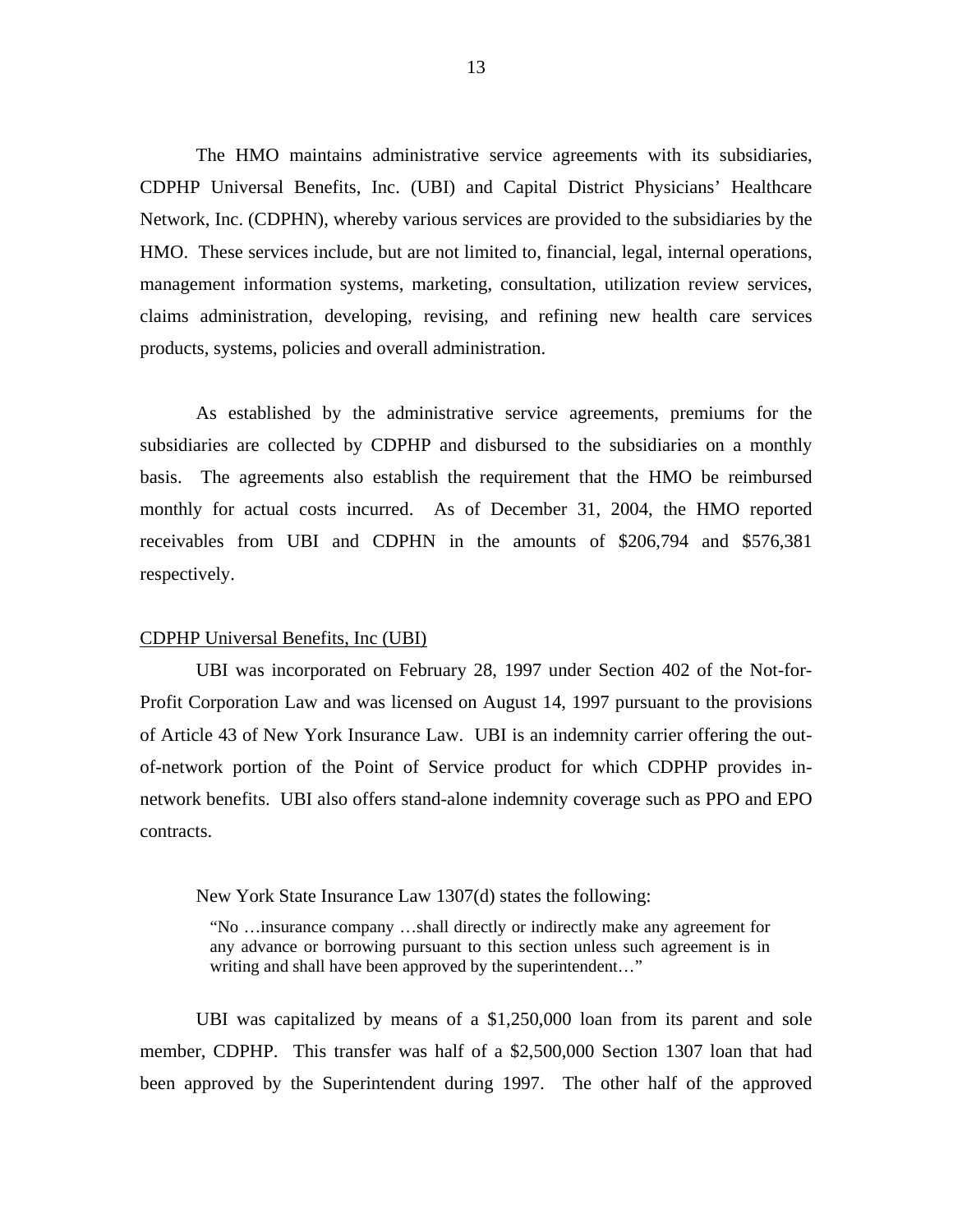amount was not transferred. Then, on May 1, 2004, \$1,250,000 was transferred from the Parent to UBI. While the HMO described this May 1, 2004 transfer as the second half of the originally approved amount, the Department's 1997 approval cannot be considered open-ended. When the HMO did not avail itself of the 1997 approval in full within a reasonable time thereafter, the approval for the un-remitted portion became null and void. As a result, the May 1, 2004 transfer is considered to have been made without the approval of the Superintendent and thus in violation of Article 1307(d) of the New York Insurance Law.

An additional transfer of \$1,500,000 was made on December 30, 2004. Though considered by the HMO to be a loan, this transfer was also not approved by the Superintendent and, as a result, it is also in violation of Article 1307(d) of the New York State Insurance Law.

It is recommended that the HMO comply with New York State Insurance Law 1307(d) and obtain Superintendent approval for the two loans it made to its subsidiary, UBI, during 2004. It is further recommended that the HMO desist from making further such loans until Superintendent approval has been obtained.

subsidiary as is appropriate under current statutory accounting guidelines. The HMO reported a surplus notes receivable in its December 31, 2004 annual statement in the amount of \$2,232,546. This value reflects the surplus value of the

On January 5, 2005, the board of directors of CDPHP approved a motion to provide its subsidiary, UBI, with an additional \$6,000,000 in Section 1307 loans. Of this amount, the Department approved \$4,500,000, which was distributed to UBI as follows:

| Date              | Amount      |
|-------------------|-------------|
| February 28, 2005 | \$2,000,000 |
| March 25, 2005    | \$1,000,000 |
| April 13, 2005    | \$1,500,000 |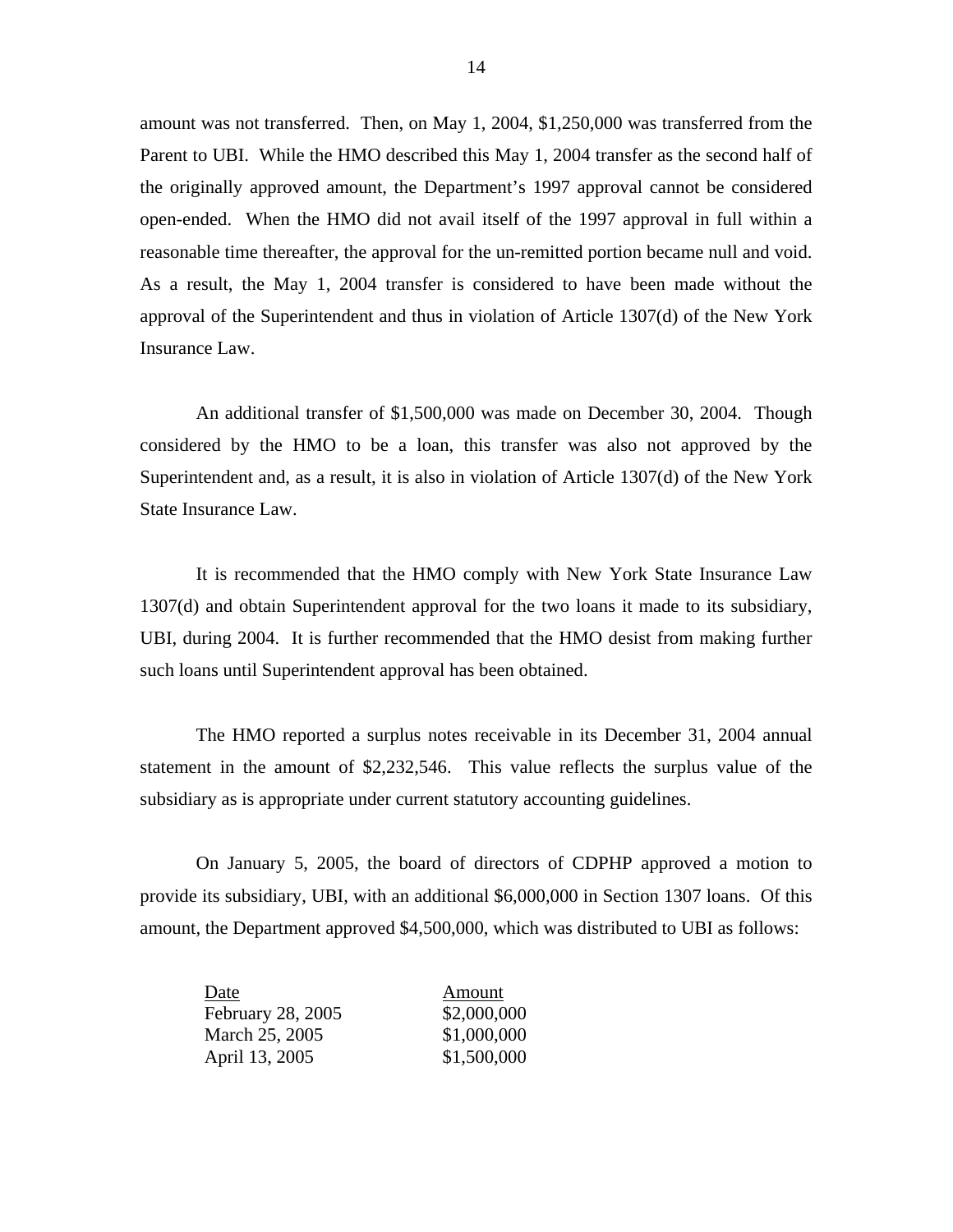#### Capital District Physicians' Healthcare Network, Inc. (CDPHN)

CDPHN, a wholly owned subsidiary of CDPHP, was incorporated on June 14, 1991. CDPHN was organized for the purpose of providing managed care and administrative support services to self-insured employers.

The reported net equity for CDPHP in its CDPHN subsidiary as of December 31, 2004 was \$5,321,208 During the examination period, the value of the subsidiary increased by \$5,057,994, consisting of \$4,000,000 of Additional Paid in Capital contributed by CDPHP and an accumulated increase in equity due to net income of \$1,057,994.

#### CDPHP Practice Support Services (PSS)

PSS is a wholly owned subsidiary of CDPHP, incorporated on May 9, 1994. PSS was organized for the purpose of providing management support services to participating providers. PSS became dormant during 1997; therefore, it is not currently conducting business.

The total investment of the HMO in PSS was \$593,000 for the period of 1994- 1997. The HMO did not report a carrying value for this subsidiary as of December 31, 2004.

#### Carter Insurance Company, LTD (Carter)

Carter, an unauthorized reinsurer, was incorporated November 2003 in Bermuda as a for-profit corporation and began operations on January 1, 2004. The HMO made a capital contribution of \$1,000,000 in this subsidiary during November 2003 and received in return 120,000 shares of stock, which represents 100% of common stock issued. At the examination date, Carter was valued at \$1,622,641 by the HMO which represented the net equity of Carter at such date.

As a member of a holding company system, the HMO is required to file Forms HC-1 and IR pursuant to Article 15 of the New York Insurance Law, New York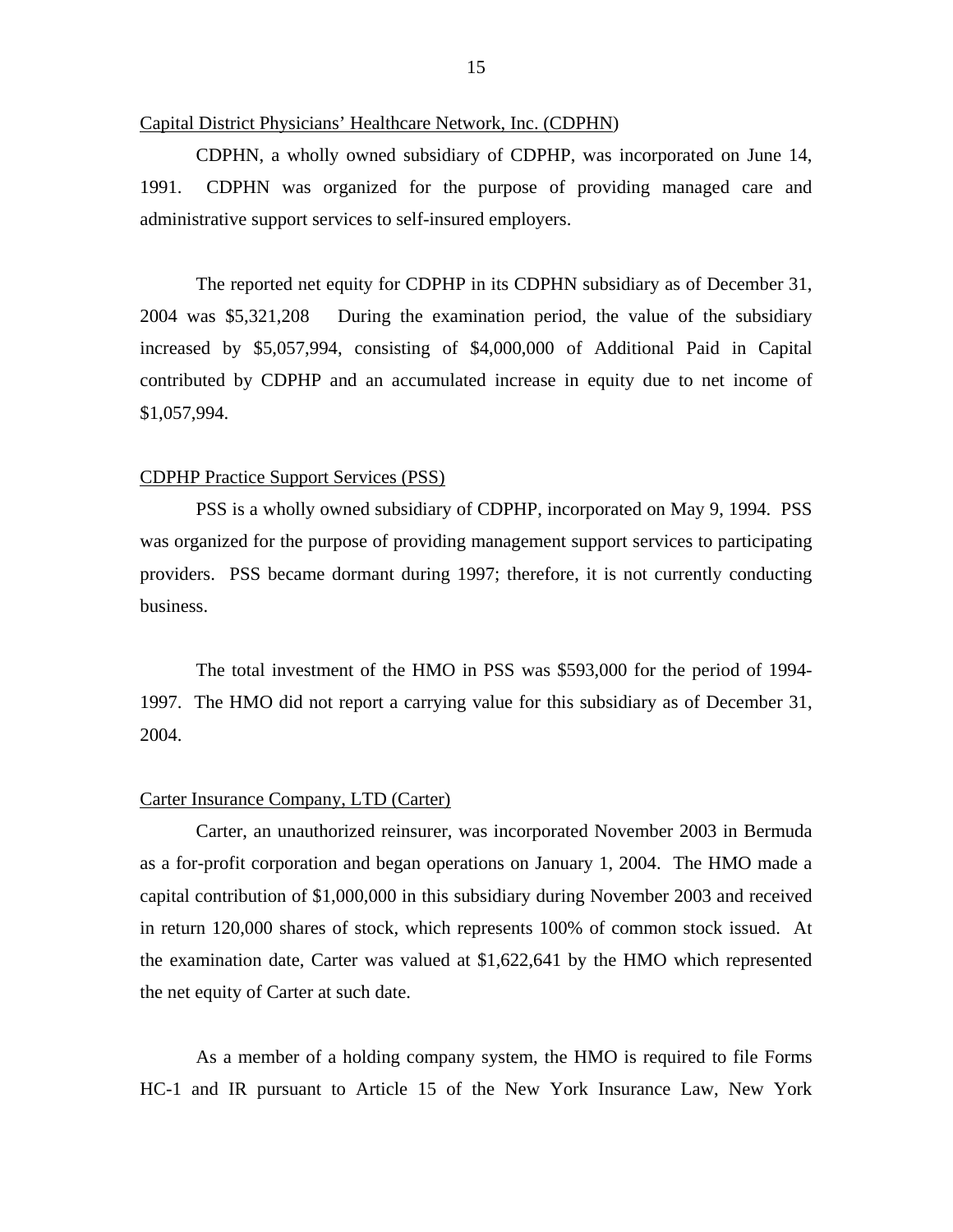Insurance Regulation 115 (11 NYCRR 81-2.4), and Department of Health Regulation Part 98-1.10. All pertinent filings made during the examination period, regarding the aforementioned statute and regulation, were reviewed and no problem areas were encountered.

#### E. Significant operating ratios

The underwriting ratios presented below are on an earned-incurred basis and encompass the period covered by this examination:

|                              | Amount          | Ratio |
|------------------------------|-----------------|-------|
| Medical expenses             | \$2,699,695,913 | 89.7% |
| Claim adjustment expenses    | 134,823,745     | 4.5%  |
| Administrative expenses      | 134,016,695     | 4.4%  |
| Net underwriting gain/(loss) | 41,812,317      | 1.4%  |
|                              |                 |       |
| Premiums earned              | 3,010,348,670   | 100%  |

### F. Investment activities

During 2005, the HMO selected Wells, Canning & Associates ("Wells, Canning") as its investment management consultant. The Letter of Intent between the two entities detailed that Wells, Canning would serve as the HMO's new investment advisor, providing portfolio monitoring, performance review, asset manager evaluation, and peer and asset allocation analyses. In addition, the letter stated that Wells, Canning would maintain and update CDPHP's portfolio and would conduct compliance reviews relative to existing guidelines and state statutes. Moreover, the selected advisor would be available, on an as needed basis, to provide analytical support for rating agency reviews and meetings, and to deliver other consultative services.

Although the HMO indicated, during August 2005, that the executed copy of the Letter of Intent between CDPHP and Wells, Canning was the final contract, it was not signed and thus, did not appear to be enforceable. As a result, the document was deemed not to be legally binding. After being informed of such, CDPHP did execute an enforceable contract.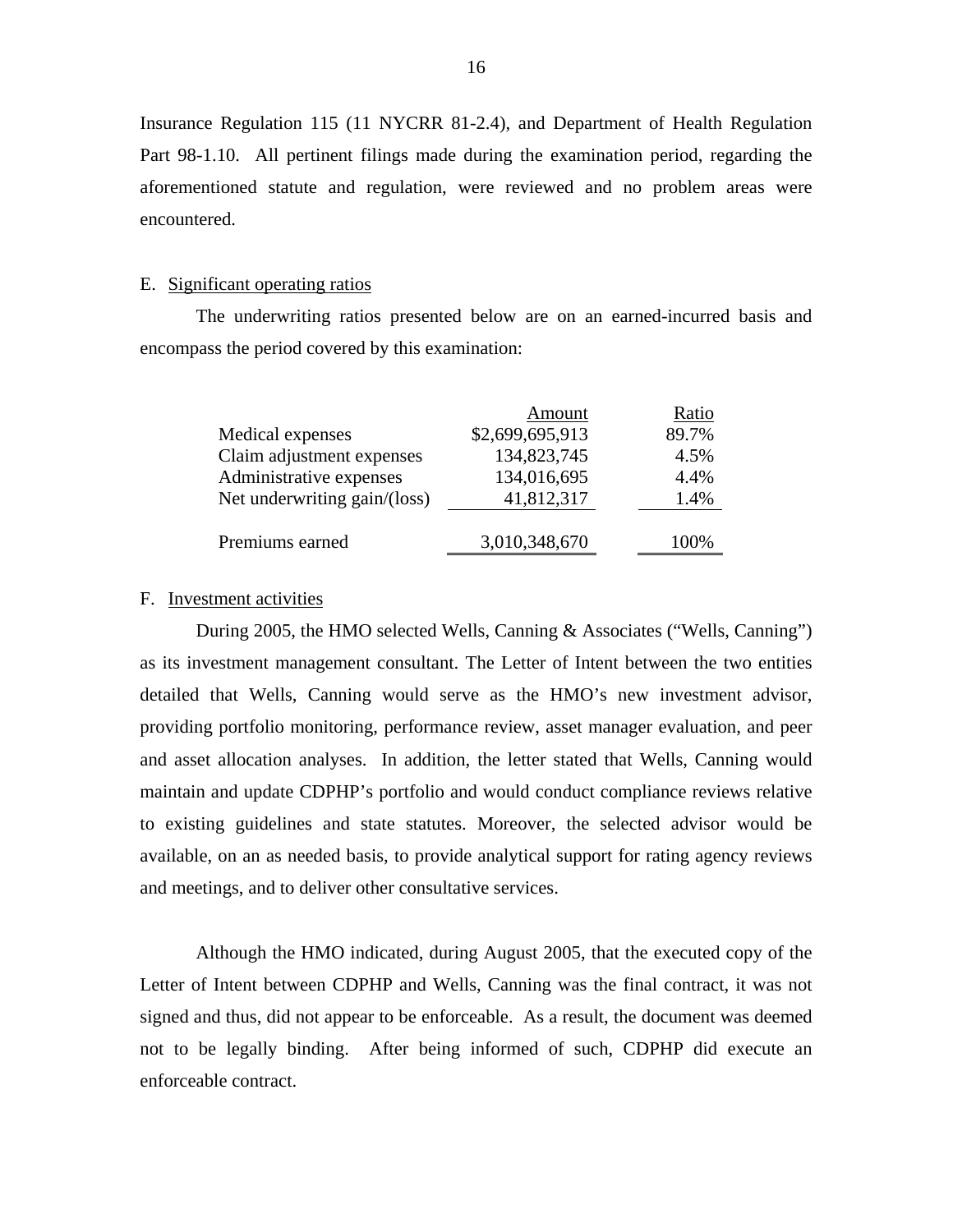A review was made of the HMO's contract with Wells, Canning by this Department's Capital Markets Bureau (CMB). As a result of this review, the following recommendations are made:

It is recommended that CDPHP's Office of General Counsel must review each contract with a financial adviser, consultant, broker, dealer, custodian, agent or auditor, or with any other financial intermediary or financial service provider concerning the formation, implementation, monitoring, management or review of any investment activity. Each contract must accurately state all material items and conditions of the contract, and state clearly the respective material duties and obligations of each party to that contract. CDPHP, its directors, officers, employees, or agents may execute any such contract only after CDPHP's General Counsel has approved such contract.

 similar document that provides, in any form, that the parties intend to enter into a contract at some other date or by some other instrument. The Department will not deem to be a contract any letter of intent or functionally

These requirements are in addition to, and not in lieu of, any other requests or demands that the Department is otherwise authorized to make regarding CDPHP's contracts, books, or records. CDPHP's General Counsel will make and maintain a record of the review and approval of each contract by means of a review and approval log, email or similar physical, written, or electronic record.

This record must be available to New York Insurance Department examining personnel immediately upon request. CDPHP will deliver all contracts and records, or copies of such contracts and records to a New York Insurance Department examiner within the time established by such examiner after a New York Insurance Department request for those or similar items. In no event shall such established time for response or delivery be less than ten (10) business days. If the examiner has not established a time within which contracts, records, or copies thereof are to be delivered, all contracts,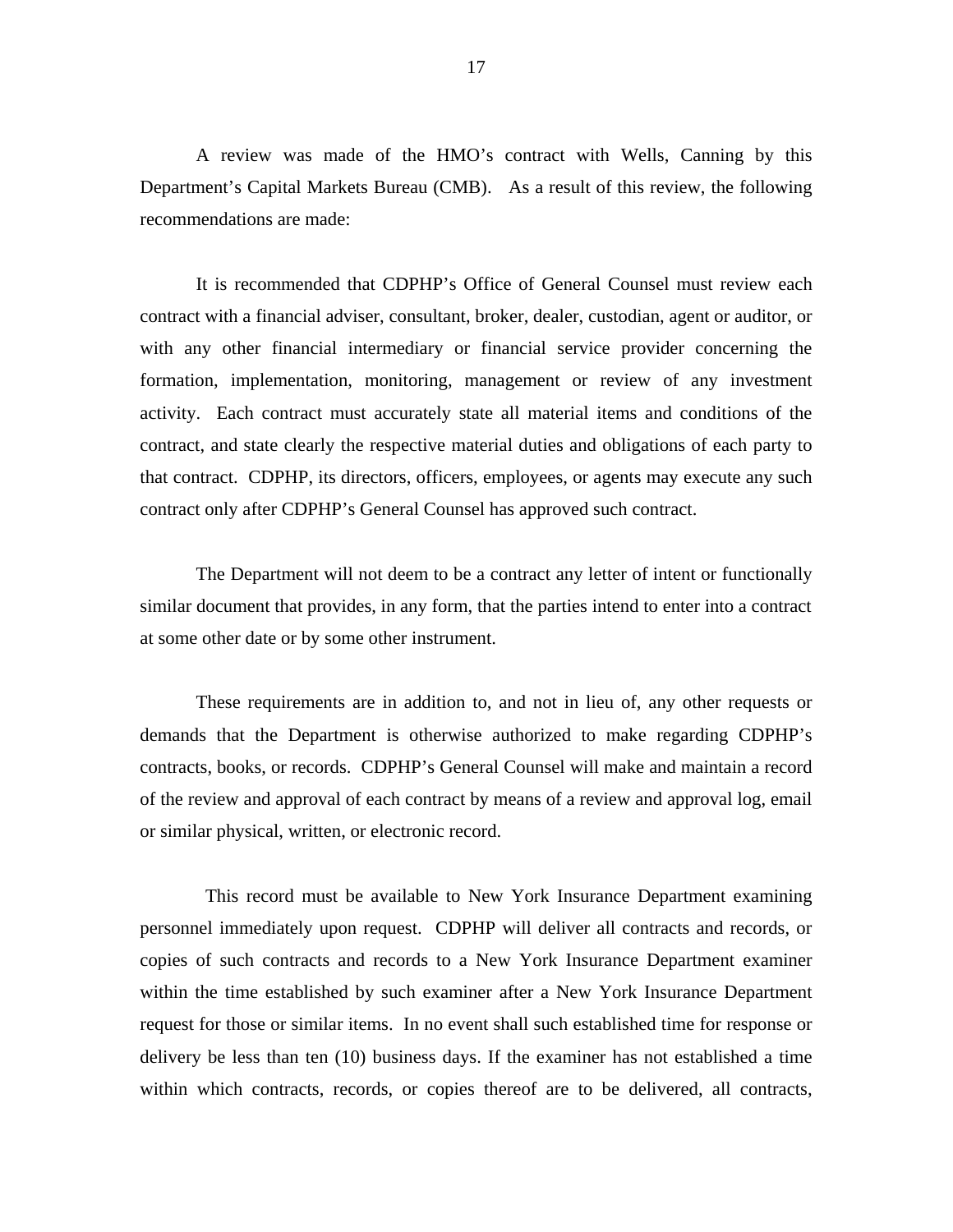<span id="page-19-0"></span>records, or copies thereof must be delivered to an examiner no more than twenty (20) business days after the date on which the Department has requested those items. CDPHP must provide the Department's Capital Markets Bureau with the initial investment advisory reports produced by Wells, Canning in 2006 and/or the outline of services rendered in 2006.

It is recommended that the HMO require Wells, Canning to produce written reports detailing its review of CDPHP's investment managers periodically during the year.

It is recommended that, subsequent to changes implemented in the investment policy and associative benchmarks, that CDPHP provide these revisions in writing to CMB for its review.

It is recommended that any amended investment management agreements between CDPHP and its investment managers, BlackRock and Conning Asset Management, be furnished to CMB for its review.

The HMO maintains a custodial agreement with Key Trust Company. This agreement complies with all recommended controls and safeguards.

#### G. Provider/TPA arrangements

#### 1. Provider withhold arrangements

Physicians contract individually with the HMO by means of participating agreements that authorize the HMO to withhold a portion of the contracted payment from any fees payable to the physician. The purpose of the withhold fees is to offset any possible operating deficits, to establish operating reserves, or to meet other financial needs of the HMO. Annually, the HMO determines using its sole discretion whether to distribute the amounts withheld or some portion of that amount to the participating providers. During the period under this examination, the amount that was withheld from the providers was thirteen percent (13%).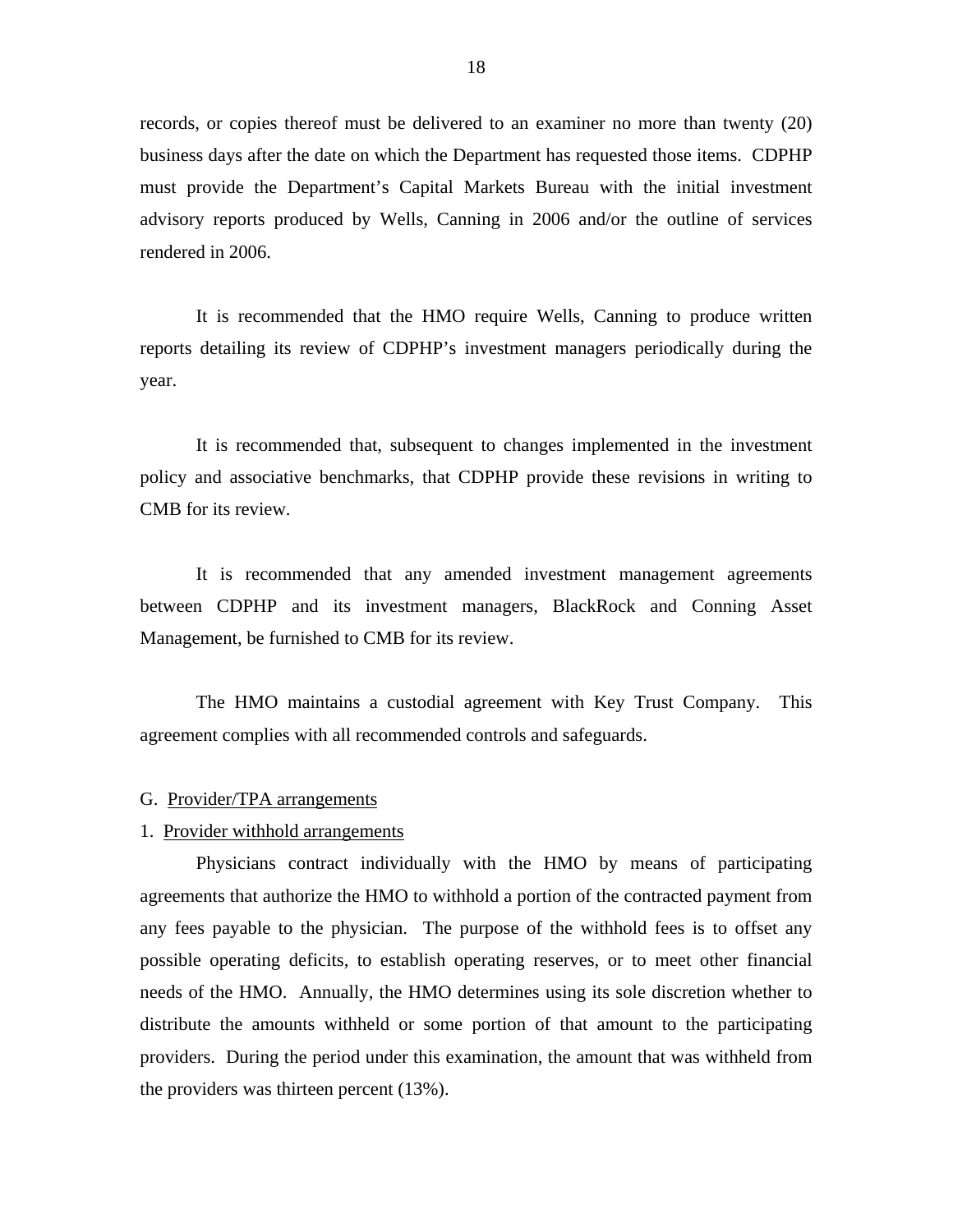The Provider Contract establishes that the provider withhold will be calculated "from any fees payable" to the provider. When the HMO calculates the withhold amount, it does so by multiplying the withhold percentage by the total claim amount allowed, including those co-payments owed by the member. As an example, with a 13% withhold amount, a claim allowed amount of \$115 and a member's co-pay of \$15, the withhold amount would be \$14.95.

HMO is not prohibited by the wording in the contract, it is also not specifically permitted. While the calculation of withhold from amounts not specifically owed by the As a result of this practice, the HMO, for certain claims, withheld amounts that caused zero payments to the physician.

It is recommended that the HMO clarify within its provider contracts the methodology to be utilized in the calculation of withhold.

For each year during the examination period, the following withhold amounts were returned to the physicians:

| Year | Withhold        |
|------|-----------------|
| 2001 | \$27,960,490.68 |
| 2002 | \$32,125,449.37 |
| 2003 | \$34,418,245.98 |
| 2004 | \$33,639,025.34 |

These amounts are equal to 100% of the amounts withheld, with the exception of those amounts withheld for claims paid from previous years, as described earlier in this report.

### 2. Third party administrative agreements

The HMO maintains four third party administrative agreements with the following entities: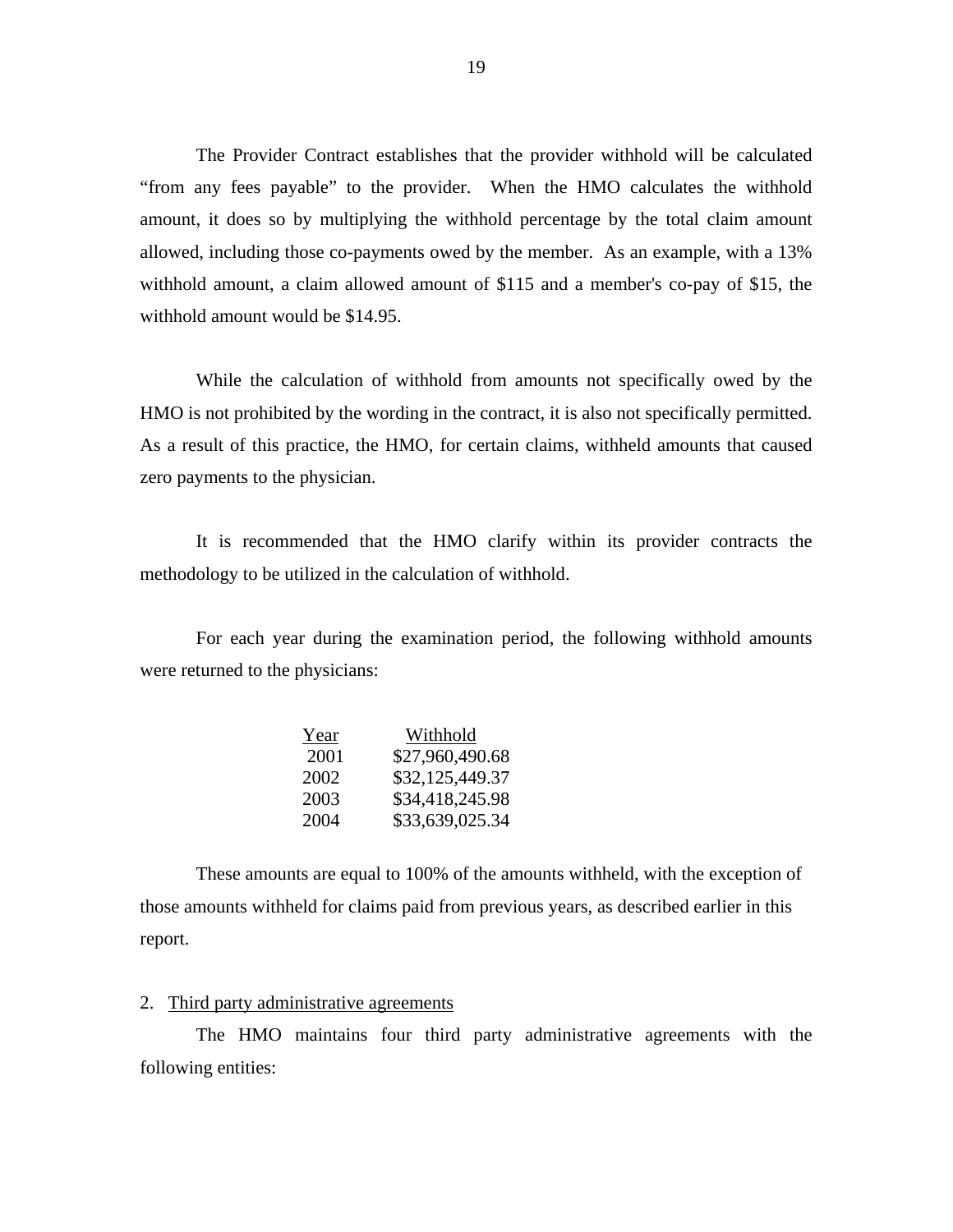- <span id="page-21-0"></span>1. Labcorp: Labcorp provides laboratory services to the HMO's providers and is compensated on both a capitated basis and a fee-for-service basis, dependent on the location of the provider.
- 2. St. Peter's Addiction Recovery Center (SPARC): SPARC provides alcohol and substance abuse treatment services to HMO members on a capitated basis. SPARC also receives compensation for administrative services.
- 3. Value Options: This Independent Practice Association (IPA) provides psychological, psychiatric social services and other mental health services to HMO members on a capitated basis.
- 4. CaremarkPCS LP: This entity provides a network of pharmacies to the HMO for use by the HMO's members. CaremarkPCS is reimbursed for the cost of the drug dispensed on a prescription basis. CaremarkPCS also provides the HMO with rebates based on the contractual arrangement.

### H. Accounts and records

The HMO utilizes a third party, Adminisource, a division of Medivante, Inc. to process claim checks. At the time of the examination, authorized check signatories were automatically affixed, regardless of the dollar level of the claim check. In other words, there was no level at which a human signature was required. Such a process may not be sufficient to protect against malfeasance.

It is recommended that the HMO's board of directors establish a dollar level at which claim checks must be personally signed by an authorized signatory.

It is noted that, subsequent to the examination date, the HMO instituted a policy to ensure that claim checks over a certain dollar amount are personally reviewed and signed by an authorized signatory.

The HMO does not allocate any expenses to investments in its Annual Statement Underwriting and Expense Exhibit, Part 3, Analysis of Expenses, other than those fees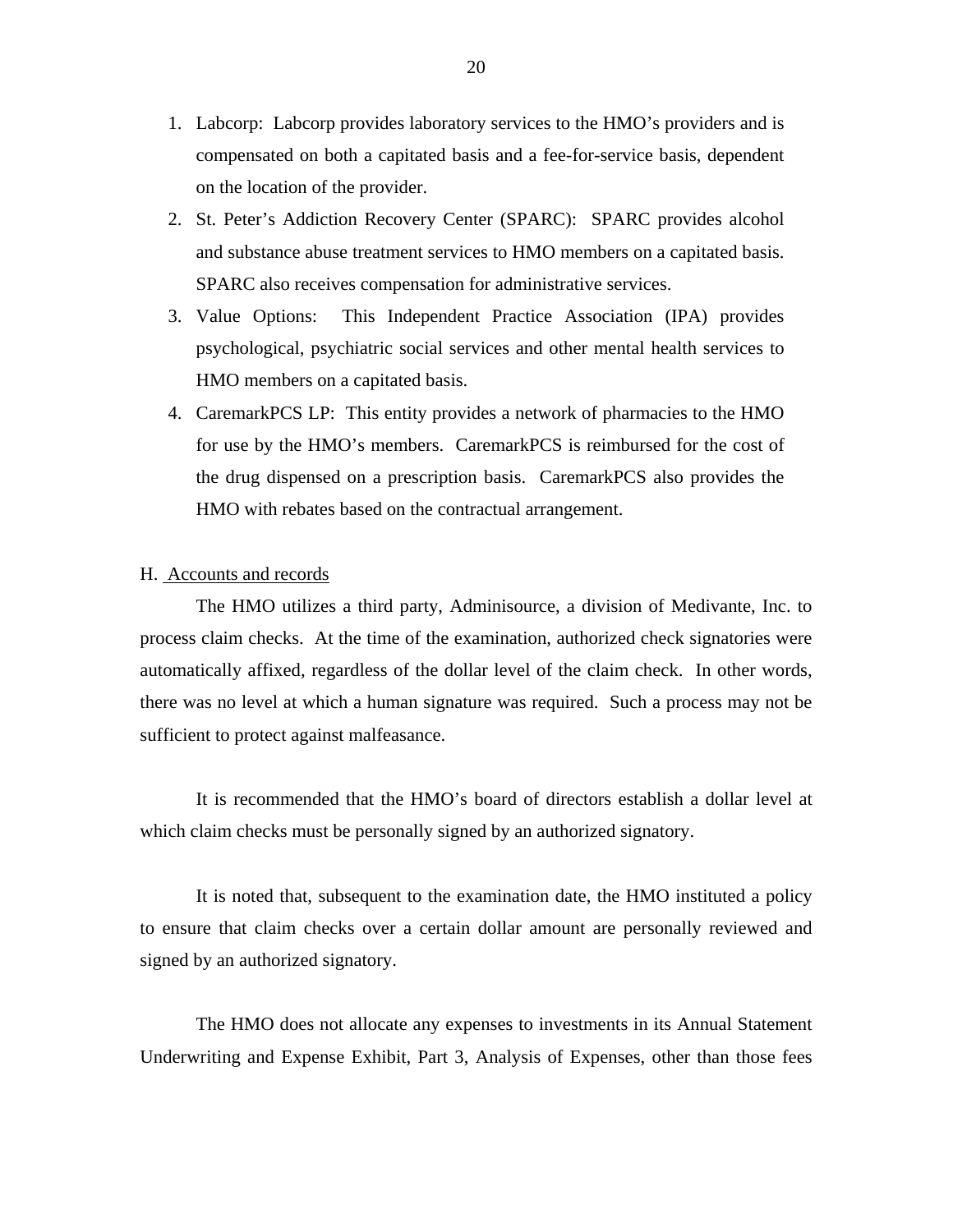paid specifically to investment consultants/managers/brokers/custodians. This is contrary to SSAP No. 70, Allocation of Expenses, which states the following:

> "Investment expenses - Expenses incurred in the investing of funds and pursuit of investment income. Such expenses, include those specifically identifiable and allocated costs related to activities such as ... support personnel, postage and supplies, office overhead, management and executive duties and all other functions reasonable associated with the investment of funds."

It is recommended that the HMO comply with SSAP No. 70 and properly allocate investment expenses within its Annual Statement, Underwriting and Expense Exhibit, Part 3, Analysis of Expenses.

In two cases, it was noted that the HMO netted certain assets and liabilities against one another in its reporting, when such balances should more appropriately have been recorded separately. These cases are as follows:

#### 1.) Provider advances

The HMO netted provider advances against claims instead of reporting them separately. This is a violation of SSAP 84, Paragraph 18, which states:

"The receivable and payable shall be reported gross rather than netted on the balance sheet."

#### 2.) Accrued Retrospective Premium

The HMO netted accrued retrospective premium receivables against accrued retrospective premium liabilities. This is a violation of SSAP 64, which states the following:

"Assets and liabilities shall be offset and reported net only when a valid right of setoff exists…"

It is recommended that the HMO comply with the SSAP 84 and 64 and report assets and liabilities separately unless otherwise permitted.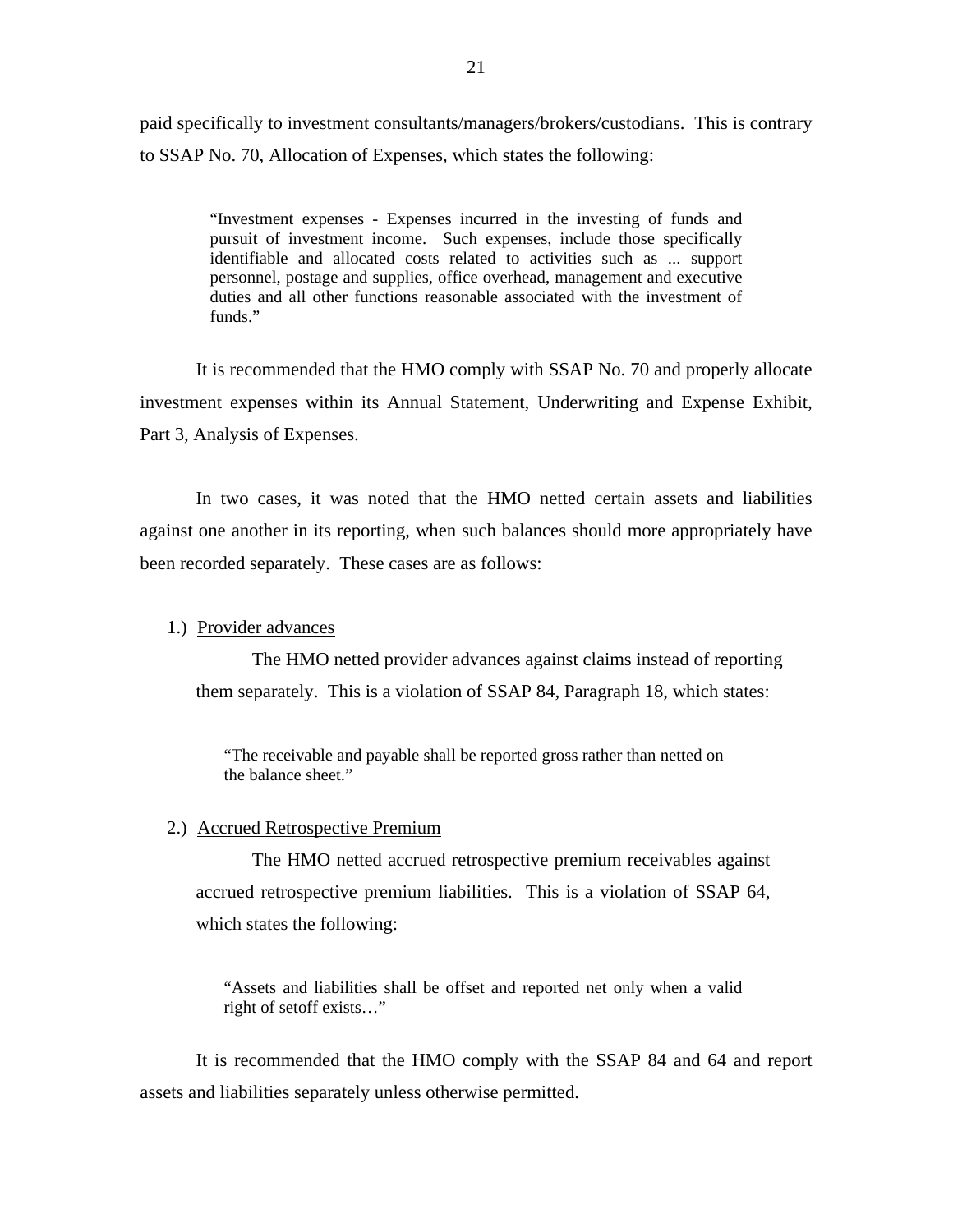Statement of Statutory Accounting Procedure 84, Paragraph 16 states, in part:

"… a loan or advance to a non-related party hospital shall be admitted up to the amount of claims incurred and payable to the hospital if all of the following conditions are met:…

b. The loan or advance is supported by a legally enforceable contract;"

The HMO was not in compliance with this accounting precept as it maintained, in one case, a provider advance without having had formal agreement in place.

It is recommended that the HMO comply with SSAP 84, Paragraph 16 and report as admitted assets only those provider advances for which it has formal agreements.

SSAP No. 54 Paragraph 18 states that a premium deficiency reserve occurs when the expected claim payments, claim adjustment expenses, and administration costs exceed the premiums for the remainder of the contract. When the HMO established its Premium Deficiency Reserve for the Family Health Plus line of business in the December 31, 2004 statement, it did so based upon a full twelve month period, yet the Family Health Plus contracts expire annually on September 30. Thus, the premium deficiency reserve should have been calculated based only upon the first nine months of the calendar year.

It is recommended that the HMO comply with SSAP No. 54, Paragraph 18 and establish premium deficiency reserves for the appropriate contractual term.

been received prior to or on the valuation date but which are due after the valuation date. SSAP No. 54 Paragraph 6 describes advance premiums as premiums that have These balances are reported in the financial statements as liabilities and are not considered premium income until due.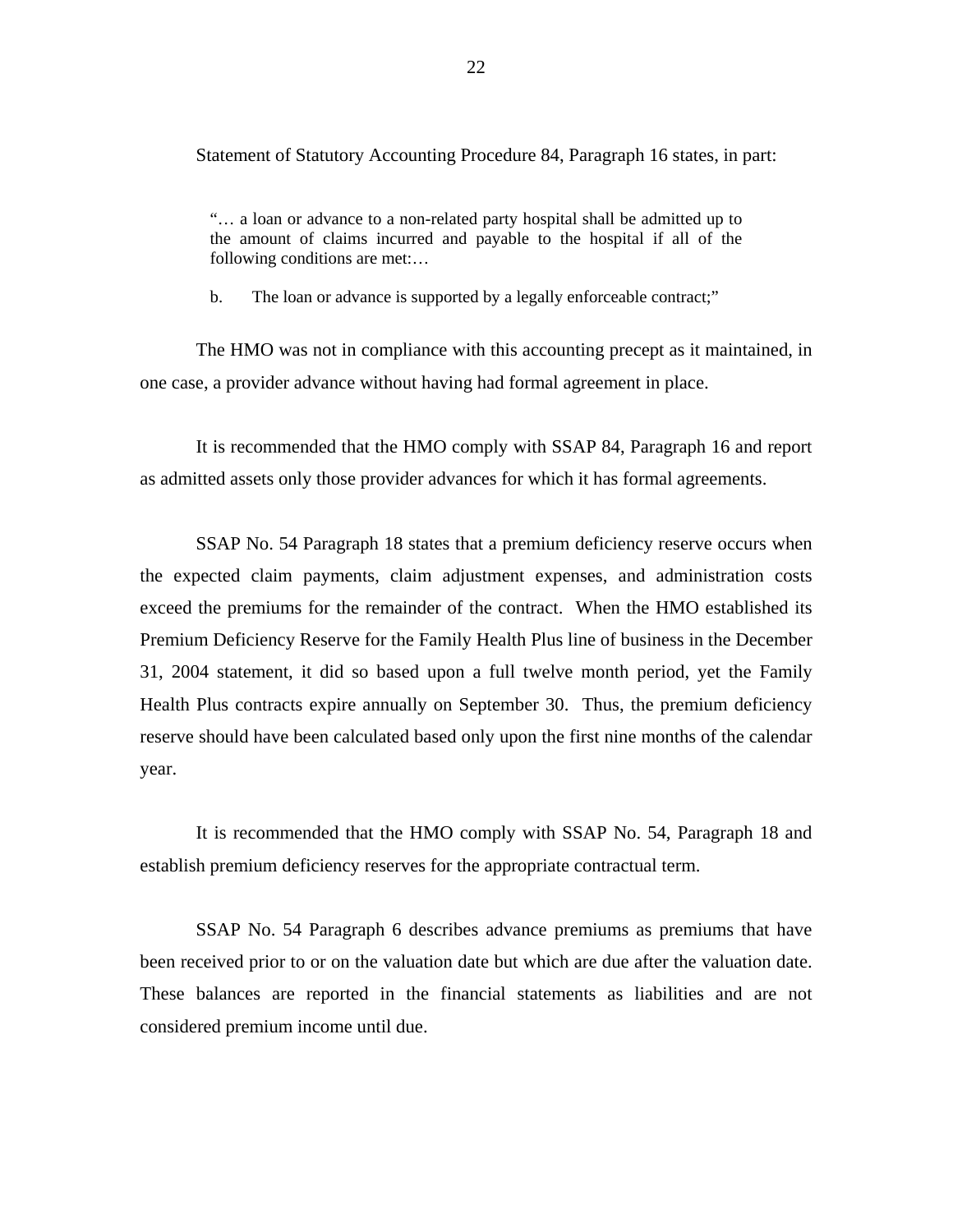amounts should have been excluded from the calculation of the advance premium. A review of this account revealed that some balances that were recorded as Advance Premiums as of December 31, 2004 were actually received as far back as calendar year 2000 and were for coverage periods that had already passed. Thus, these

It is recommended that the HMO ensure that those sums recorded as advance premiums only represent premiums not yet due.

SSAP No. 6, Paragraph 9(a) states, in part:

"If an installment premium is over ninety days past due, the amount over ninety days past due plus all future installments that have been recorded on that policy shall be non-admitted."

The amount reported by the HMO as uncollectible, or as a non-admitted asset in its December 31, 2004 annual statement was not determined in accordance with the SSAP No. 6, Paragraph  $9(a)$  in that the HMO included in such amounts only the portion currently past due.

It is recommended that the HMO comply with SSAP 6, Paragraph 9(a) in calculating non-admitted assets.

The HMO reported on page 2 of its annual statements for all years during the examination period, premium receivables net of non-admitted amounts without showing the gross receivables. The annual statement instructions provide for the reporting of gross receivables, the non-admitted asset portion and the net admitted asset portion.

It is recommended that the HMO comply with the annual statement instructions and appropriately report its gross premium receivables and non-admitted asset premium receivable on the annual statement.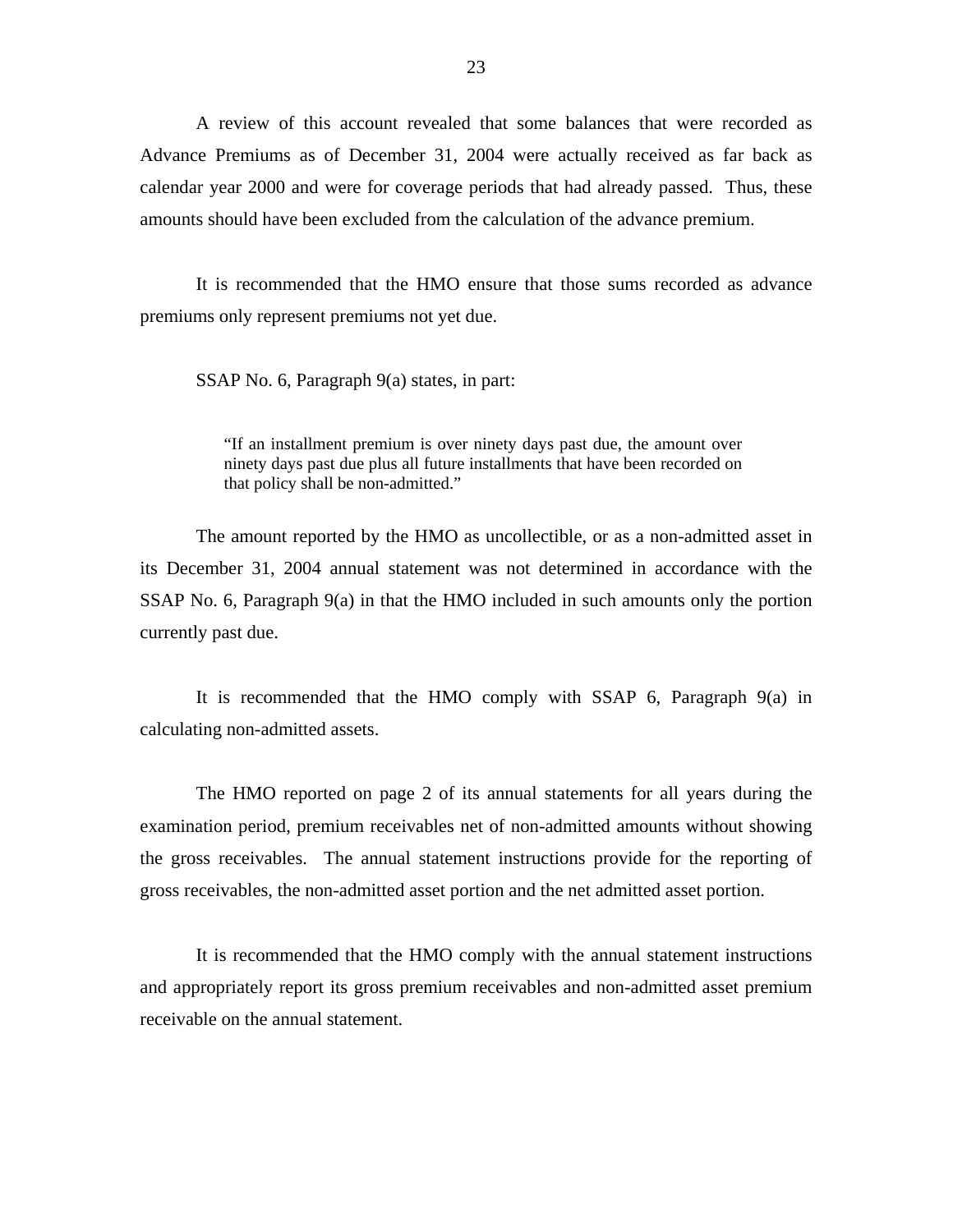The HMO reported \$0 premiums outstanding over 90 days due, on its filed December 31, 2004 annual statement in Exhibit 3 - Accident and Health Premiums Due and Unpaid. The examination review revealed that certain premiums due were outstanding over six months. Therefore, the reporting on this exhibit was not an accurate representation of the HMO's aged premiums as of December 31, 2004.

It is recommended that the HMO report the proper aging of its premium receivable on its annual statement Exhibit 3-Accident and Health Premiums Due and Unpaid.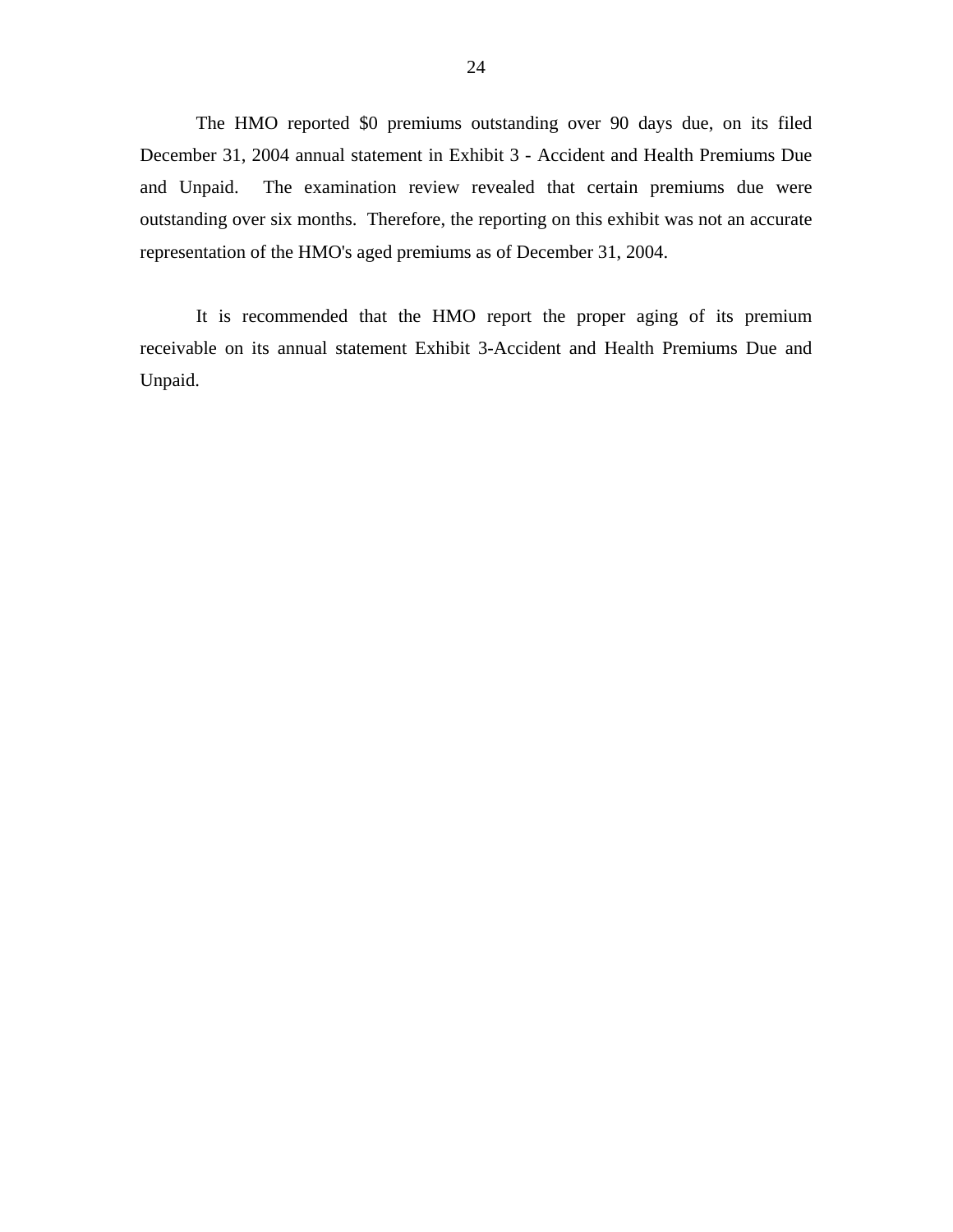## 4. FINANCIAL STATEMENTS

## A. Balance Sheet

The following shows the assets, liabilities and net worth as determined by this examination, as of December 31, 2004. This statement is the same as the balance sheet filed by the HMO.

| <u>Assets</u>                                           | Assets        | Nonadmitted<br><b>Assets</b> | Net Admitted<br>Assets |
|---------------------------------------------------------|---------------|------------------------------|------------------------|
| <b>Bonds</b>                                            | \$130,429,950 | \$                           | \$130,429,950          |
| <b>Stocks</b>                                           | 11,338,399    |                              | 11,338,399             |
| Cash                                                    | 63,233,833    |                              | 63,233,833             |
| Investment income due and accrued                       | 1,841,228     |                              | 1,841,228              |
| Uncollected premiums                                    | 30,986,006    |                              | 30,986,006             |
| Deferred premiums                                       | 1,889,178     |                              | 1,889,178              |
| Amounts recoverable from reinsurers                     | 1,042,980     |                              | 1,042,980              |
| Electronic data processing equipment                    | 2,180,583     | 2,038,253                    | 142,330                |
| Furniture and equipment, including health care delivery |               |                              |                        |
| assets (\$1,416,846)                                    | 1,416,846     | 1,416,846                    | -0-                    |
| Receivables from parent, subsidiaries and affiliates    | 783,175       |                              | 783,175                |
| Health care receivables                                 | 7,201,874     |                              | 7,201,874              |
| Surplus notes receivable                                | 4,000,000     | 1,767,454                    | 2,232,546              |
| Goodwill                                                | 2,695,338     |                              | 2,695,338              |
| Other assets nonadmitted                                | 4,378,763     | 4,378,763                    |                        |
| Total assets                                            | \$263,418,153 | \$9,601,316                  | \$253,816,837          |
| Liabilities:                                            | Covered       | Uncovered                    | Total                  |
| Claims unpaid                                           | \$104,378,436 |                              | \$104,378,436          |
| Accrued medical incentive pool and bonus amounts        | 1,602,004     |                              | 1,602,004              |
| Unpaid claim adjustment reserves                        | 2,003,808     |                              | 2,003,808              |
| Aggregate health policy reserves                        | 1,643,633     |                              | 1,643,633              |
| Premiums received in advance                            | 9,473,099     |                              | 9,473,099              |
| General expenses due or accrued                         | 10,958,078    |                              | 10,958,078             |
| <b>Total liabilities</b>                                | \$130,059,058 |                              | \$130,059,058          |
| Contingency reserves                                    |               |                              | \$43,536,833           |
| Unassigned surplus                                      |               |                              | 80,220,946             |
| Total capital and surplus                               |               |                              | \$123,757,779          |
| Total liabilities, capital and surplus                  |               |                              | \$253,816,837          |

Note:

The Internal Revenue Service did not audit the tax returns filed by the HMO since its inception. The examiner is unaware of any potential exposure of the HMO to any tax assessment and no liability has been established herein relative to such contingency.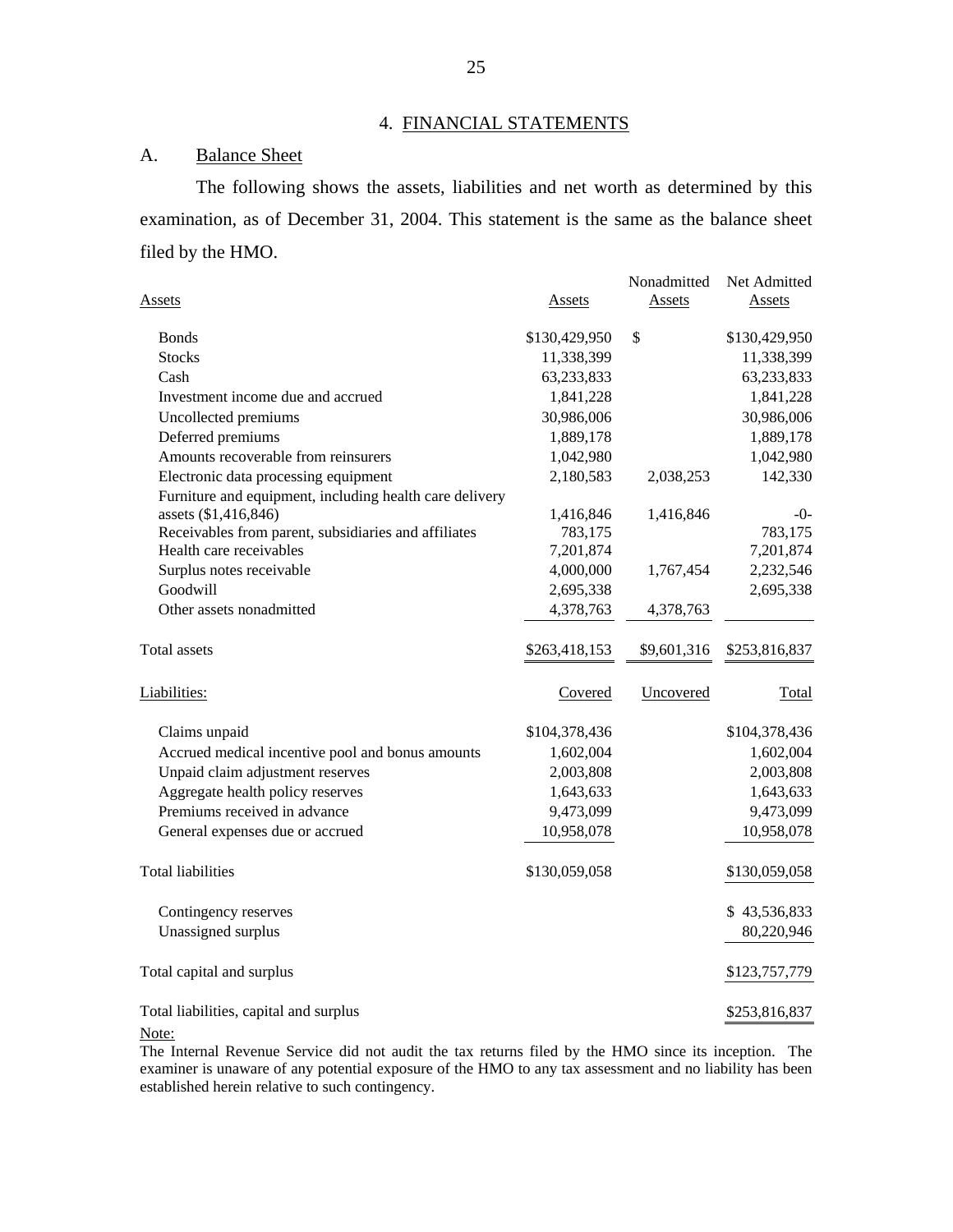B. Statement of Revenue and Expenses:

Capital and surplus increased by \$59,638,900 during the four year period under examination, January 1, 2001 through December 31, 2004, detailed as follows:

| Net premium income                     |                                | 3,010,348,670<br>\$ |
|----------------------------------------|--------------------------------|---------------------|
| Hospital and Medical:                  |                                |                     |
| Hospital/medical benefits              | \$<br>1,467,191,273            |                     |
| Other professional services            | 21,378,400                     |                     |
| Emergency room and out of area         | 65,978,343                     |                     |
| Prescription drugs                     | 436,639,266                    |                     |
| Outpatient                             | 374,416,956                    |                     |
| Lab and X-ray                          | 200,432,925                    |                     |
| <b>Regulatory charges</b>              | 78,210,336                     |                     |
| Other write-ins                        | 51,814,944                     |                     |
| Incentive pool, and withhold           |                                |                     |
| adjustments                            | 11,643,304                     |                     |
| Subtotal                               | \$2,707,705,747                |                     |
|                                        |                                |                     |
| Less:                                  |                                |                     |
| Net reinsurance recoveries             | 9,653,467                      |                     |
| Total hospital and medical             | $\mathcal{S}$<br>2,698,052,280 |                     |
|                                        |                                |                     |
| Claims adjustment expense              | 134,823,745                    |                     |
| General administrative expenses        | 134,016,695                    |                     |
| Increase in reserves for A&H contracts | 1,643,633                      |                     |
| Total underwriting deductions          |                                | \$2,968,536,353     |
|                                        |                                |                     |
| Net underwriting gain/(loss)           |                                | \$<br>41,812,317    |
|                                        |                                |                     |
| Net investment income earned           | \$<br>22,441,413               |                     |
| Net realized capital gains/(losses)    | 3,581,615                      |                     |
| Net investment income                  |                                | 26,023,028          |
|                                        |                                |                     |
| Net income                             |                                | 67,835,345<br>\$    |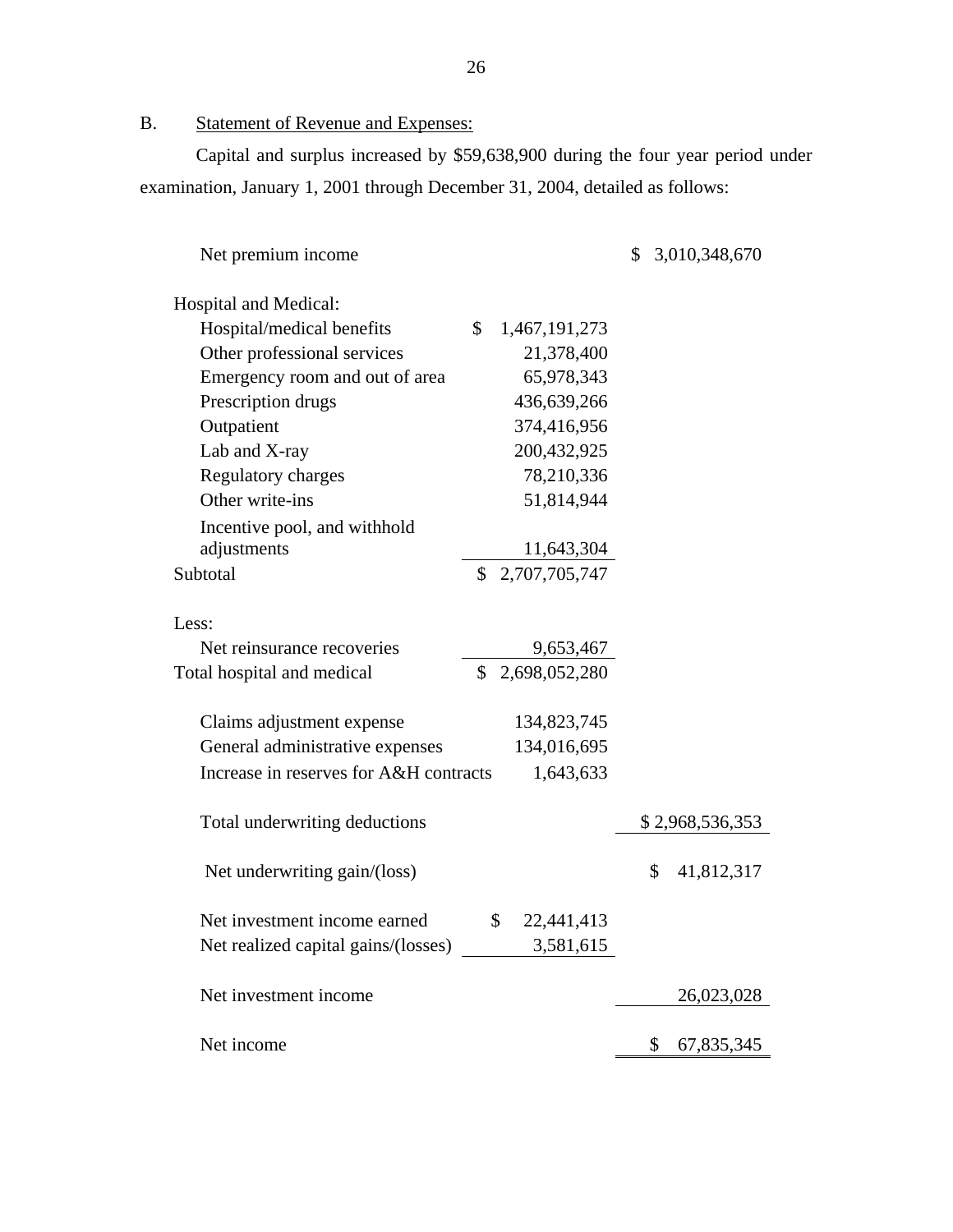# C. Capital and surplus account

| Capital and surplus as of December 31, 2000                 |              |               | \$64,118,879  |
|-------------------------------------------------------------|--------------|---------------|---------------|
|                                                             | Gains        | Losses        |               |
| Net Income                                                  | \$67,835,345 | $\mathcal{S}$ |               |
| Unrealized capital gain/loss                                | 1,404,872    |               |               |
| Change in nonadmitted assets                                |              | 4,257,425     |               |
| Cumulative effect of changes in accounting                  |              |               |               |
| practices                                                   |              | 5,343,892     |               |
| Net change in capital and surplus                           |              |               | 59,638,900    |
|                                                             |              |               |               |
| Capital and surplus per examination as of December 31, 2004 |              |               | \$123,757,779 |

### 5. CLAIMS UNPAID

The examination liability of \$104,378,436 is the same as the amount reported by the HMO as of December 31, 2004.

The examination analysis was conducted in accordance with generally accepted actuarial principles and practices and utilized statistical information contained in the HMO's internal records and in its filed annual and quarterly statements, as well as additional information provided by the HMO.

## 6. MARKET CONDUCT

In the course of this examination, a review was made of the manner in which the HMO conducts its business and fulfills its contractual obligations to subscribers and claimants. The review was general in nature and was directed at practices of the HMO in the following major areas: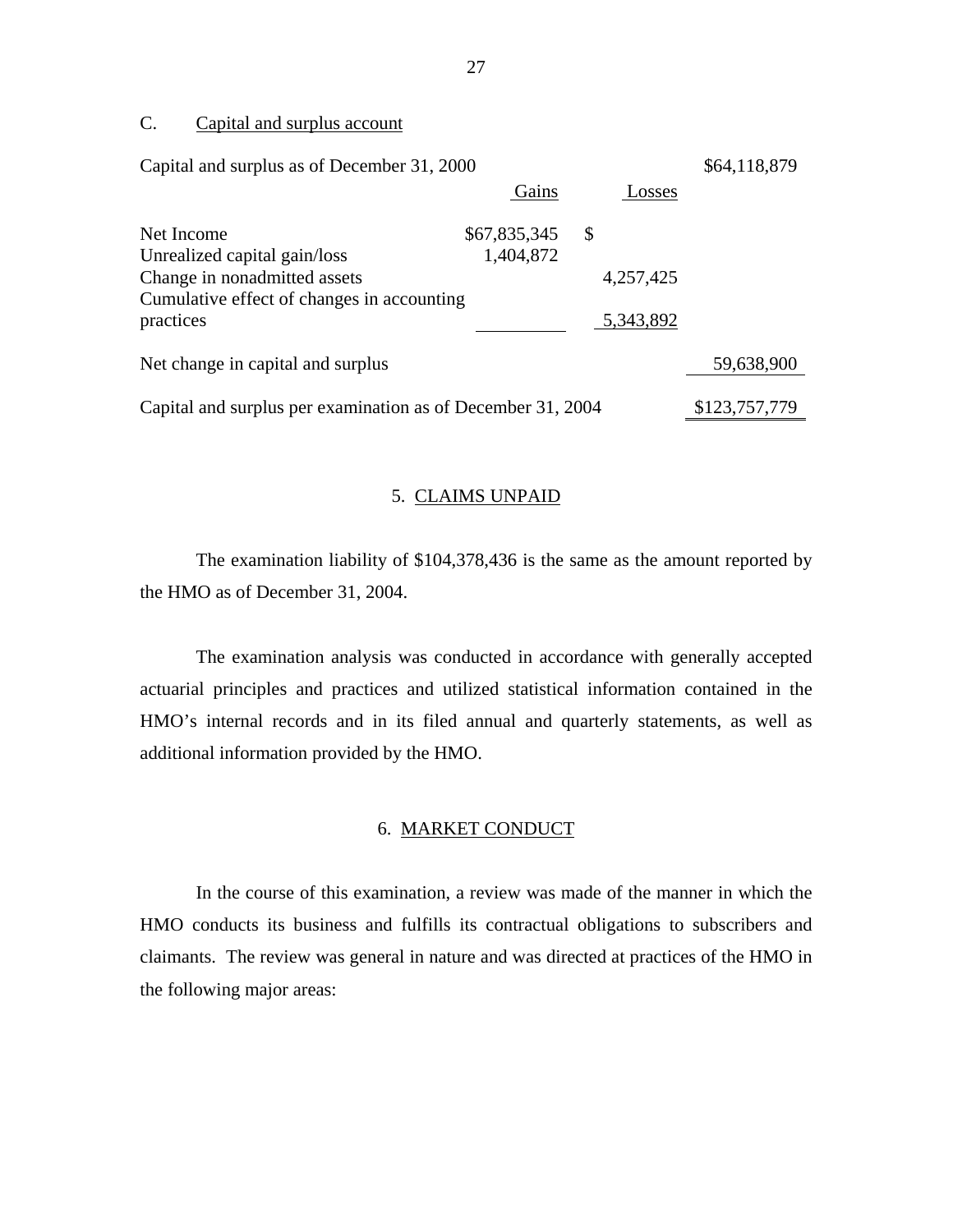Claims processing Prompt pay compliance Explanation of benefit statements Utilization review Complaints and grievances Underwriting and rating Agents and brokers Contract period – non-payment of premium The use of Medcal as a third party claims payment negotiator Advertising

#### A. Claim Processing

This review was performed by using a statistical sampling methodology covering the examination period in order to evaluate the overall accuracy and compliance environment of CDPHP's claims processing. In order to achieve the goals of this review, claims were divided into hospital and medical claims segments and a random statistical sample was drawn from each group. It should be noted that for the purpose of this examination, those medical costs characterized as Medicare were excluded.

This statistical random sampling process, which was performed using the computer software program ACL, was devised to test various attributes deemed necessary for successful claims processing activity. The objective of this sampling process was to be able to test and reach conclusions about all predetermined attributes, individually or on a combined basis. For example, if ten attributes were being tested, conclusions about each attribute individually or on a collective basis could be concluded for each item in the sample.

The sample size for each of the populations described herein was comprised of 167 randomly selected claims. Additional random samples were also generated as "replacement items" when it was determined that particular claims within the sample should not be tested (i.e., Medicare claims that were inadvertently included). Accordingly, various replacement items were appropriately utilized. In total, 334 claims for the scope period were selected for review.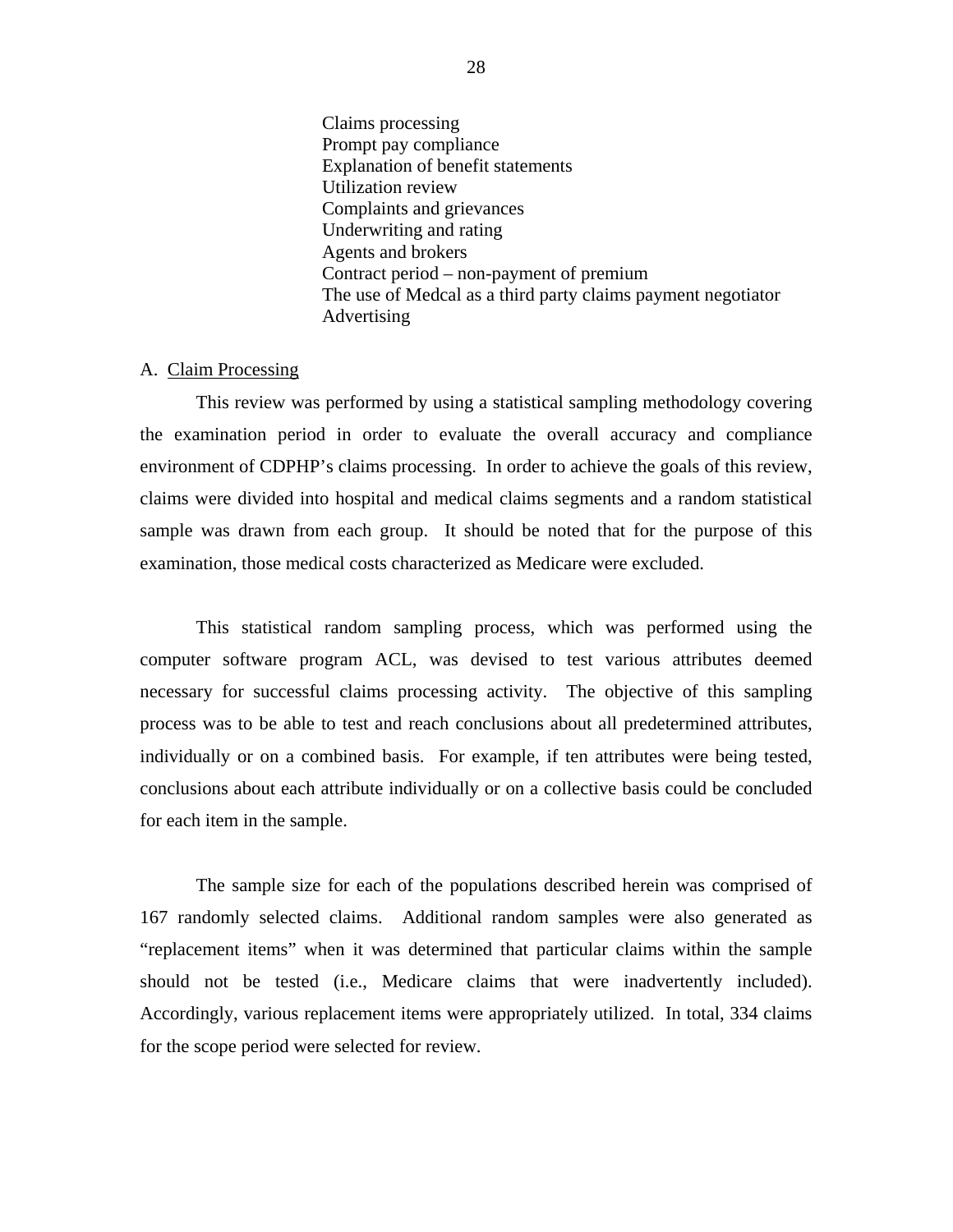The term "claim" can be defined in a myriad of ways. The following is an explanation of the term for the purpose of this report. The receipt of a "claim," which is defined by the HMO as the total number of items submitted by a single provider with a single claim form, is reviewed and entered into the claims processing system. This claim may consist of various lines, or procedures. It is possible, through the computer systems used for this examination, to match or "roll-up" all procedures on the original form into one line, which is the basis of the Department's statistical sample of claims or the sample unit.

To ensure the completeness of the claims population being tested, the total dollars paid were accumulated and reconciled to the financial data reported by CDPHP for the period January 1, 2004 through December 31, 2004.

It was further agreed upon that CDPHP was required to issue EOBs for all denied claims (wholly or partially denied) but in fact failed partially to do so.

The examination review revealed that overall claims processing accuracy rates were 94.61% for medical claims and 94.01% for hospital claims. Overall claims processing financial accuracy levels were 98.8% for medical claims and 97.6% for hospital claims.

However, if the EOB errors were not taken into consideration, the CDPHP's overall claims processing accuracy rates would have been 97.6% for medical claims and 97.0%for hospital claims. Also, overall claims processing financial accuracy rates would have been 98.8% for medical claims and 97.6% for hospital claims. This is consistent with CDPHP's reported overall accuracy standard being at or above 98%.

 error in processing accuracy may or may not affect the financial accuracy. Procedural accuracy is defined as the percentage of times a claim was processed in accordance with CDPHP's claim processing guidelines and/or Department regulations. A claim determined by the HMO to be in error and corrected by the HMO at a later date would still be found to be an error for the purposes of this review. Financial accuracy is defined as the percentage of times the dollar value of the claim payment was correct. An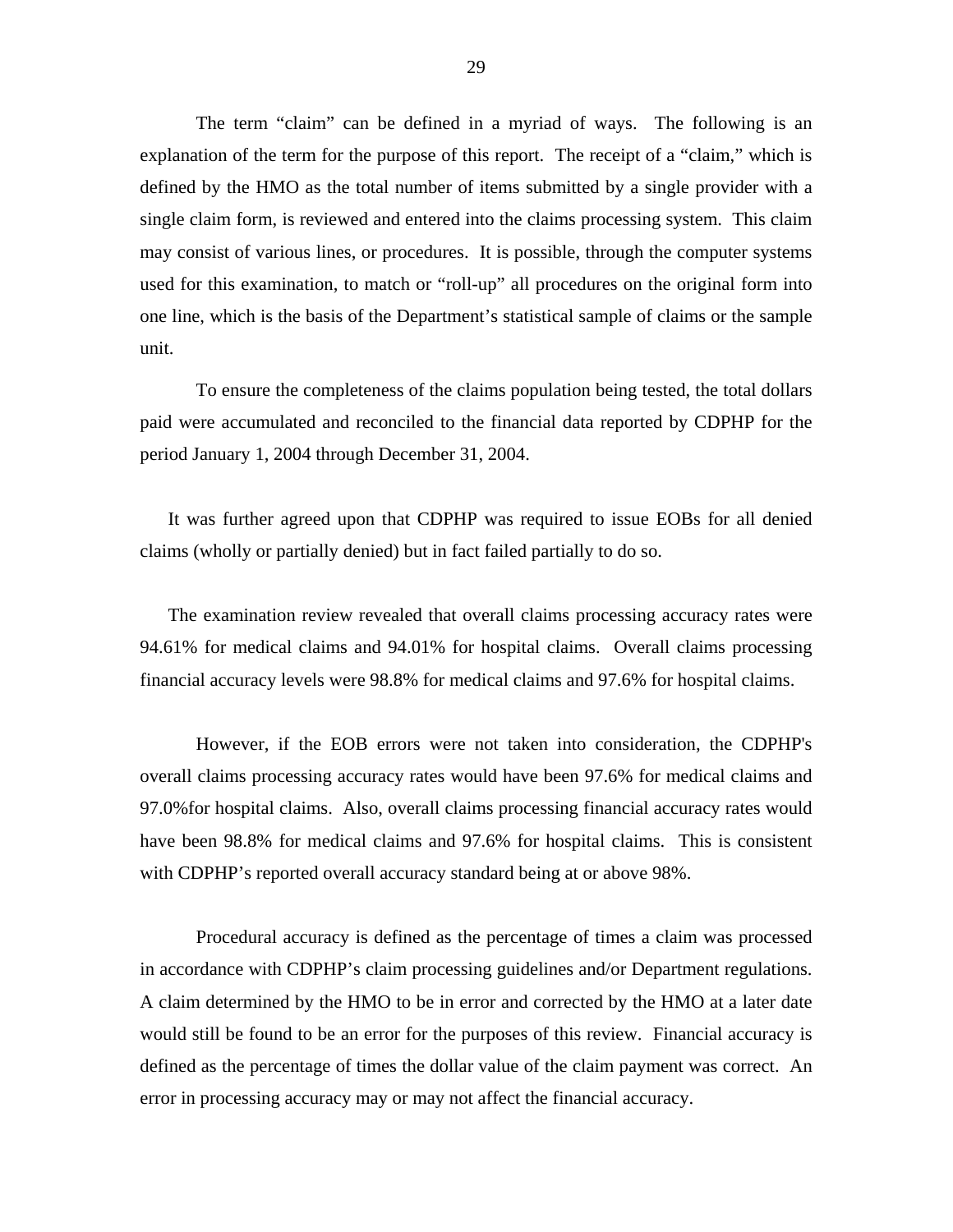B. Prompt Pay Compliance

§3224-a of the New York Insurance Law "Standards for prompt, fair and equitable settlement of claims for health care and payments for health care services" ("Prompt Pay") requires all insurers to pay undisputed claims within forty-five days of receipt. If such undisputed claims are not paid within forty-five days of receipt, interest may be payable.

§ 3224-a (a) of the New York Insurance Law states that:

"Except in a case where the obligation of an insurer to pay a claim submitted by a policyholder or person covered under such policy or make a payment to a health care provider is not reasonably clear, or when there is a reasonable basis supported by specific information available for review by the superintendent that such claim or bill for health care services rendered was submitted fraudulently, such insurer or organization or corporation shall pay the claim to a policyholder or covered person or make a payment to a health care provider within forty-five days of receipt of a claim or bill for services rendered."

§3224-a (b) of the New York Insurance Law states that:

"In a case where the obligation of an insurer or an organization or corporation licensed or certified pursuant to …article forty-four of the public health law to pay a claim or make a payment for health care services rendered is not reasonably clear due to a good faith dispute regarding the eligibility of a person for coverage, the liability of another insurer or corporation or organization for all or part of the claim, the amount of the claim, the benefits covered under a contract or agreement, or the manner in which services were accessed or provided, an insurer or organization or corporation shall pay any undisputed portion of the claim in accordance with this subsection and notify the policyholder, covered person or health care provider in writing within thirty calendar days of the receipt of the claim: (1) that it is not obligated to pay the claim or make the medical payment, stating the specific reasons why it is not liable; or (2) to request all additional information needed to determine liability to pay the claim or make the health care payment. Upon receipt of the information requested in paragraph two of this subsection or an appeal of a claim or bill for health care services denied pursuant to paragraph one of this subsection, an insurer or organization or corporation licensed pursuant to article forty-three of this chapter or article forty-four of the public health law shall comply with subsection (a) of this section."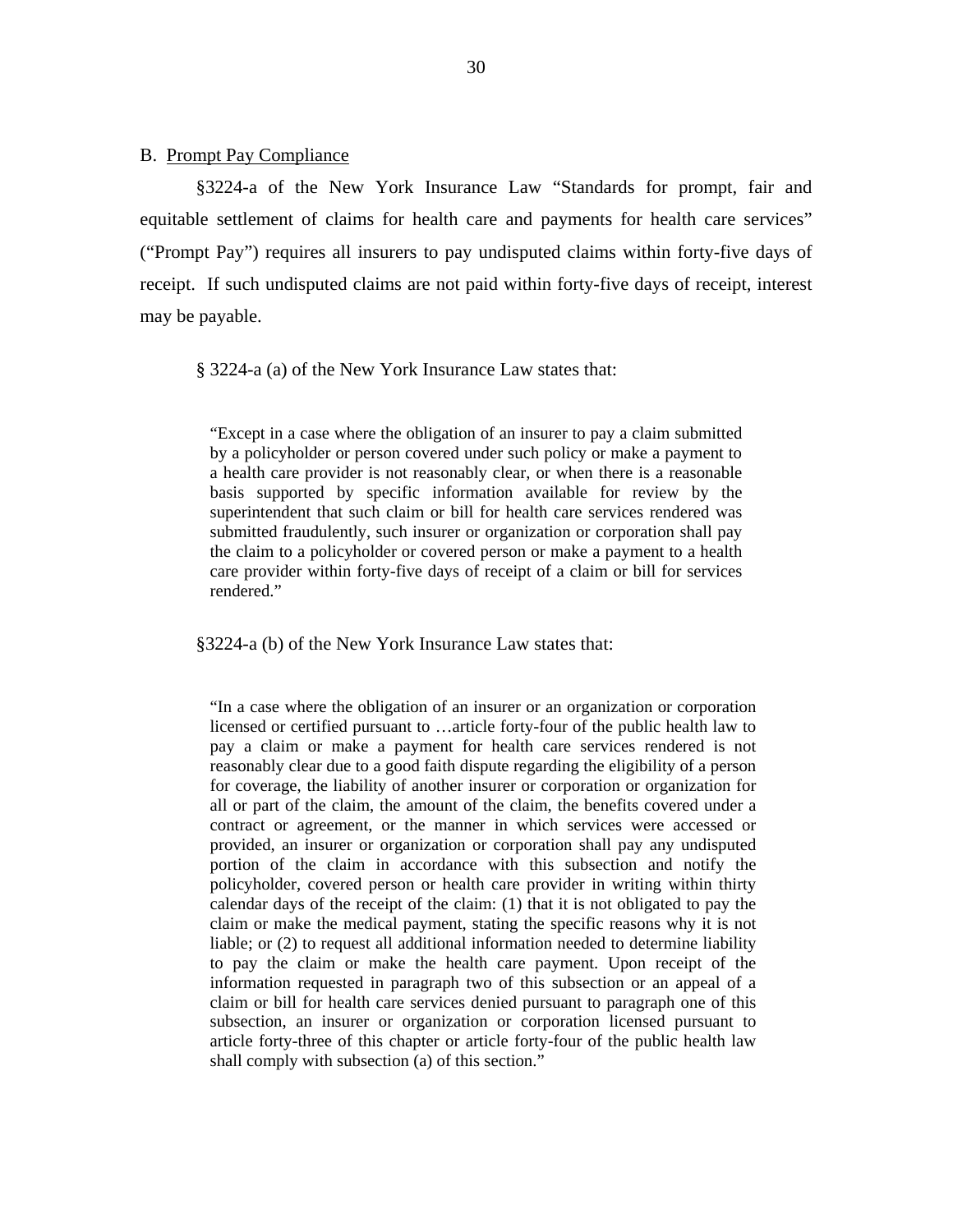#### § 3224-a(c) of the New York Insurance Law states in part that:

"any insurer or organization or corporation that fails to adhere to the standards contained in this section shall be obligated to pay to the health care provider or person submitting the claim, in full settlement of the claim or bill for health care services, the amount of the claim or health care payment plus interest on the amount of such claim or health care payment of the greater of the rate equal to the rate set by the commissioner of taxation and finance for corporate taxes pursuant to paragraph one of subsection (e) of section one thousand ninety-six of the tax law or twelve percent per annum, to be computed from the date the claim or health care payment was required to be made. When the amount of interest due on such a claim is less then two dollars, an insurer or organization or corporation shall not be required to pay interest on such claim."

The examination included a statistical sample to determine whether or not interest was appropriately paid pursuant to § 3224-a(c) of the New York Insurance Law to those claimants not receiving payment within the timeframes required by §3224-a (a) of the New York Insurance Law. Accordingly, all claims that were not paid within 45 days during the period January 1, 2004 through December 31, 2004 were segregated. Further, claims from non-New York groups, non-New York providers, and Medicare claims were excluded from the population. A statistical sample of this population was then selected to determine whether the claims were subject to interest, and whether such interest was properly calculated, as required by statute.

|                              | $$3224-a(a)$ | $$3224-a(b)$ | $$3224-a(c)$ |
|------------------------------|--------------|--------------|--------------|
|                              |              |              |              |
| Claim Population             | 69,223       | 25,184       | 21,137       |
| Sample Size                  | 167          | 167          | 167          |
| Number of claims with errors | 17           | 11           |              |
| <b>Calculated Error Rate</b> | 10.18%       | 6.59%        | 4.19%        |
| <b>Upper Error Limit</b>     | 14.77%       | 10.35%       | 7.23%        |
| Lower Error Limit            | 5.59%        | 2.82%        | 1.15%        |
| Upper limit claims in error  | 10,224       | 2,606        | 1,528        |
| Lower limit claims in error  | 3,869        | 710          | 243          |

The following charts illustrate Prompt Pay compliance as determined by this examination:

selected the rate of error would fall between these limits 95 times). Note: The Upper and lower error limits represent the range of potential error (e.g., if 100 samples were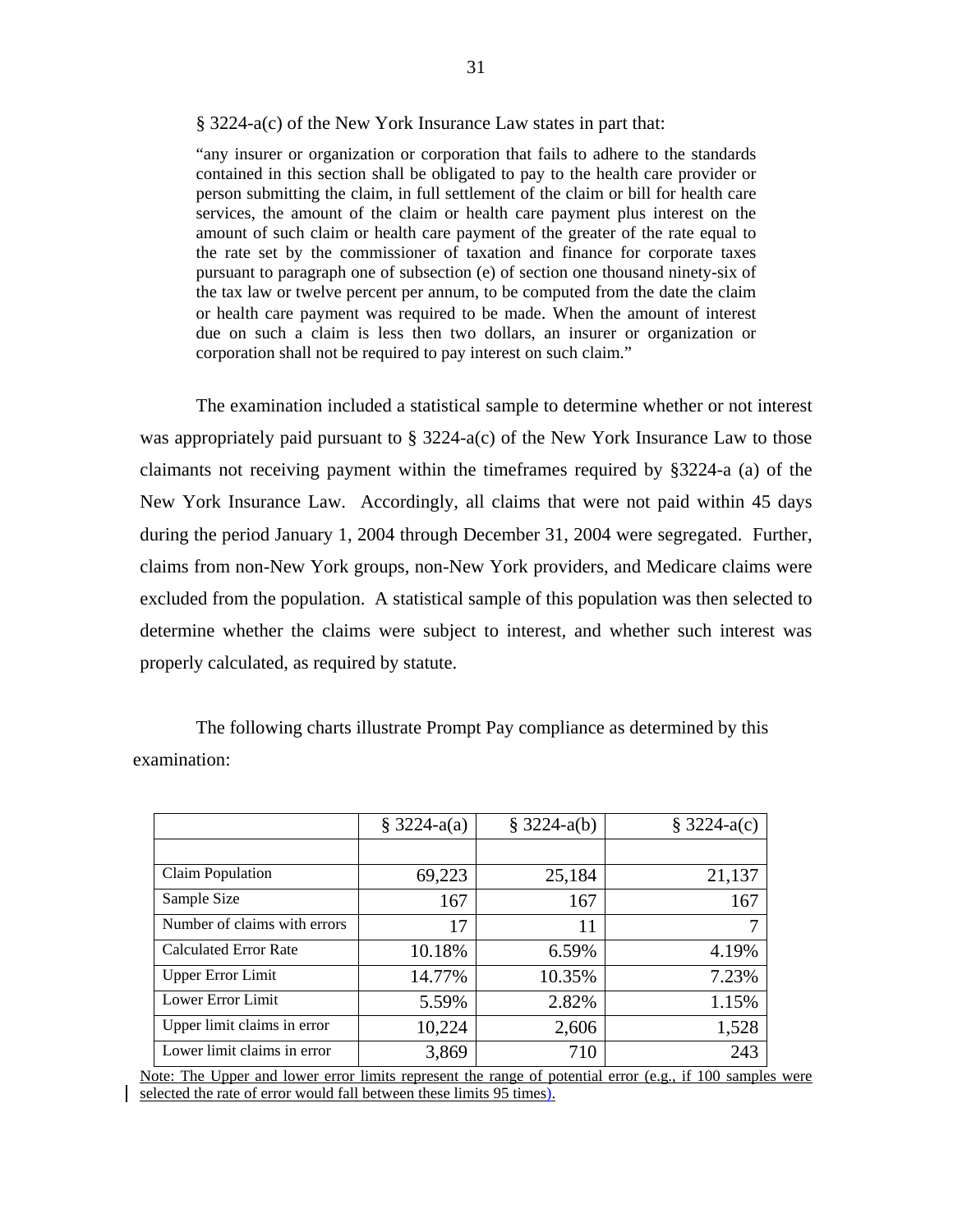It is recommended that the HMO improve its internal claim procedures to ensure full compliance with Section 3224-a (a), (b) and (c) of the New York Insurance Law.

Prior to and during this examination period, CDPHP was found to be in violation of Section 3224-a of the New York Insurance Law for prompt pay violations cited by the Department's Consumer Services Bureau. The HMO executed stipulations resulting in fines covering the following periods:

| $4/1/98 - 9/30/98$  | \$4,200  |
|---------------------|----------|
| $10/1/98 - 2/1/99$  | \$1,100  |
| $2/2/99 - 4/26/99$  | \$1,100  |
| $4/27/99 - 7/31/99$ | \$1,900  |
| $8/1/99 - 12/31/00$ | \$47,200 |
| $1/1/01 - 12/31/02$ | \$200    |
| $1/1/03 - 9/30/04$  | \$1,000  |

#### C. Explanation of Benefit Statements

A detailed review of claims procedures was made during the previous examination that covered the period from January 1, 1996 to December 31, 2000. The prior Report on Examination findings included, among other violations, that CDPHP violated Section 3234(a) and (b) of the New York Insurance Law because it failed to send to its subscribers proper EOBs that include all of the requisite information required by the New York Insurance Law. Therefore, the subscribers were not properly informed of their appeal rights and how their claims were processed.

On August 7, 2003, CDPHP signed a stipulation with the New York State Insurance Department that required CDPHP to take actions to remedy the violation of Section 3234 (a) (b) of the New York Insurance Law.

Item 4 (c) of the stipulation stated the following:

"CDPHP and UBI shall begin issuing EOBs for all denied claims that comply with Section 3234(a) and (b)."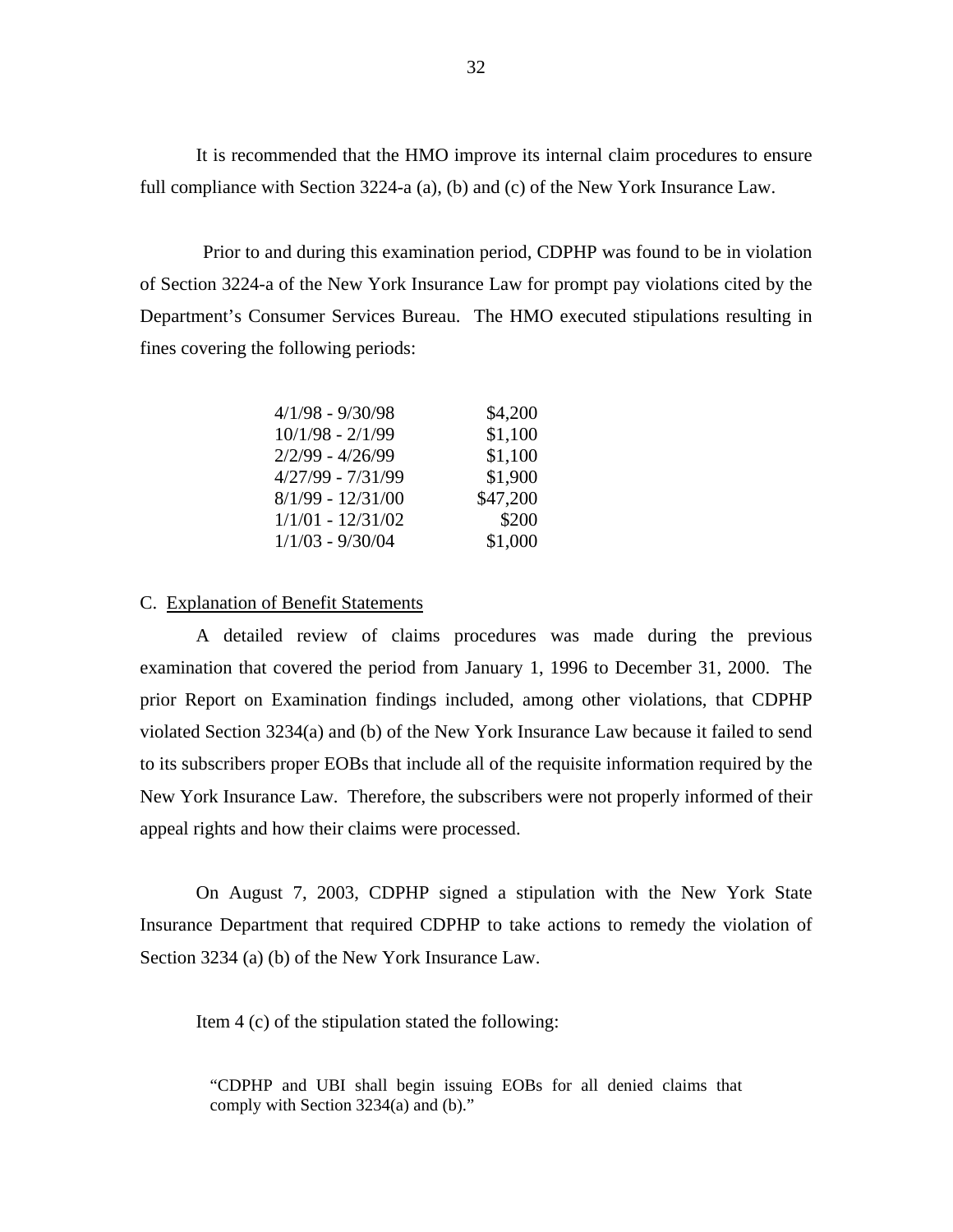A follow up review during this examination of CDPHP actions to remedy the EOBs violations revealed multiple violations existed relative to EOBs for the years 2004 through present.

New York Insurance Law Section 3234(a) states in part:

"Every insurer, including health maintenance organizations … is required to provide the insured or subscriber with an explanation of benefits form in response to the filing of any claim under a policy…"

New York Insurance Law Section 3234(c) creates an exception to the requirements for the issuance of an EOB established in New York Insurance Law Section  $3234(a)$  as follows:

> "[insurers] shall not be required to provide the insured or subscriber with an explanation of benefits form in any case where the service is provided by a facility or provider participating in the insurer's program and full reimbursement for the claim, other than a co-payment that is ordinarily paid directly to the provider at the time the service is rendered, is paid directly to the participating facility or provider."

New York Insurance Law Section 3234(b) states,

"The explanation of benefits form must include at least the following:

(1) the name of the provider of service the admission or financial control number, if applicable;

(2) the date of service;

(3) an identification of the service for which the claim is made;

(4) the provider's charge or rate;

(5) the amount or percentage payable under the policy or certificate after deductibles, co-payments, and any other reduction of the amount claimed;

(6) a specific explanation of any denial, reduction, or other reason, including any other third-party payor coverage, for not providing full reimbursement for the amount claimed; and

(7) a telephone number or address where an insured or subscriber may obtain clarification of the explanation of benefits, as well as a description of the time limit, place and manner in which an appeal of a denial of benefits must be brought under the policy or certificate and a notification that failure to comply with such requirements may lead to forfeiture of a consumer's right to challenge a denial or rejection, even whey a request for clarification has been made."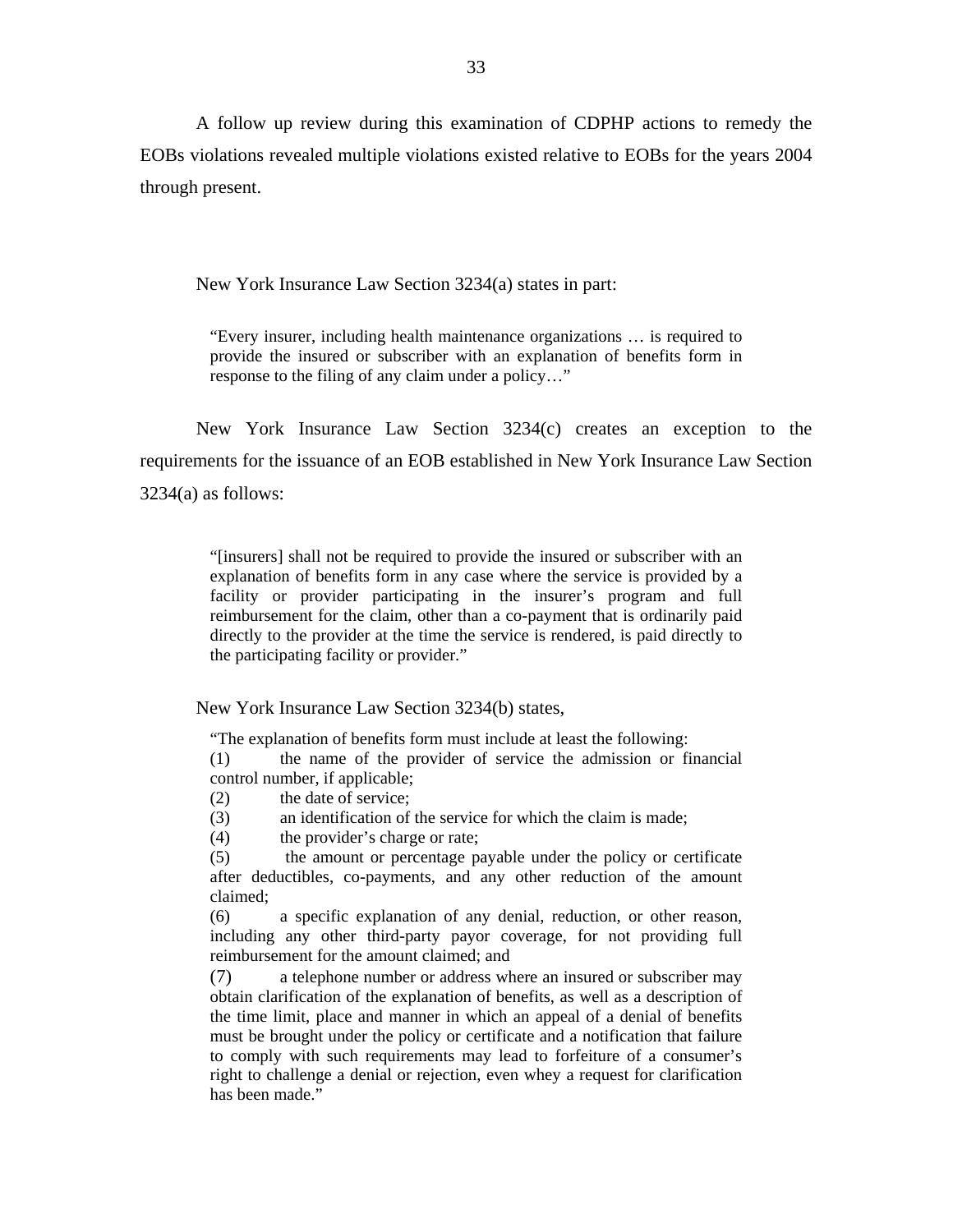The review revealed the following:

1. Explanation of Benefits (EOB) statements issued to subscribers by CDPHP during the major portion of year 2004 for fully/partially paid claims to members and nonparticipating providers, failed to contain all the language required by Section 3234(b) of the New York Insurance Law (including the appeal language). Such EOBs, as presented to the examiners during the review, were issued in the form of payment vouchers/explanation of payment (EOP). Subscribers were neither properly informed of their appeal rights nor were they advised how their claims were processed. However, it should be noted that in the last quarter of 2004, CDPHP started to issue a proper form of EOB that contained all the language required by Section 3234(b) of the New York Insurance Law.

It is recommended that CDPHP issue EOB forms that contain all of the requisite information required by Section 3234(b) of the New York Insurance Law for claims involving payments to members and non-participating providers.

2. CDPHP's current procedures failed to include all situations that require CDPHP to issue EOBs. The following are three examples:

- a. CDPHP denied many participating provider's claims because of the providers' failure to submit original and/or adjusted claims in a timely manner in accordance with the time tables of their participating provider agreement with CDPHP.
- b. CDPHP denied many providers and member claims under Explanation-Codes that CDPHP considered as missing information, therefore, no EOBs are required, while in fact there was no missing information and claims were properly denied, yet no EOBs were issued.
- c. CDPHP failed to issue EOBs to subscribers when claims submitted by providers and members were fully or partially denied under medically unnecessary of the following Explanation-Codes:

CK Medically unnecessary days–don't bill member.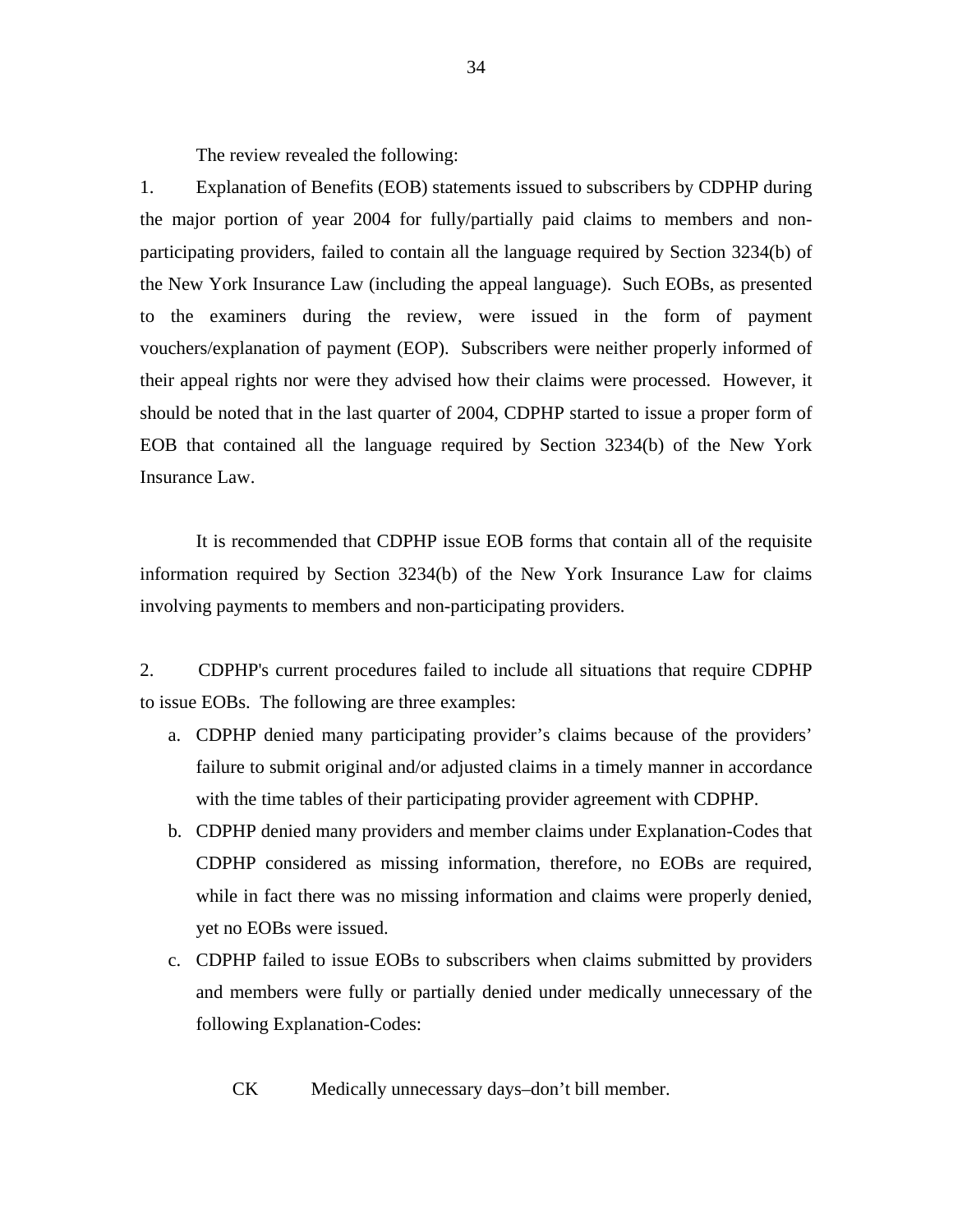| UI        | Deny result of Utilization management decision.                             |
|-----------|-----------------------------------------------------------------------------|
| UJ        | Deny as result of Utilization management policy-don't bill<br>member.       |
| <b>UK</b> | Deny follow-up days-don't bill patient.                                     |
| <b>UM</b> | Assistant surgeon not allowed-don't bill patient.                           |
| <b>VB</b> | Deny authorization request determined to be investigative/<br>experimental. |
| <b>ZH</b> | Deny contract exclusion (Utilization management denial<br>reason).          |
| ZL.       | Deny for non-medical reasons (Used by Utilization<br>Management).           |

The review of claims denied under the three examples mentioned above during the year 2004 yielded 47,592, 53,617 and 17,478 violations respectively of Section 3234(a) of the New York Insurance Law where no EOBs were issued to subscribers as required.

It is recommended that CDPHP issue EOBs in all situations that require CDPHP to issue an EOB in accordance with Circular Letter 7(2005). EOBs should include all of the requisite information required by Section 3234(b) of the New York Insurance Law. Accordingly, subscribers will be properly informed of their appeal rights and how their claims are processed.

3. CDPHP's policy is to deny claims for missing information but does consider such claims not completely adjudicated until such missing information is received. Therefore, no EOBs are issued to subscribers in such cases.

EOP forms are used to request missing information from providers and members, however, the following categories and number of claims/lines of service received in 2004 were noted as not having been fully adjudicated as of the date of the examination review:

> 175 member claims 3,049 non-participating providers' claims

It is recommended that CDPHP issue an EOB for denied claims of nonparticipating providers and members relative to requests for missing information. and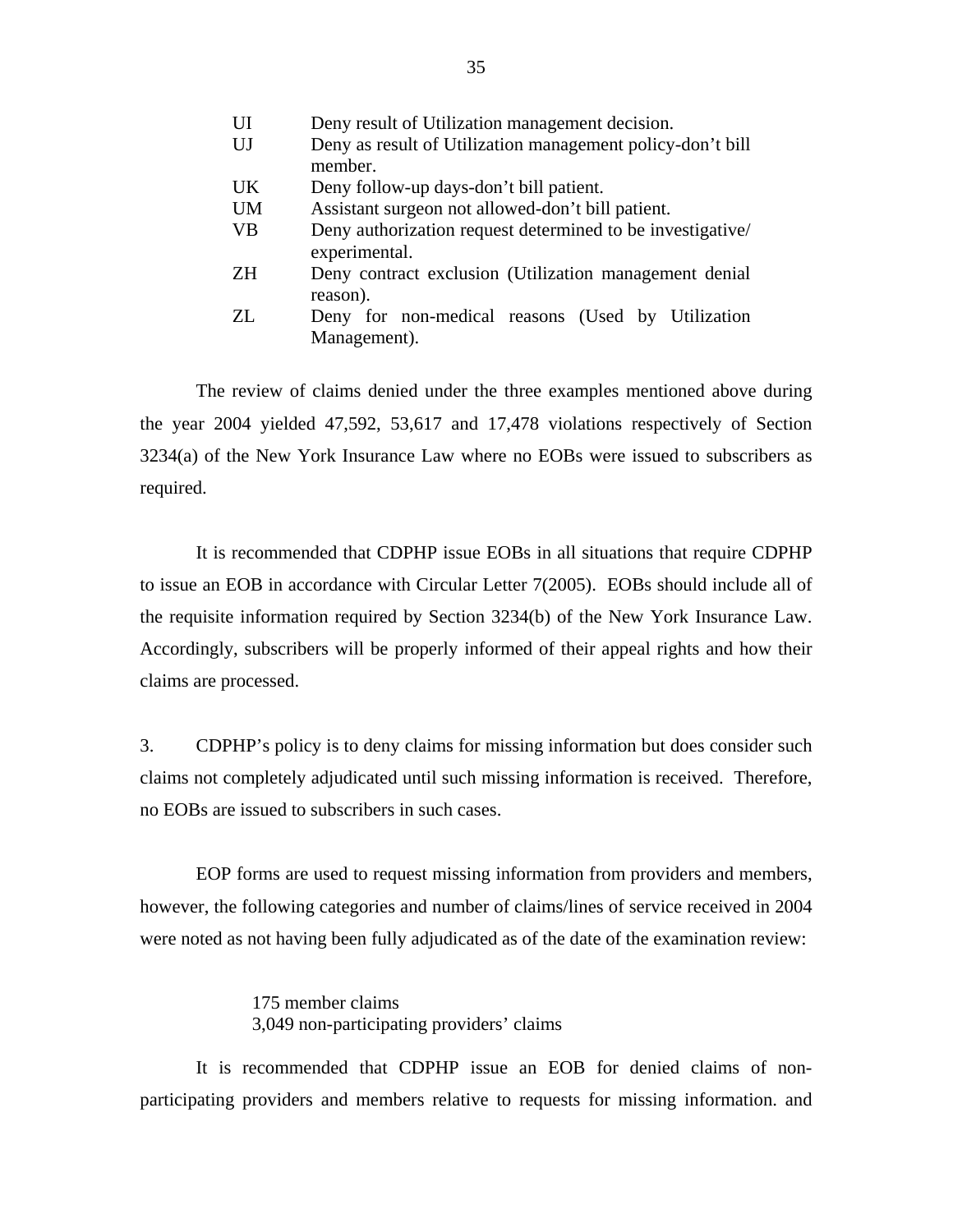change its policy by completing the adjudication process in a date certain in accordance with the requirement of Department of Labor, Part 2560 for non-participating providers/member claims .

4. EOBs issued by CDPHP for participating provider's claims show the allowed amount, contractual reductions from that amount such as deductibles, co-insurance, copays, and amount paid to the participating provider. However, such EOBs do not crossbalance because the provider withhold amount is not shown on the EOB. This could lead to member's confusion as to the cause for the missing amount.

It is recommended that CDPHP revise its EOB forms to show the amount payable to participating providers instead of amount paid to ensure that EOB forms issued to its subscribers cross balance from the allowed amount to payable amount.

5. CDPHP utilizes pre-established explanation of payment forms (EOPs) to pay, deny and also request missing information from providers and members. A review of CDPHP usage of EOP forms revealed the following:

- a. The explanation in certain instances did not sufficiently explain the cause for denial. Examples of such insufficient explanations included following:
	- The claims do not contain sufficient information to allow processing.
	- The information that has been provided appears to be incorrect or inaccurate.
- b. The EOPS reviewed, in certain cases, did not clearly indicate what information needs to be submitted in order to permit payment of the claim.
- c. Although providers are familiar with EOP forms, it is not appropriate to use the form for requesting missing information from members, because the form lacks sufficient and clear message of what missing information is needed to complete the claim adjudication process.
- d. The EOP forms frequently do not clearly indicate that there is no member liability for certain claims.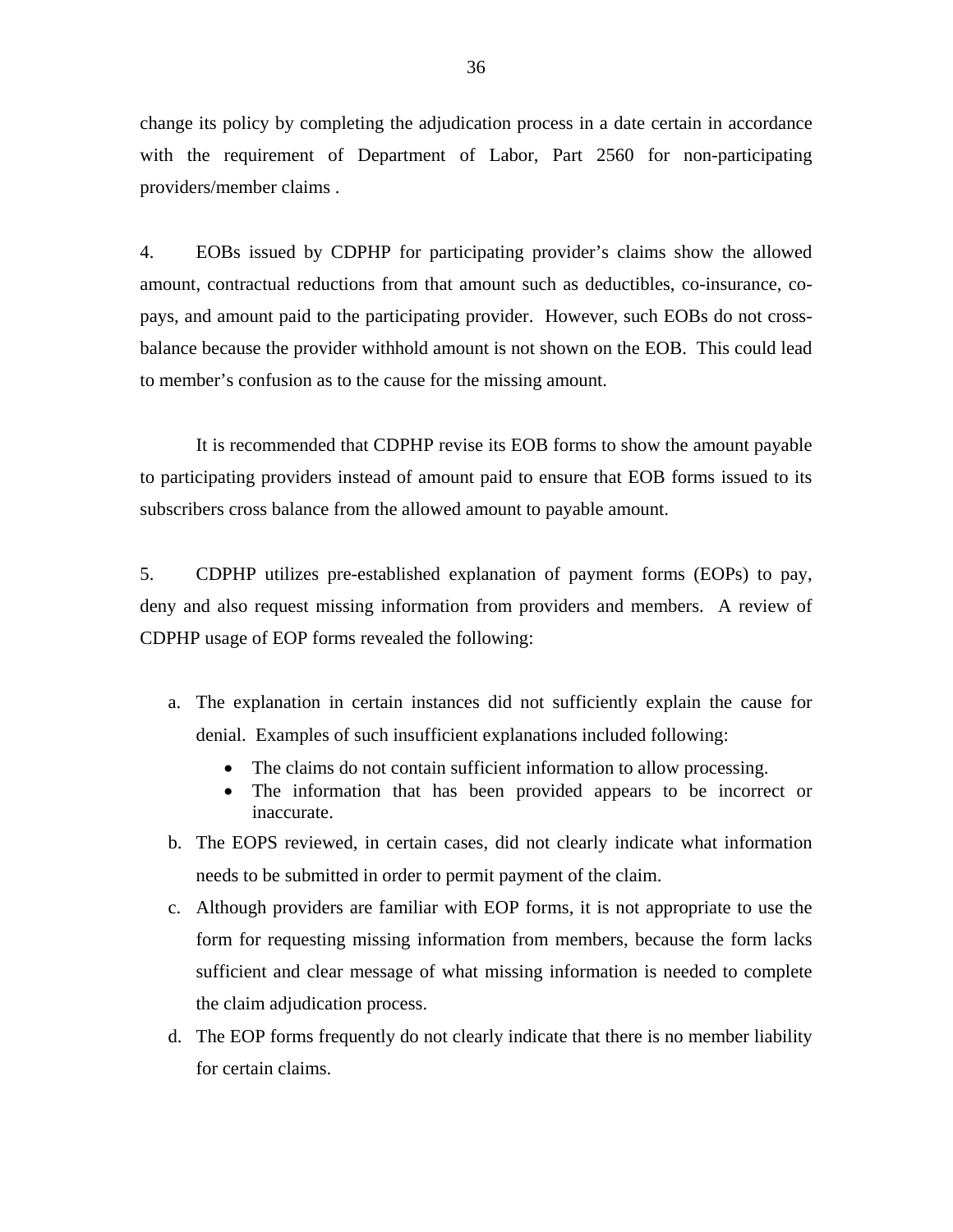It is recommended that CDPHP review all of its explanation codes and ensure that the text utilized on the EOP and EOB forms for denials or requesting missing information clearly indicates the reason for denial and what information is missing. In addition, EOP forms should indicate the subscriber's additional claim payment liability, if any.

Also, it is recommended that CDPHP cease using EOP forms to request missing information from its members.

6. It was noted during the review that CDPHP, in certain instances, requested the member to provide proof of his/her payment to the providers before completing its adjudication of the claim.

It is recommended that CDPHP cease the practice of requesting its members provide a proof of payment during its adjudication of claims.

# D. Utilization Review

Article 49 of the New York Public Health Law sets forth the minimum utilization review program requirements including standards for: registration of utilization review agents; utilization review determinations; and appeals of adverse determinations by utilization review agents. The aforementioned Article establishes the enrollee's right to an external appeal of a final adverse determination by a health care plan. In addition, relative to retrospective adverse determinations, an enrollee's health care provider shall have the right to request standard appeal and an external appeal.

An examination review was made of CDPHP's utilization review files and denied claims under medically unnecessary, experimental or investigational for year 2004. The review revealed the following:

# 1. Concurrent review:

Section 4903.3 of the New York Public Health Law states in part:

"A utilization review agent shall make a determination involving continued or extended health care services, or additional services for an enrollee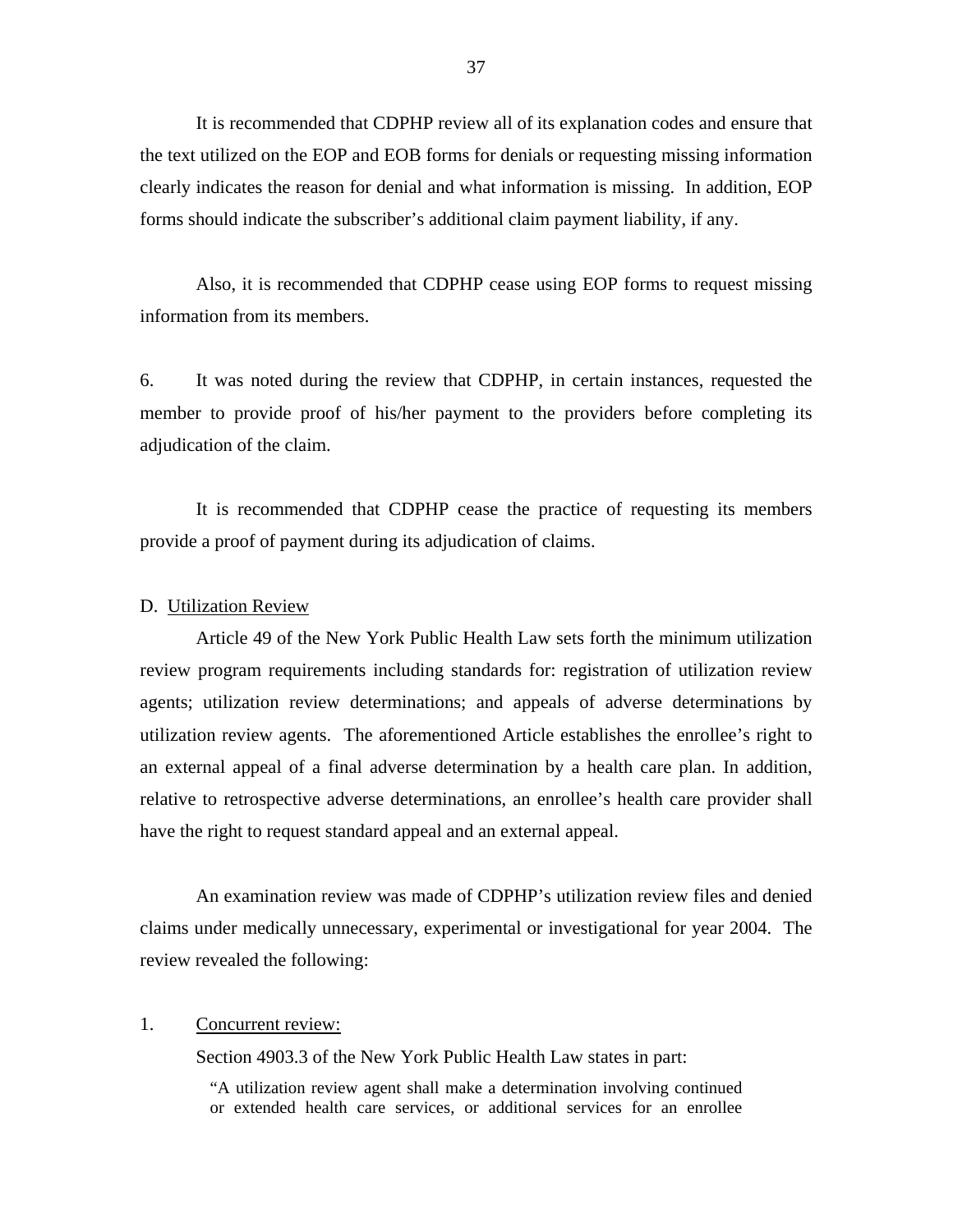undergoing a course of continued treatment prescribed by a health care provider and provide notice of such determination to the enrollee or the enrollee's designee, which may be satisfied by notice to the enrollee's health care provider, by telephone and in writing within one business day of receipt of the necessary information. Notification of continued or extended services shall include the number of extended services approved, the new total of approved services, the date of onset of services and the next review date."

CDPHP did not comply with Section 4903.3 of the New York Public Health Law in that there were instances of concurrent reviews where CDPHP decided not to pay the provider for medical services to its members because such services were no longer medically necessary, but where CDPHP failed to issue a notice of first adverse determination to its members. CDPHP's policy is to issue denial letters of such coverage to the participating providers in accordance with the dispute resolution language of their contracts. Thereafter, the providers submitted claims are denied retrospectively under Explanation-code CK (Medically unnecessary days–don't bill member).

In addition, and as a consequence of its failure to issue a notice of its first adverse determination, the members did not receive their rights of the full due process of appeals of first adverse determination, notice of final adverse determination and notice of external review.

It is recommended that CDPHP comply with Section 4903.3 of the New York Public Health Law and issue a notice of the first adverse determination to its subscribers when CDPHP decides not to pay for medical services based on a concurrent review because medical services are no longer considered medically necessary.

# 2. Retrospective review:

Section 4903.4 of the New York Public Health Law states:

"A utilization review agent shall make a utilization review determination involving health care services which have been delivered within thirty days of receipt of the necessary information."

Section 4903.5 of the New York Public Heath Law states: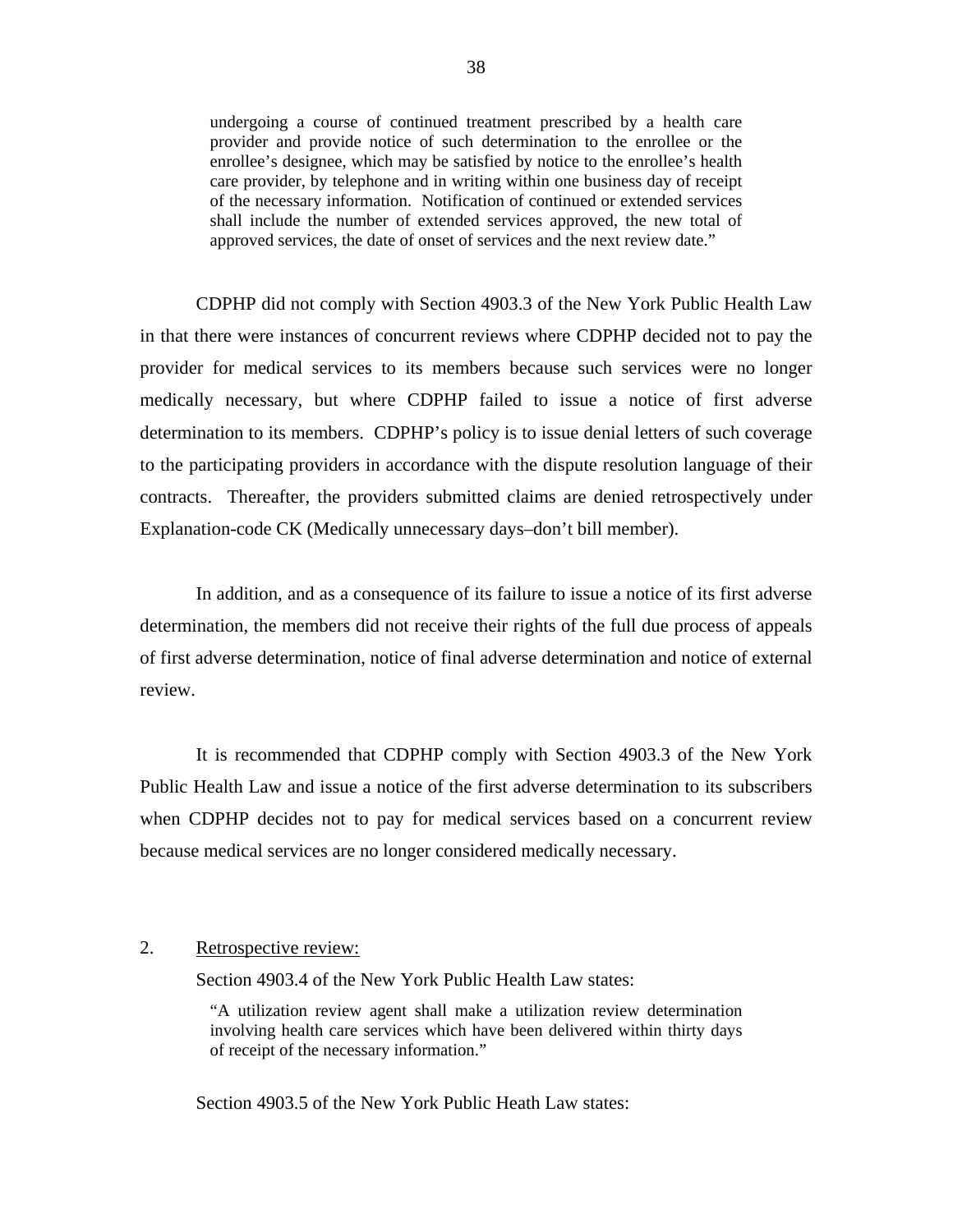"Notice of an adverse determination made by a utilization review agent shall be in writing and must include:

(a) the reasons for the determination including the clinical rationale, if any;

(b) instructions on how to initiate standard and expedited appeals pursuant to section forty nine hundred four and an external appeal pursuant to section forty nine hundred fourteen of this article; and

(c) notice of the availability, upon request of the enrollee, or the enrollee's designee, of the clinical review criteria relied upon to make such determination. Such notice shall also specify what, if any, additional necessary information must be provided to, or obtained by, the utilization review agent in order to render a decision on the appeal."

Section 4904.1 of the New York Public Health Law states:

"An enrollee, the enrollee's designee and, in connection with retrospective adverse determinations, an enrollee's health care provider, may appeal an adverse determination rendered by utilization review agent."

Section 4904.3 of the New York Public Health Law states in part:

"…The utilization review agent must provide written acknowledgement of the filing of the appeal to the appealing party within fifteen days of such filing and shall make a determination with regard to the appeal within sixty days of the receipt of necessary information to conduct the appeal...."

A review of retrospective claims utilization review conducted in 2004 revealed the following:

a. CDPHP's notification form of the first adverse determination was not in compliance with the requirement of Section 4903.5 of the New York Public Health Law because the notice stated that "…We will notify you within five (5) days from the date your appeal was received if we require additional information to decide your appeal…", while Section 4903.5(c) requires CDPHP to "…specify what, if any, additional necessary information must be provided to, or obtained by, the utilization review agent in order to render a decision on the appeal."

The review indicated that 2,779 notices of the first adverse determination that were issued in 2004 violated Section 4903.5 of the New York Public Health Law.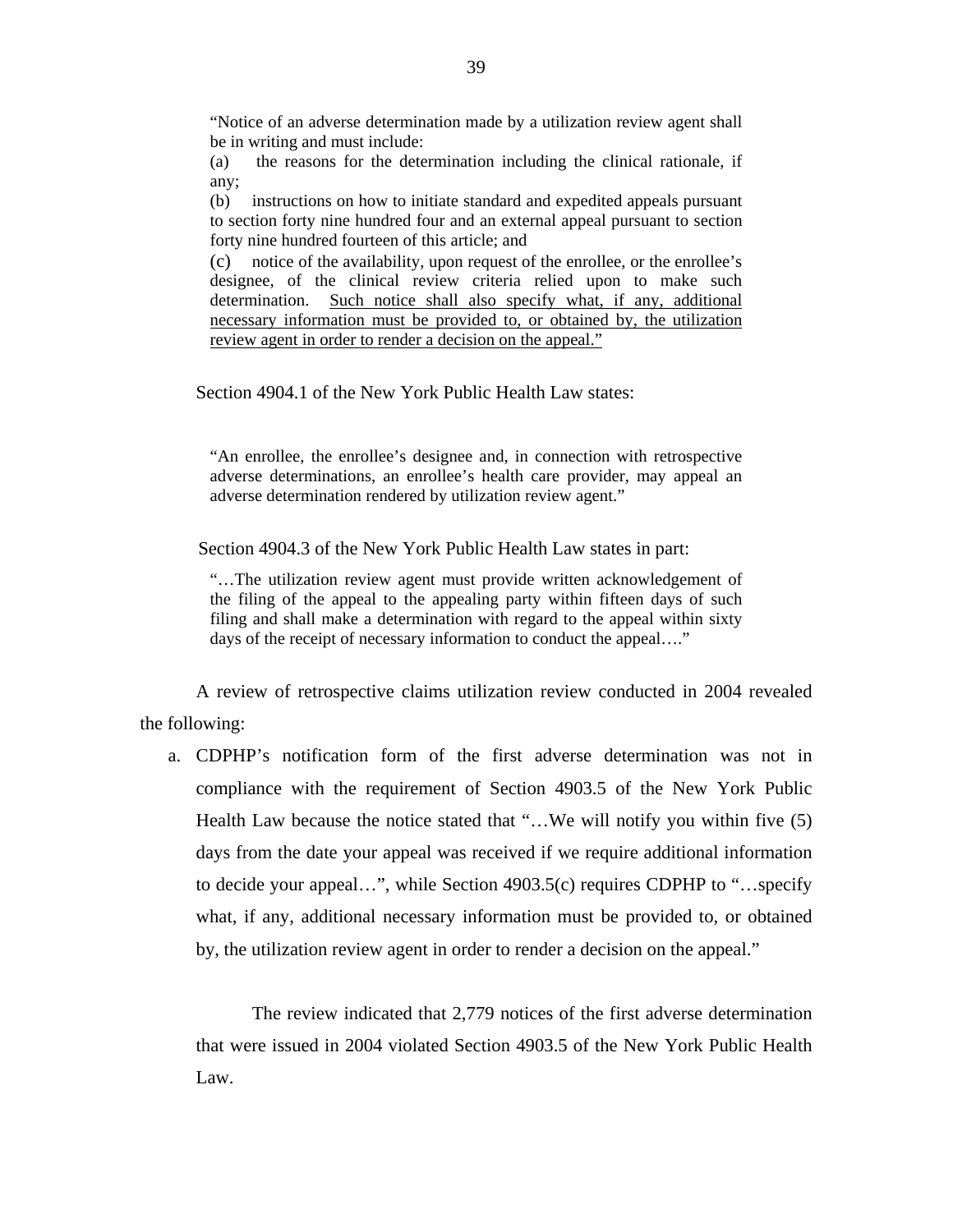It is recommended that CDPHP revise its notice of first adverse determination to its subscribers/providers, when claims are denied retrospectively for medical reasons, to fully comply with the requirement of Section 4903.5 of the New York Public Health Law.

b. CDPHP's policy is to treat any dispute with its participating providers as a contractual issue to be resolved based on the dispute resolution language in their contracts. Therefore, an undetermined number of participating provider claims were denied retrospectively in 2004 because the services rendered did not qualify as medically necessary and no notice of the first adverse determination was issued to the member/participating provider as required by Section 4903.5 of the New York Public Health Law. However, notice of the first adverse determination was issued to the members only when such members were financially liable for additional payment.

CDPHP failed to issue a notice of first adverse determination to enrollees when claims submitted by providers and members were fully or partially denied as medically unnecessary under the following Explanation-Codes:

| U <sub>4</sub> | Deny authorization request determined to be not medically  |
|----------------|------------------------------------------------------------|
|                | necessary.                                                 |
| UI             | Deny result of Utilization management decision.            |
| UK             | Deny follow-up days-don't bill patient.                    |
| UL             | Visit not covered-surgery day.                             |
| UJ             | Deny as result of Utilization management policy-don't bill |
|                | member.                                                    |

The review of claims denied under the explanation codes mentioned above during the year 2004 yielded 16,720 violations of Section 4903.5 of the New York Public Health Law.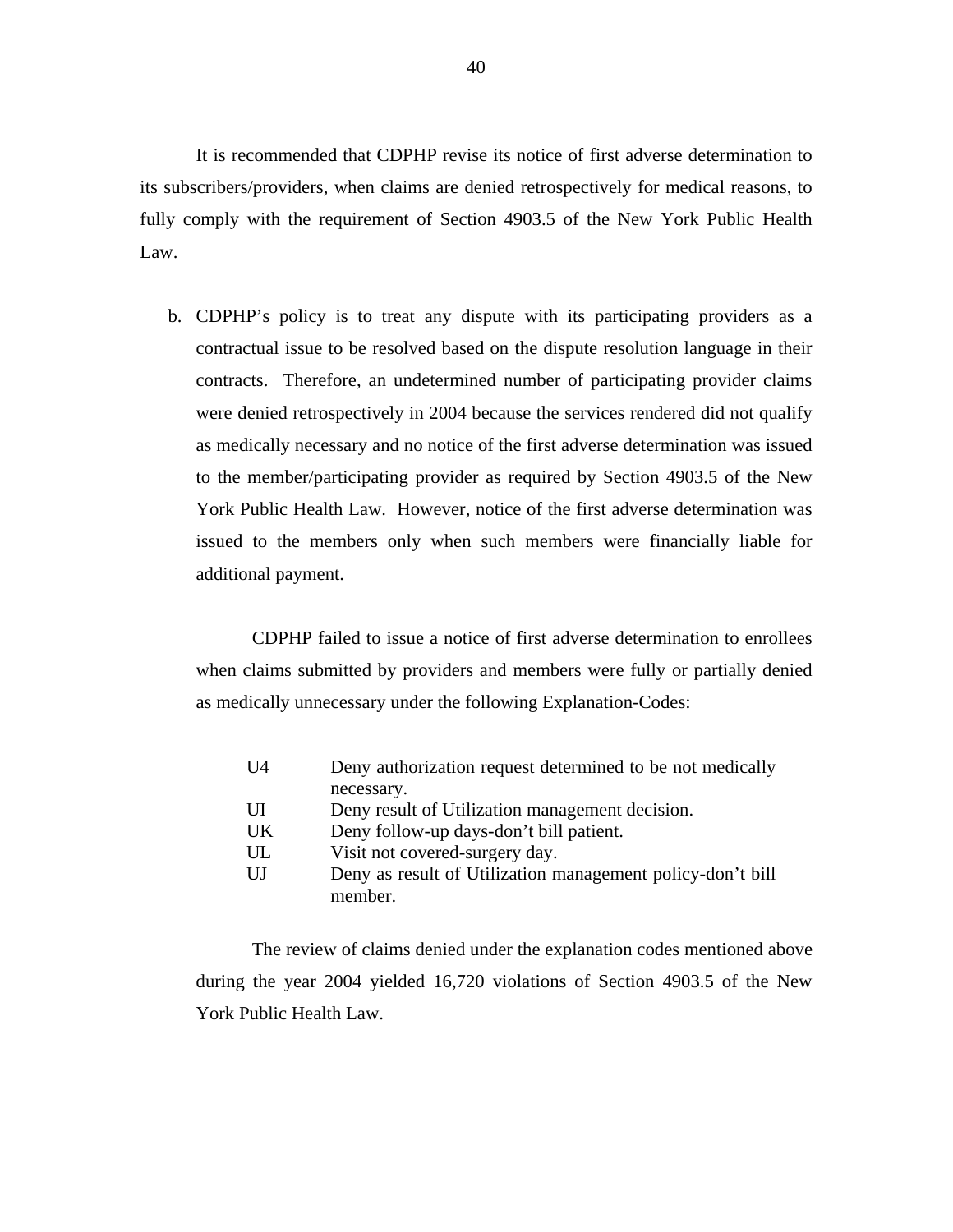It is recommended that CDPHP comply with Section 4903.5 of the New York Public Health Law and issue a notice of the first adverse determination letter to members and participating providers, when claims are denied retrospectively for medical reasons.

c. CDPHP's practice with regard to its acknowledgement letter of an appeal of first adverse determination was noted to indicate to the members and providers that CDPHP would notify such member or provider within 5 days from the date of such appeal was received if any additional information was required to decide the appeal.

The review indicated that in 2004, 469 CDPHP acknowledgement letters of first adverse determination appeals by providers and members violated Sections 4903.5 and 4904.3 of the New York Public Health Law.

It is recommended that CDPHP comply with Sections 4903.5 and 4904.3 of the New York Public Health Law and cease the practice of requesting additional medical information in the acknowledgement letter of an appeal of medical adverse determination from its providers/members.

d. CDPHP denied claims received from non-participating providers and members because missing medical information was needed to fully adjudicate these claims. CDPHP failed to issue notice of first adverse determination to members/providers of its retrospective review of claims involving medical necessity as required by Section 4903.4 of the New York Public Health Law. The New York Law does not provide an exception to the utilization review procedure because information to demonstrate medical necessity is not provided.

The Department of Labor (DOL) Regulation, Part 2560 requires HMOs to render a determination regardless of whether information is provided or not. Therefore, CDPHP must make a utilization review determination regardless of whether the necessary information is received.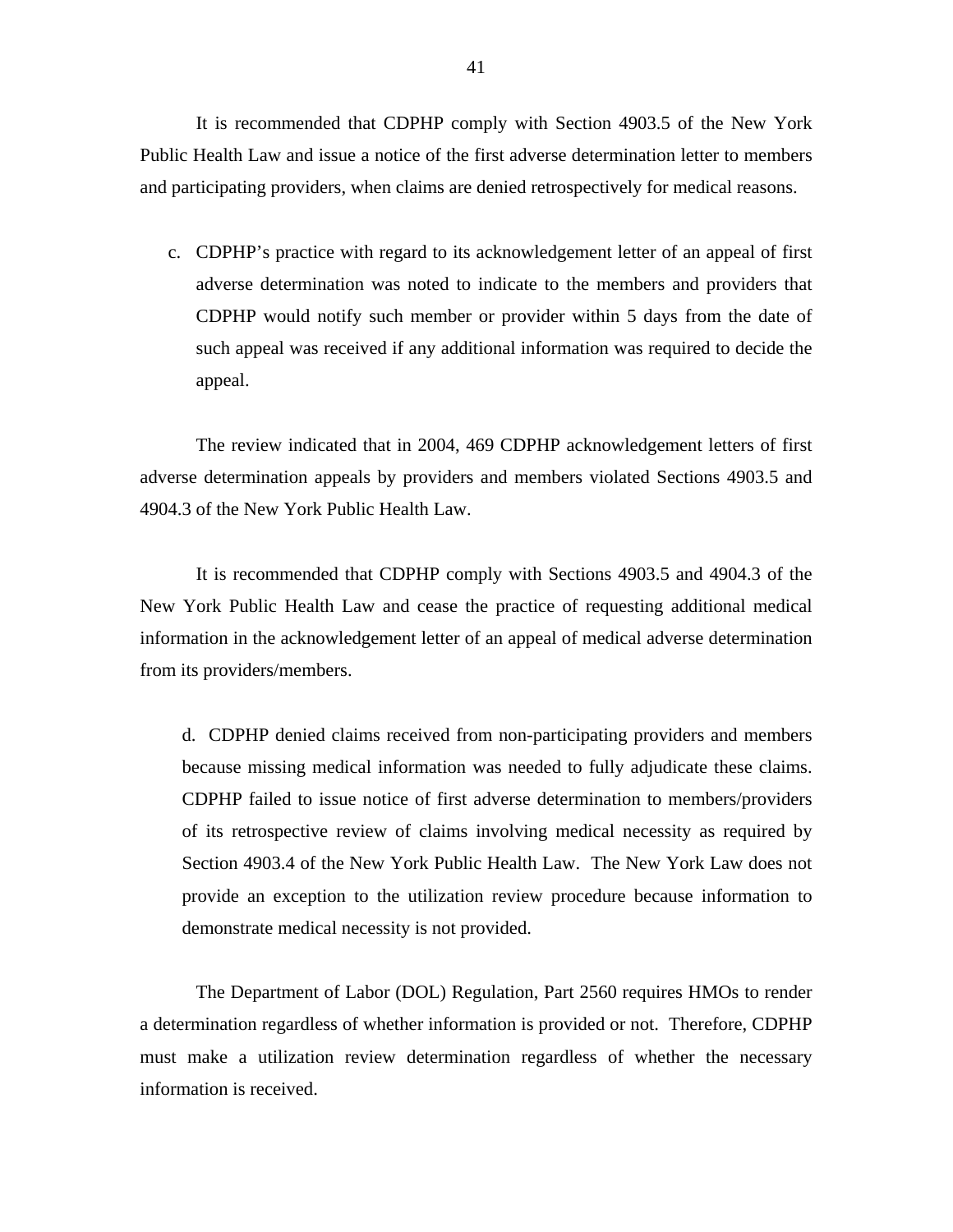The review of number of notices of first adverse determination that were not issued in 2004, yielded 8,382 violations of Sections 4903.4 and 4903.5 of the New York Insurance Public Health Law.

In addition, and as a consequence of its failure to issue a notice of the first adverse determination, the members did not receive their rights of the full due process of appeals of first adverse determination, notice of final adverse determination and notice of external review.

It is recommended that CDPHP issue a notice of first adverse determination to its members at date certain as required by Section 4903.4 of the New York Public Health Law and DOL Regulation, Part 2560 relative to retrospective reviews of nonparticipating provider/member submitted claims and also, claims of participating providers in those cases where the member is financially liable for additional payment, when missing medical necessity information is not received.

e. CDPHP understated the number of appeals reported on Schedule M of its annual statement because it failed to include participating providers' appeals that were received in 2004 and treated them as contractual disputes.

It is recommended that CDPHP include all retrospective utilization review appeals made by its participating providers on Schedule M of its annual statements in future filings to the New York Insurance Department.

# E. Underwriting and Rating

The HMO violated New York State Insurance Law Section  $4308(g)(1)$  for having inaccurately stated in its 2004 Direct Pay and Healthy New York premium notices to subscribers that proposed rate increases are approved by the Department. This violation is described in Circular Letter No. 13(2005), which states: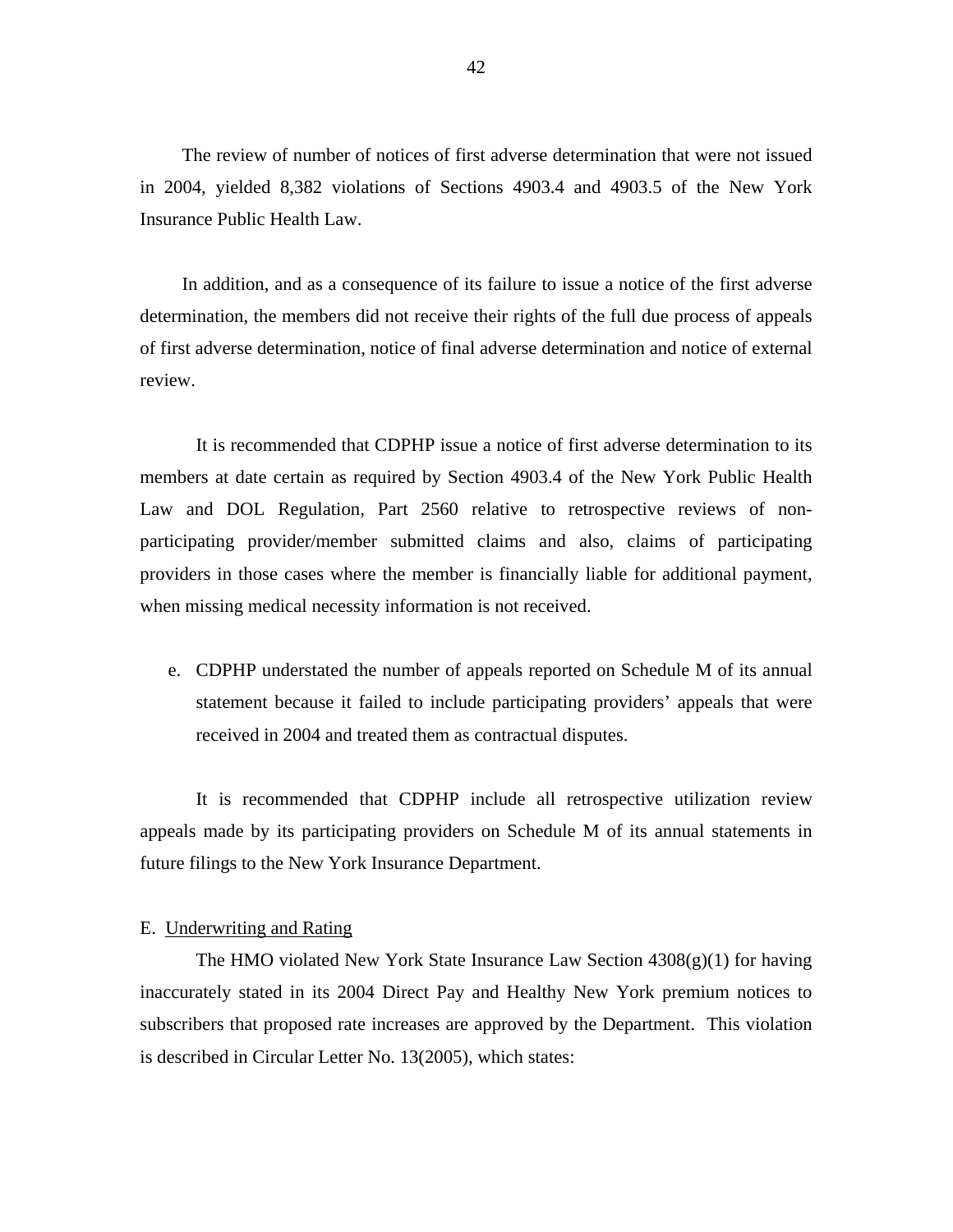"Because rate filings made pursuant to Section 4308(g) (1) are deemed approved upon submission to the Department, it is inaccurate and misleading for an insurer or HMO to state or imply in its notices to subscribers, or in any other communication with subscribers, that a rate increase obtained pursuant to this provision has been approved by the Department. Such rate increases are filed with the Department and deemed approved by operation of law. Since the Department can neither approve nor disapprove rate increases under Section  $4308(g)$  (1), it is inappropriate for an insurer or HMO to suggest otherwise in its communications with subscribers..."

It was further noted that the rate increase letters sent to members and groups during November 2005 for rates increases effective January 2006 also contained language in violation of Section  $4308(g)(1)$  of the New York Insurance Law.

It is recommended that the HMO discontinue its practice of citing the need for New York Insurance Department approval for rate increases unless it cites specifically which portion of the rate or rate package is awaiting such approval.

In some cases, the notices also violate New York Insurance Law  $4308(g)(2)$ , which requires 30 days advance notice of premium increases. The violation is described in the previously cited Circular Letter No. 13 (2005), which states the following:

> "A premium rate increase in accordance with Insurance Law 4308(g) may not be implemented unless each contract holder and subscriber receives an accurate and proper notice at least 30 days prior to the effective date of the premium rate increase. A notice that does not accurately state the revised premium or the exact percentage increase for the subscriber's contract is defective. It is unacceptable to merely provide a range of increases or an average rate increase in such notice."

This violation exists due to the fact that certain letters used to increase rates did not accurately state the revised premium or the exact percentage increase for the subscriber's contract.

It is recommended that the HMO comply with Section  $4308(g)(2)$  of the New York Insurance Law and state within its rate increase letters the specific rate or percentage increase that will be charged.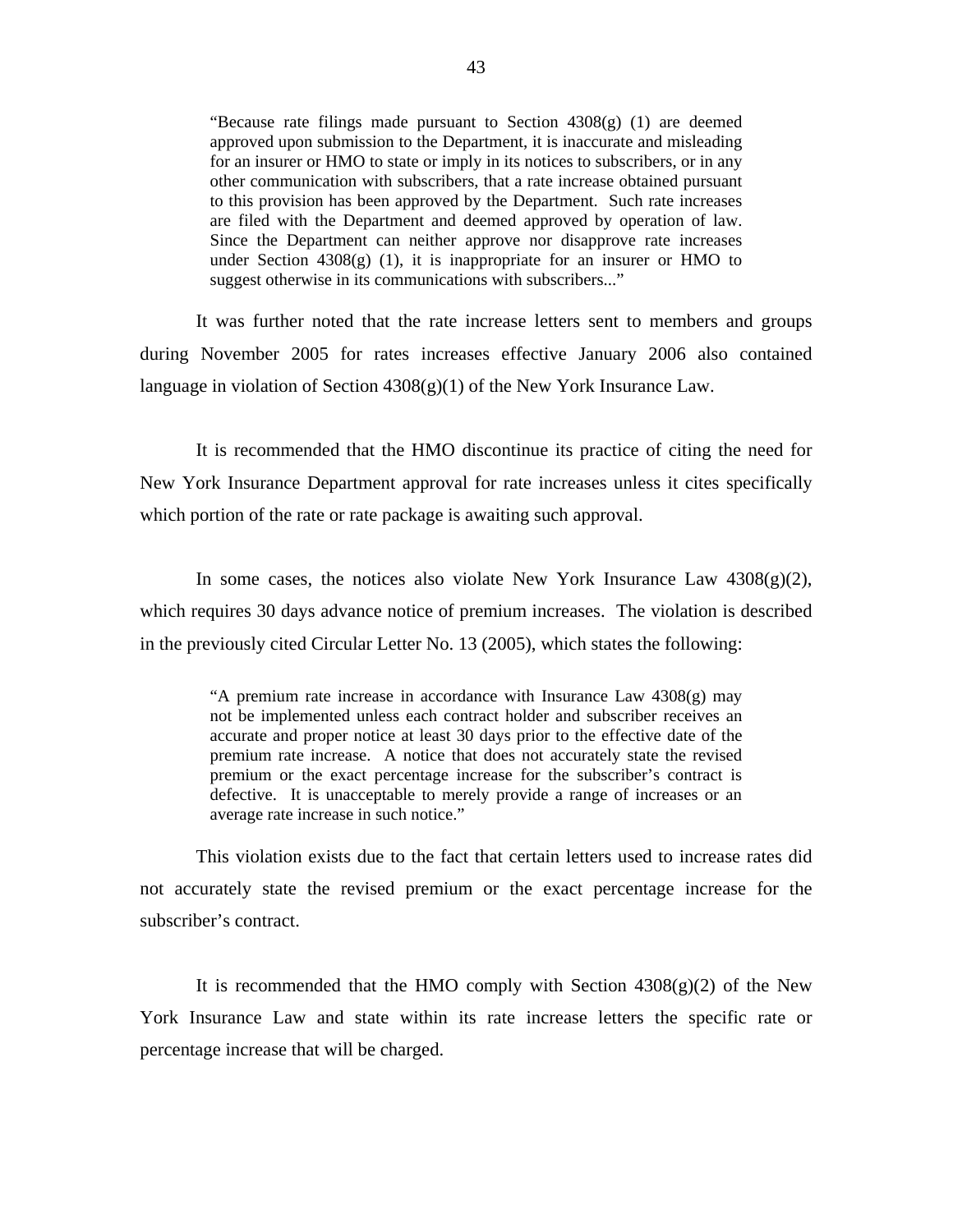#### F. Agents and Brokers

New York State Insurance Law 2114(a) (3) states:

"No… health maintenance organization doing business in this state… shall pay any commission or other compensation to any person… for services in the… solicitation, negotiating or selling in this state of any… new health maintenance organization contract, except to a licensed accident and health insurance agent of such... health maintenance organization."

During the review of the HMO's sales incentive plan, it was noted that commissions were paid to salaried employees who were not licensed to solicit health maintenance contracts. It was determined that in 2004, the HMO paid commissions to eight employees who did not possess a valid agent's license.

It is recommended that the HMO comply with New York Insurance Law Section 2114(a)(3) and only pay commissions to licensed agents of the HMO.

It is noted that the HMO has subsequently complied with this recommendation.

## G. Contract Period – Non-payment of Premium

During the examination period, the HMO maintained a policy wherein they allowed groups to maintain coverage beyond the permitted grace period. In those cases where the groups did not pay overdue premiums, the HMO reversed the claims that had been paid, taking the funds back from the providers.

It is the position of the Department that when the HMO failed to cancel delinquent groups in a timely manner, it was in essence extending a credit to those groups for the premiums involved. In this sense, providers who accepted HMO members were acting in good faith that such coverage was in force. As a result, it is inappropriate for the HMO to pass the financial responsibility for those delinquencies onto the providers.

It is recommended that the HMO refrain from reversing claims for delinquent members when the HMO maintains the coverage beyond the grace period. It is further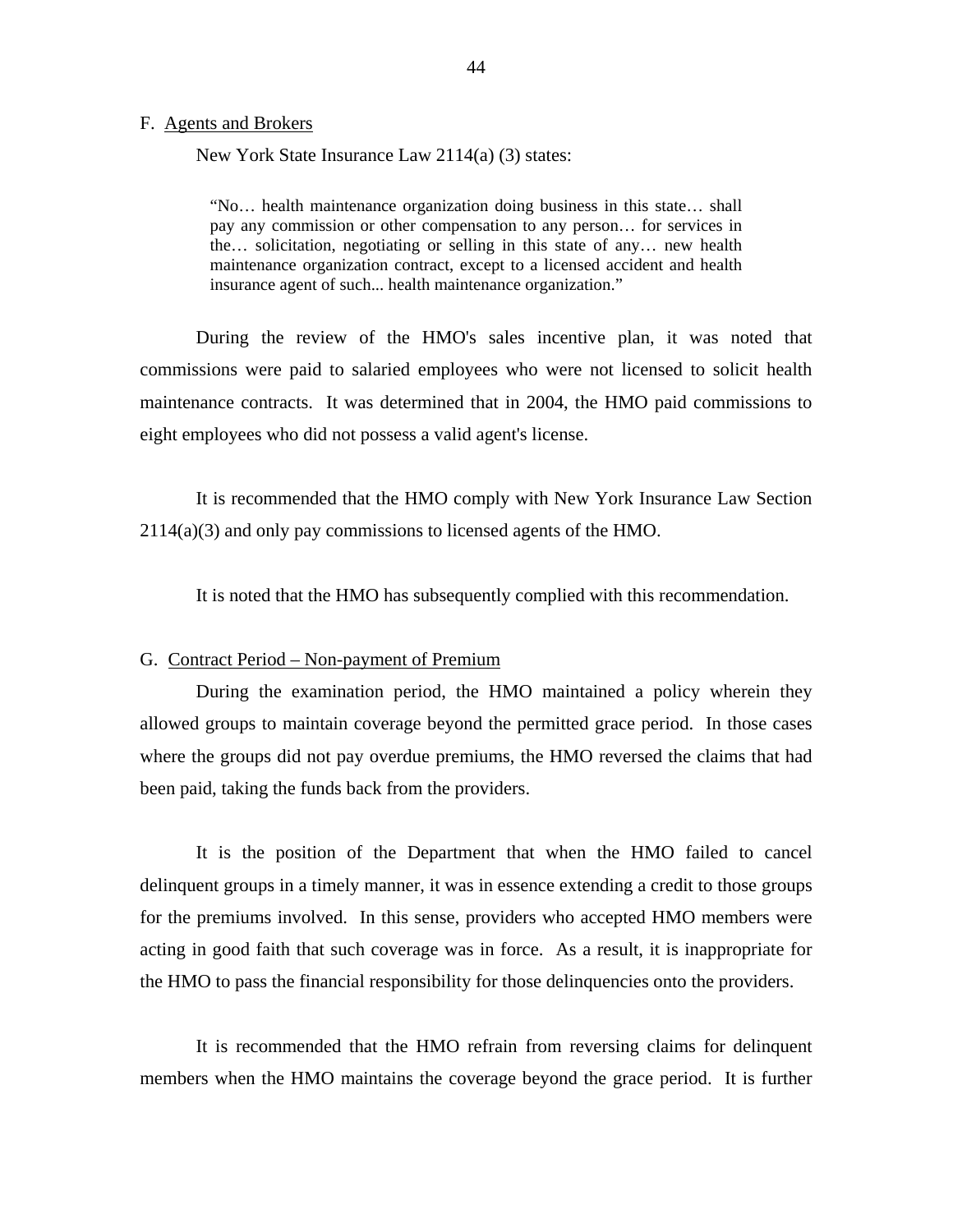recommended that the HMO repay providers for those claims it inappropriately reversed and pay prompt pay interest where due.

It is noted that the HMO subsequently discontinued this practice and on December 7, 2005, the HMO repaid the claims which had been reversed under its former policy.

## H. Third Party claims negotiator

The HMO utilizes a third party, Medcal, Inc. ("Medcal"), to negotiate discounts with non-participating providers for medical bills from non-participating providers.

Medcal provides these discounts to CDPHP through two processes; its own independent network of hospitals and doctors, and negotiation with non-participating providers. In return, Medcal receives 20% of the monies that are saved by the HMO. Roughly 30% of the claims for which Medcal is compensated are discounts negotiated outside the Medcal network.

Medcal negotiates with non-participating providers through the use of a letter that makes an offer of a negotiated payment and promises, in return, to expedite the claim payment. According to Medcal, it establishes its negotiation rate "using "HIIA data by cpt code and our IDB (Integrated Data Base) based on prior procedures by similar percentiles of medical fee schedules." This method of establishing the value of claims establishes Medcal as a claim adjuster under Section 2108(a) of the New York Insurance Law Section which defines a claim adjuster as follows:

> "Any person, firm, association or corporation who, or which, for money, commission or any other thing of value acts in the state on behalf of an insurer in the work of investigating and adjusting claims arising under insurance contracts issued by such insurer…."

It is noted that Medcal does not have a New York license to adjust claims.

Section  $2108(a)(1)$  of the New York Insurance Law states,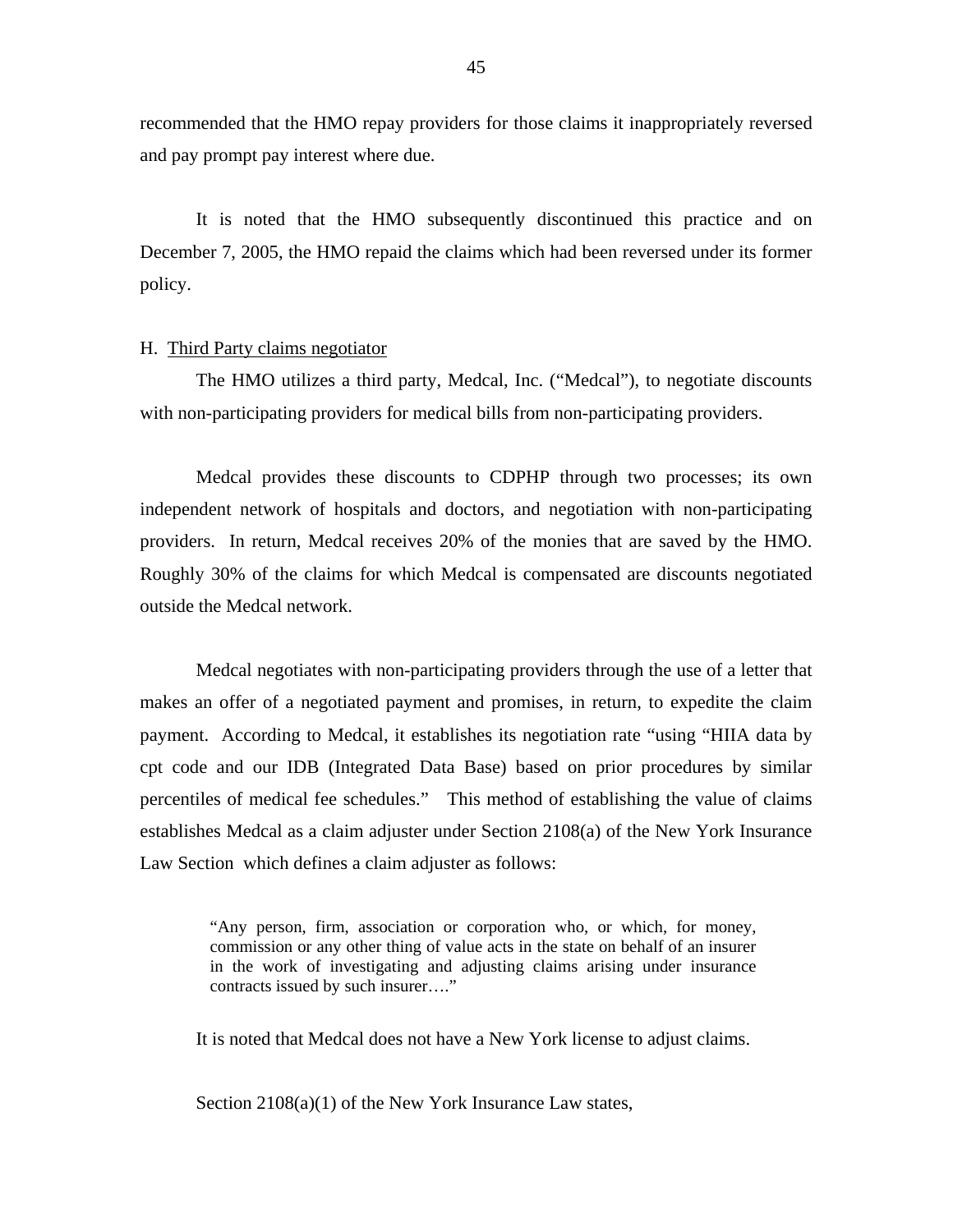"Adjusters shall be licensed as independent adjusters or as public adjusters."

It is recommended that the HMO take steps to ensure that its third party claim negotiator, Medcal, Inc., maintains a New York license to adjust claims in compliance with Section  $2108(a)(1)$  of the New York Insurance Law if it is the intent of the HMO to continue to use the claims adjustment services of Medcal, Inc.

The text of the letter utilized by Medcal contains the following statement:

"We have been requested by the payor to negotiate with your office in order that we may reduce the out-of-network costs for the patient and expedite payment to your office."

This statement is misleading for two reasons. First, a review of Medcal negotiated claims reveals that the vast majority of the claims only involved a co-payment on the part of the member. In this circumstance, the member's costs are not being reduced. Second, prior to the negotiation, the HMO's liability is asserted because CDPHP has already been billed by the provider for the amount the provider charges for the services that were rendered to the CDPHP member. The negotiation is thus an attempt to reduce that liability.

It is recommended that the HMO preclude its third-party negotiator from using prompt payment of claims as justification for the negotiation of discounted rates. Additionally, the implication that a reduced liability will occur if a negotiated settlement is agreed upon should only be stated in the text of the letter in those cases where an actual savings will occur.

The letter also includes the following:

"With this in mind, we would propose a [contract type] payment of \$.\_\_\_\_\_. In addition, late charges will not be billed."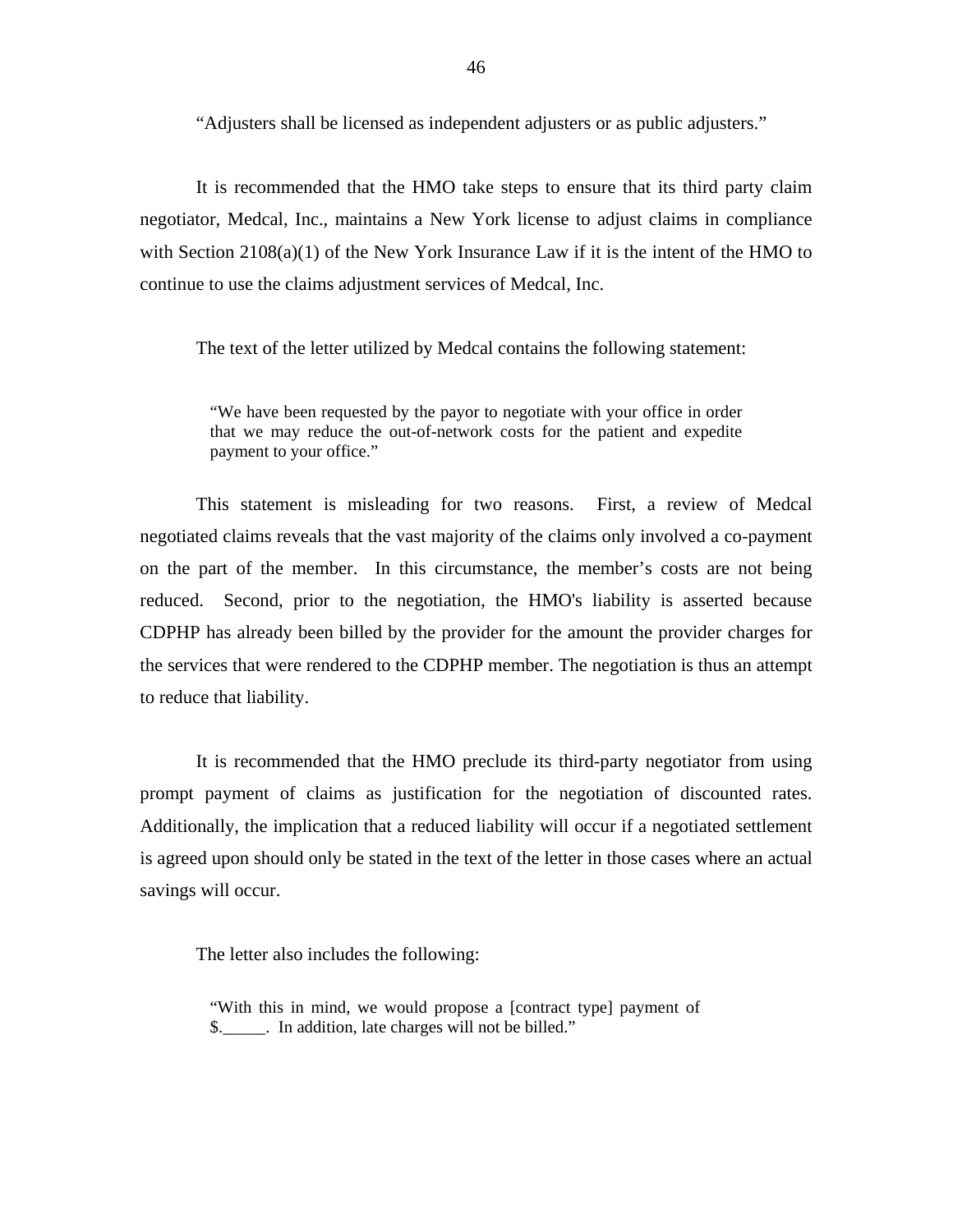The statement regarding late charges is unclear as it does not specify what late charges are involved or who will charge them.

It is recommended that the negotiated agreement between the third party negotiator and the provider clearly indicate what charges may be billed and by whom.

Finally, much of the letter is ambiguous as to commitment. Examples are the words noted above "we *would propose* a [contract type] payment of…" and "…the patient *should not* be billed the difference…" (italics added). Additionally, the letter does not clearly indicate that a signature on the letter is an acceptance of the terms of the agreement.

It is recommended that the negotiated agreement between the third party negotiator and the provider clearly spell out the terms of the agreement and indicate the purpose that a signature on the letter serves.

To date, the HMO has not audited the performance of its third-party negotiators. As such, there is no certainty that the program is working according to the HMO's understanding.

It is recommended that the HMO conduct an audit of its third party negotiator, Medcal.

Regarding the use of Medcal, the HMO does not maintain a copy of the signed agreements under which the extent of its liability is established. Such agreements serve to document the disposition of the HMO's claims.

The HMO's failure to obtain and retain the negotiated discount agreement is a violation of New York Regulation 152 (11 NYCRR 243.2 (b)), which states:

> **"**(b) Except as otherwise required by law or regulation, an insurer shall maintain…(4) A claim file for six calendar years after all elements of the claim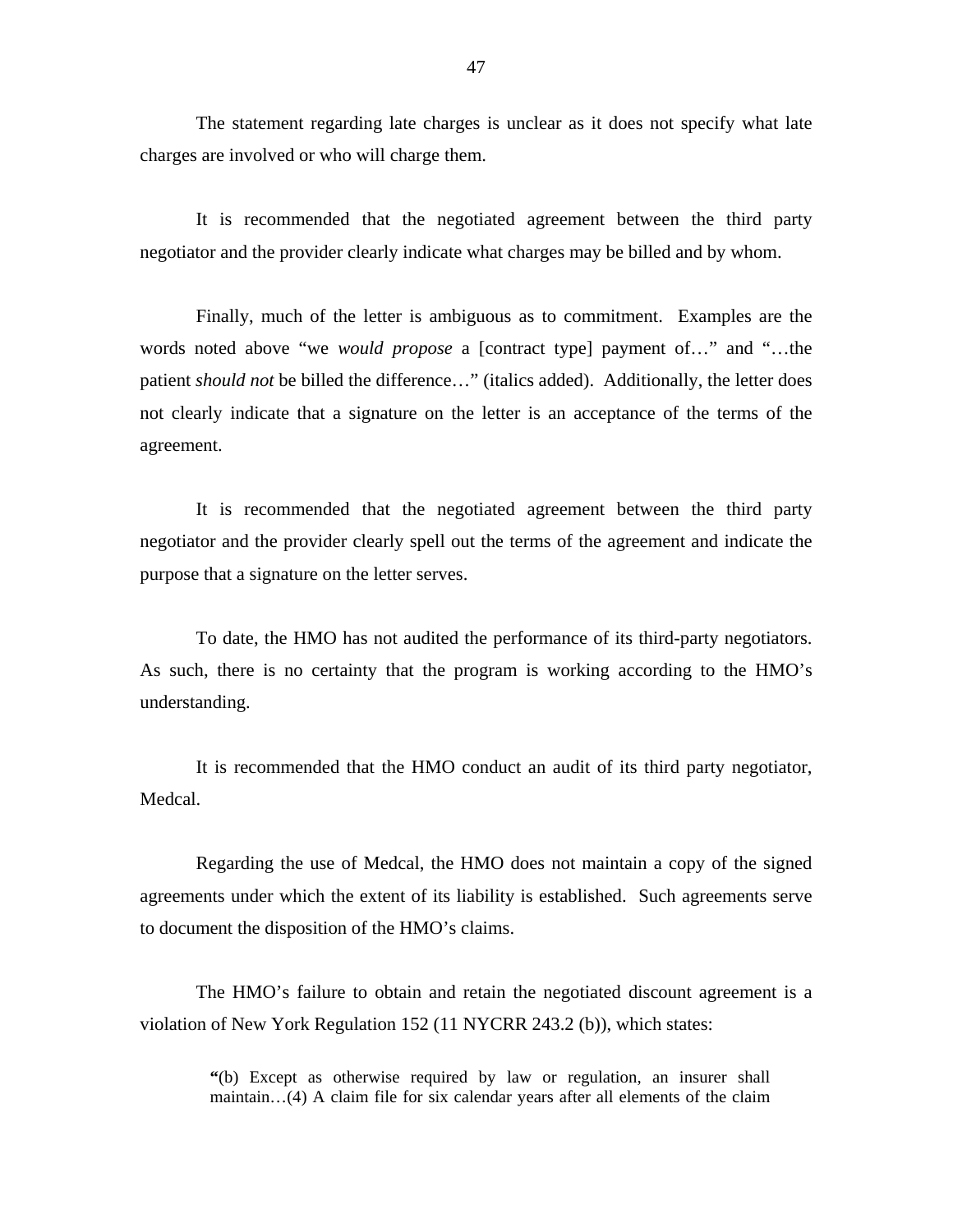are resolved and the file is closed. …A claim file shall show clearly the inception, handling and disposition of the claim, including the dates that forms and other documents were received."

It is recommended that that the HMO comply with New York Regulation 152 (11 NYCRR 243.2(b)) and maintain a copy of its agreements with third party negotiator, Medcal, Inc.

# I. Advertising

Section 4323(c) of the New York Insurance Law states in part:

"All health maintenance organization marketing materials must be sufficiently clear to avoid deception or the capacity or tendency to mislead ore deceive…"

Much of the HMO's advertising as well as the HMO's website failed to distinguish how available products are segregated by entity. In other words, various advertisements for the HMO discuss the lines of business that are available (HMO, PPO, EPO and ASO), but they do not clarify that those products are offered by different HMO subsidiaries. As a result, the advertising implies that all lines of business are written under the CDPHP corporate name.

It is recommended that the HMO comply with Section 4323(c) of the New York Insurance Law by ensuring that all media containing any information about the various products offered by the HMO or any of its subsidiaries clearly specify the product(s) each particular company is offering.

It is noted that the HMO has subsequently changed its website to bring it into compliance with the cited Insurance Law.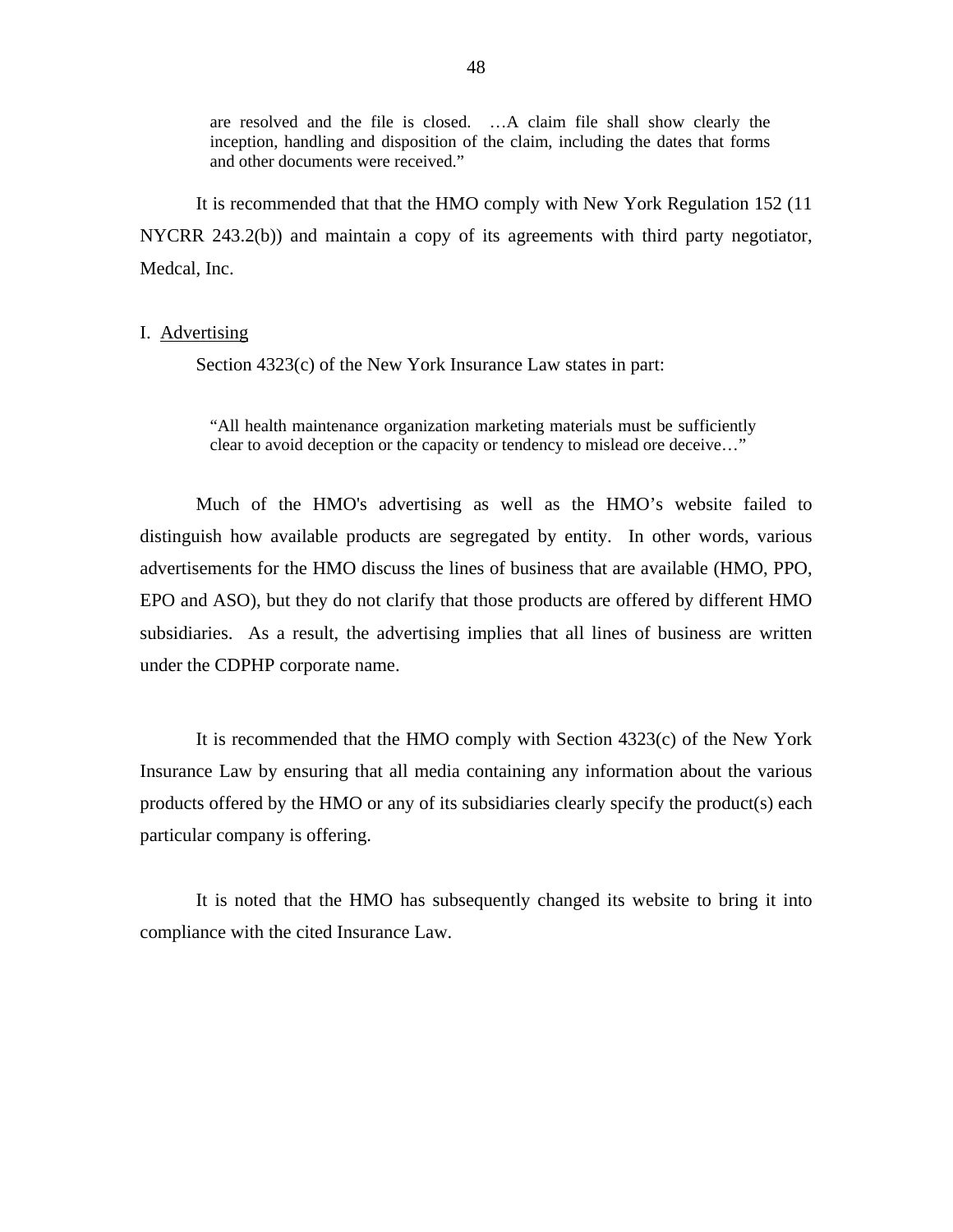A review was performed of the organization and structure of the HMO's special investigations unit (SIU), and its compliance with Article 4 of the New York Insurance Law, and New York Insurance Department Regulation 95 (11 NYCRR 86). The examination review indicated the HMO's compliance with Article 4 of the New York Insurance Law and New York Insurance Department Regulation No. 95 (11 NYCRR 86).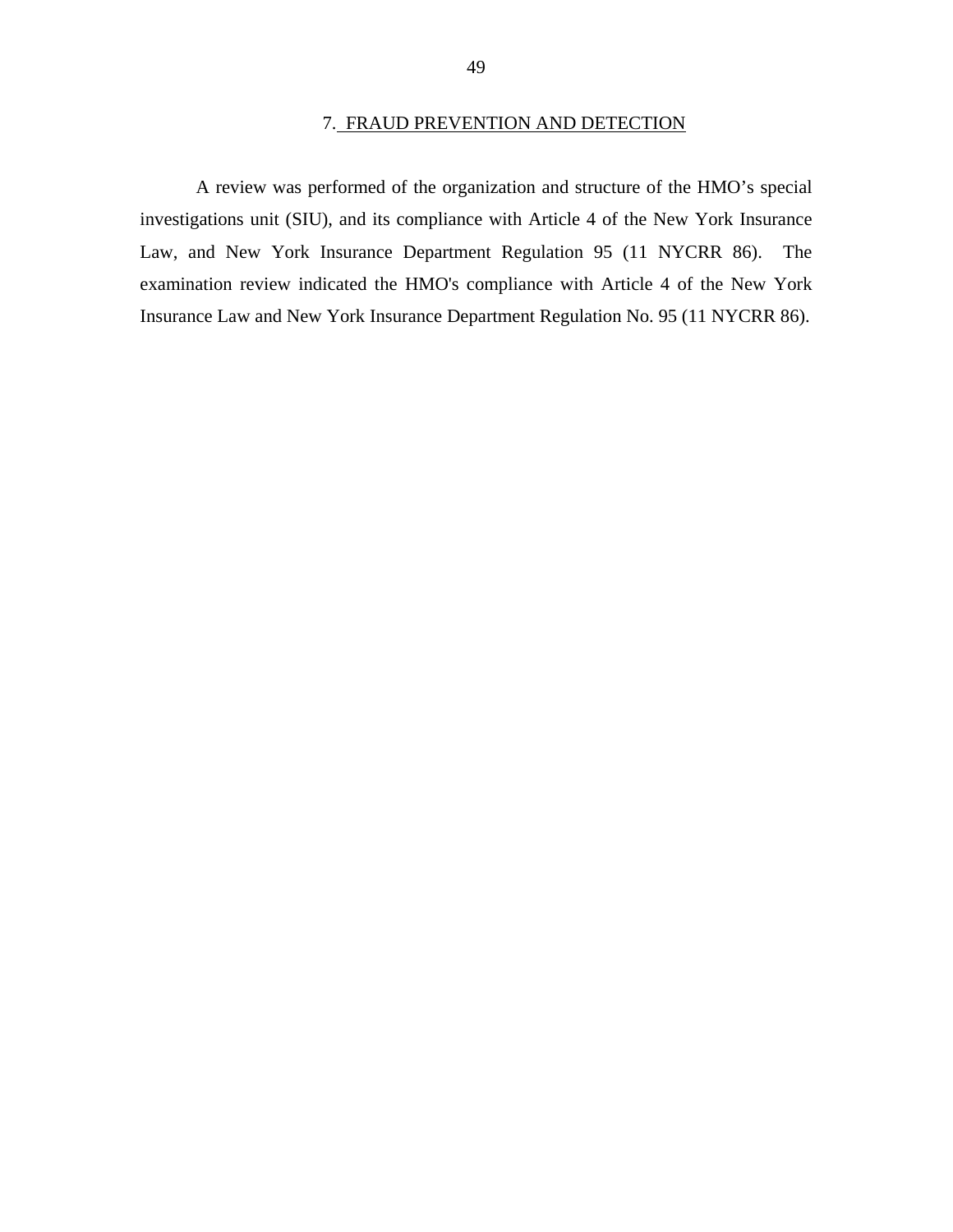# 8. COMPLIANCE WITH PRIOR REPORT ON EXAMINATION

# **ITEM** PAGE NO. A. It is recommended that the HMO maintains minutes of its Nominating Committee meetings. 6 The HMO has complied with this recommendation. B. It is recommended that when a director is considered for reelection for more than three full, consecutive, three year terms, the minutes of the board of directors should describe the unusual circumstances that exist which make the additional service by a particular director in the best interest of the HMO. 7 The HMO has complied with this recommendation. C. It is recommended that CDPHP amend its reinsurance agreement with Mason Insurance Company, Ltd. to include the wording prescribed by Section  $1308(a)(2)(A)(i)$  of the New York Insurance Law. 11 The HMO has discontinued its reinsurance relationship with this entity. The HMO's new agreements do contain the prescribed wording. D. It is recommended that the HMO submit its reinsurance agreements with Mason and Reliastar Life Insurance Company to the New York State, Departments of Health and Insurance for approval. 13 The statutory requirement prescribing such approval has been discontinued. E. It is recommended that the HMO formalize its business relationship with its affiliate CDPHN by entering into written administrative service agreement which specifies the services and the obligations of each entity to the other. 15 The HMO has complied with this recommendation.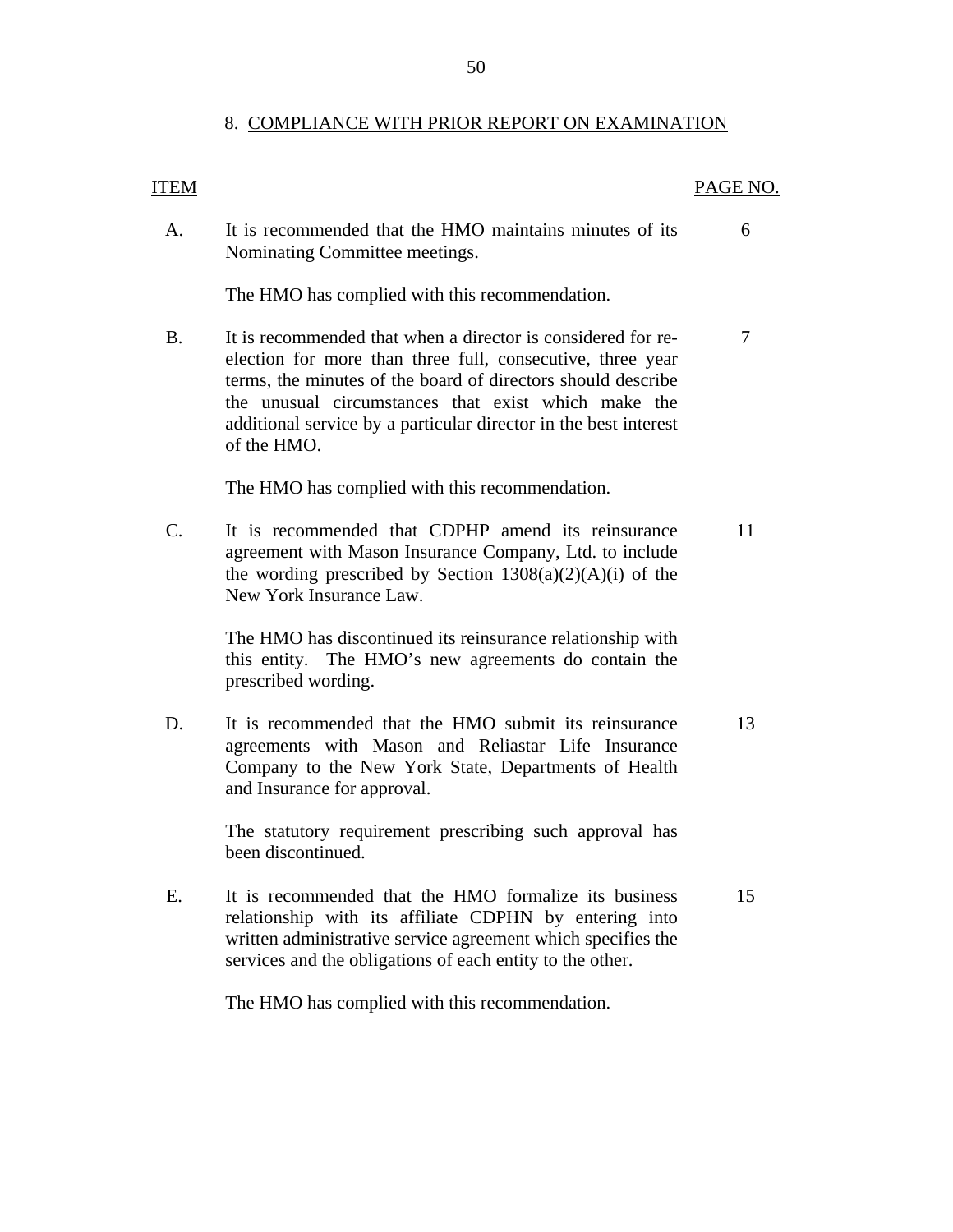18

|    | tagging of its equipment.                                                                                                                                                                                                                                                                                                                                                                 |    |
|----|-------------------------------------------------------------------------------------------------------------------------------------------------------------------------------------------------------------------------------------------------------------------------------------------------------------------------------------------------------------------------------------------|----|
|    | The HMO has complied with this recommendation.                                                                                                                                                                                                                                                                                                                                            |    |
| G. | It is recommended that the HMO's internal control<br>procedures over its assets located at some employees'<br>should be improved by requiring employee's<br>homes<br>signatures, instead of a manager's signature for the custody<br>of these assets. In addition, the HMO should conduct<br>periodic inspections on a sample basis.                                                      | 18 |
|    | The HMO has complied with this recommendation.                                                                                                                                                                                                                                                                                                                                            |    |
| H. | It is recommended that the HMO execute a proper custodian<br>agreement with Key Bank National Association for the<br>McDonald investment sweep account. The custodian<br>agreement should include the prudent protective provisions<br>as set forth in Department's guideline.                                                                                                            | 19 |
|    | The HMO has complied with this recommendation.                                                                                                                                                                                                                                                                                                                                            |    |
| I. | It is recommended that the HMO's custodian agreements<br>should be updated for current authorized signatures.                                                                                                                                                                                                                                                                             | 19 |
|    | The HMO has complied with this recommendation.                                                                                                                                                                                                                                                                                                                                            |    |
| J. | It is recommended that the HMO should execute a new<br>investment agreement with Smith Barney.<br>The new<br>agreement should not contain unacceptable terms such as<br>the right to keep securities owned by CDPHP at Smith<br>Barney.                                                                                                                                                   | 19 |
|    | The HMO has complied with this recommendation.                                                                                                                                                                                                                                                                                                                                            |    |
| K. | The manner in which the Complete Benefit Connection<br>program is administered appears to conflict with the<br>provisions of Section 4224 (d)(1) of the New York<br>Insurance Law which prohibits the interdependency of an<br>insurance product with any good or service. The HMO<br>limits the eligibility to select US Life products to those who<br>are CDPHP subscribers or members. | 27 |

This comment is not longer applicable.

F. It is recommended that the HMO complete permanent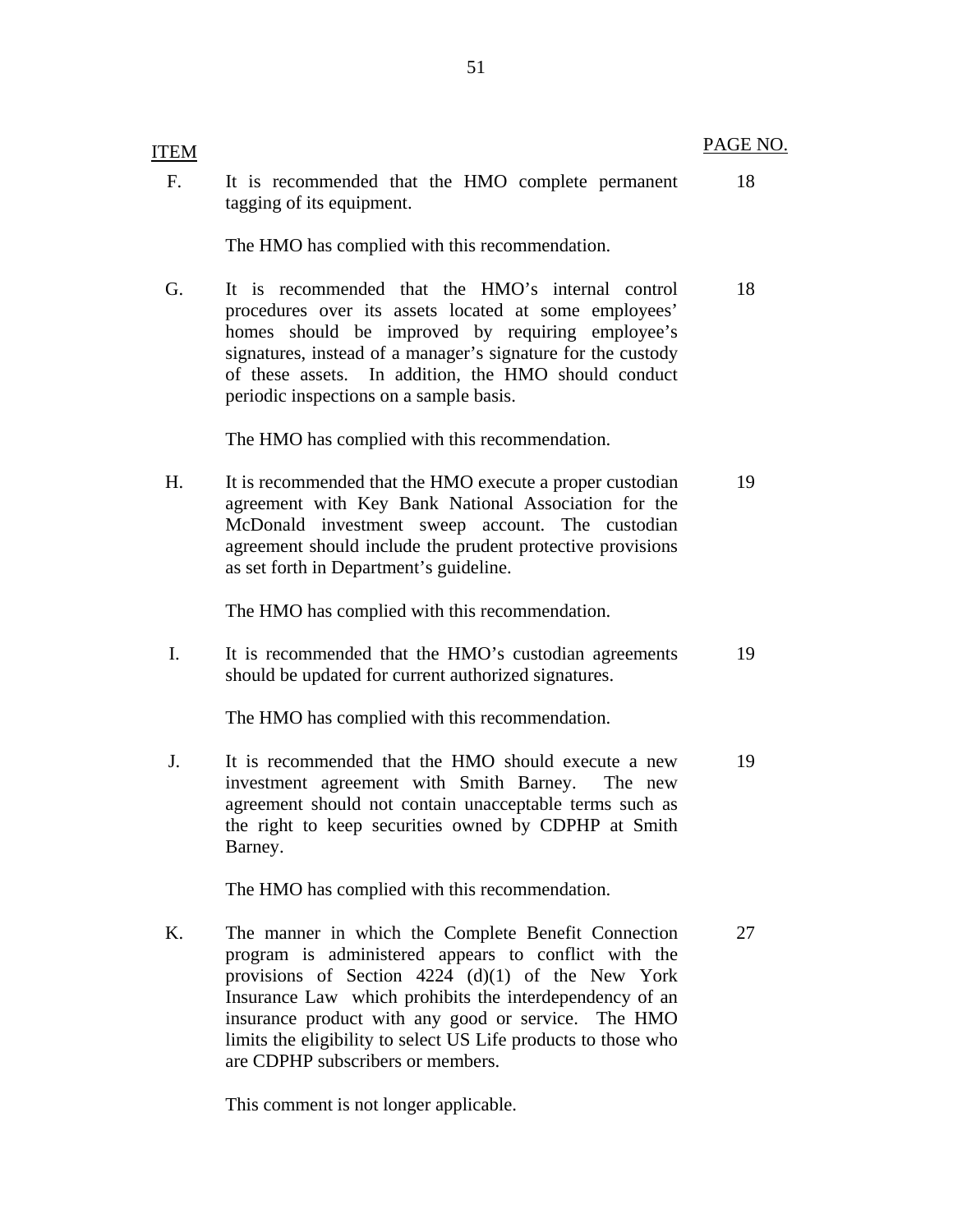| ITEM |                                                                                                                                                                                                                                                                                                                                               | PAGE NO. |
|------|-----------------------------------------------------------------------------------------------------------------------------------------------------------------------------------------------------------------------------------------------------------------------------------------------------------------------------------------------|----------|
| L.   | It is recommended that for schedule H purposes, the HMO<br>should use an actual count of paid claims available from its<br>claim system and estimates the remainder instead of using<br>an estimate for all paid claims.                                                                                                                      | 29       |
|      | The HMO has complied with this recommendation.                                                                                                                                                                                                                                                                                                |          |
| M.   | It is recommended that the HMO improve its internal claim<br>procedures in order to ensure full compliance with Section<br>3224-a of the New York Insurance Law.                                                                                                                                                                              | 31       |
|      | The HMO has complied with this recommendation.                                                                                                                                                                                                                                                                                                |          |
| N.   | It is recommended that the HMO use the original date of<br>receipt of the original claim number, for prompt pay<br>purposes, unless the change in header information was due<br>to the receipt of additional information requested from the<br>provider/subscriber, and that the information requested was<br>necessary to process the claim. | 32       |
|      | The HMO has complied with this recommendation.                                                                                                                                                                                                                                                                                                |          |
| O.   | It is recommended that the HMO consistently follow its<br>policy of recognizing the date of receipt of information, and<br>not the date it was scanned into the claim system, or the<br>date that a CSF or ISF is created for the starting date in<br>determining compliance with Section 3224-a of the New<br>York Insurance Law.            | 32       |
|      | The HMO has complied with this recommendation.                                                                                                                                                                                                                                                                                                |          |
| P.   | It is recommended that the HMO issue an EOB that<br>includes all of the requisite information required by Section<br>3234(a) and (b), of the New York Insurance Law.                                                                                                                                                                          | 34       |
|      | The HMO has complied with this recommendation.                                                                                                                                                                                                                                                                                                |          |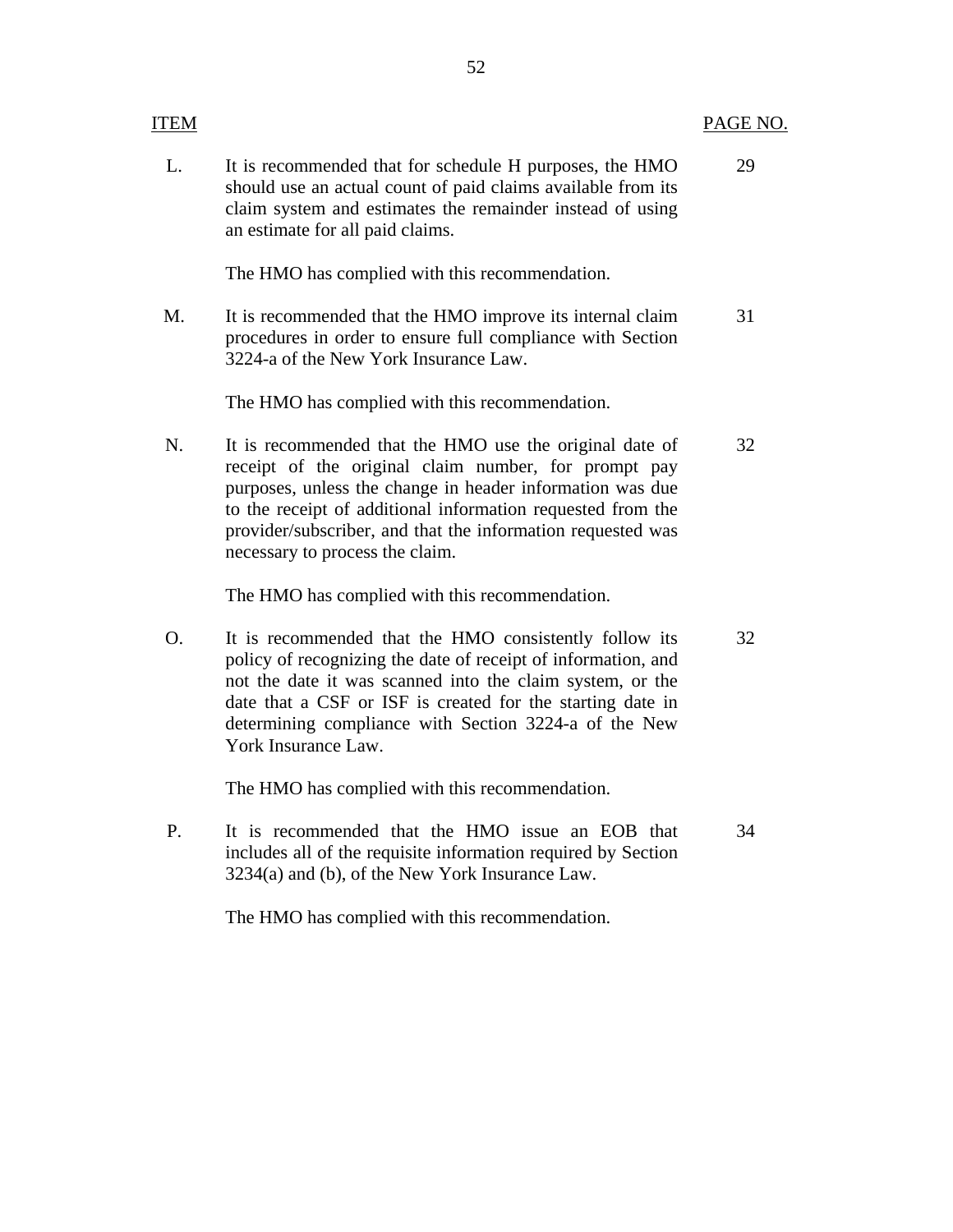Q. It is recommended that the HMO send proper notice of adverse determination to subscribers and/or providers, when claims are denied retrospectively for medical reasons as required by Section 4903(5) of the New York Public Health Law.

> The HMO did not fully comply with this recommendation. A similar recommendation is included under item I of this report.

# PAGE NO.

# 36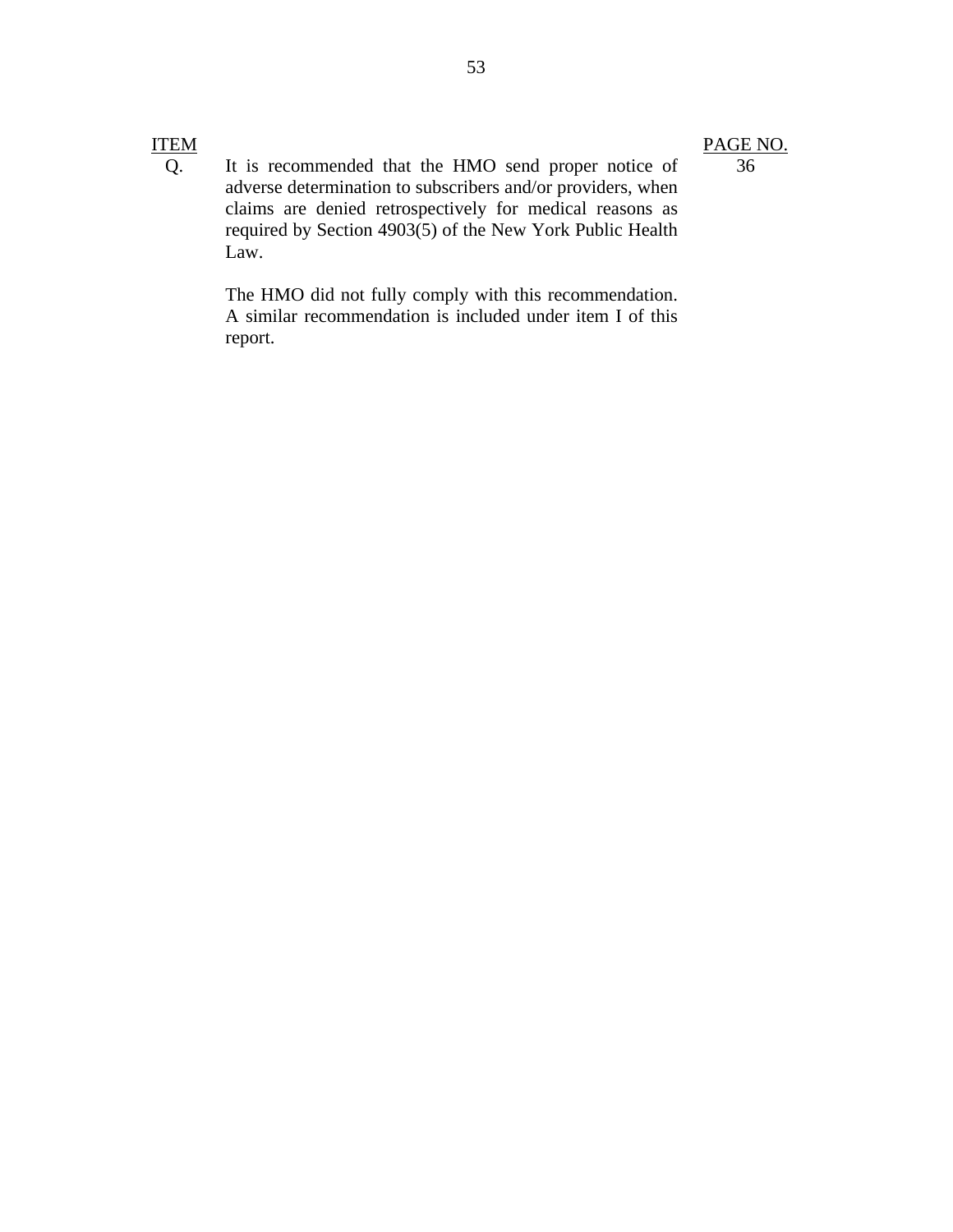# 9. SUMMARY OF COMMENTS AND RECOMMENDATIONS

# **ITEM**

# PAGE NO.

7

# Management

A. Management<br>i. It is recommended that the HMO revise its compensation program to eliminate profitability as a factor in the compensation package offered to its officers and employees.

# Reinsurance

B. <u>Reinsurance</u><br>i. It is recommended that, in future statements, the HMO report reinsurance recoverable balances as a non-admitted asset from an unauthorized reinsurer unless the HMO maintains appropriate credit in compliance with SSAP No. 61, Paragraph 42. 11

# **Holding Company System**

until Superintendent approval has been obtained. C. Holding Company System<br>i. It is recommended that the HMO comply with New York State Insurance Law 1307(d) and obtain Superintendent approval for the two loans it made to its subsidiary, UBI, during 2004. It is further recommended that the HMO desist from making further such loans It is recommended that the HMO comply with New York State 14<br>Insurance Law 1307(d) and obtain Superintendent approval for the<br>two loans it made to its subsidiary, UBI, during 2004. It is further<br>recommended that the HMO de

# Investments

D. Investments<br>i. It is recommended that CDPHP's Office of General Counsel must review each contract with a financial adviser, consultant, broker, dealer, custodian, agent or auditor, or with any other financial intermediary or financial service provider concerning the formation, implementation, monitoring, management or review of any investment activity. Each contract must accurately state all material items and conditions of the contract and state clearly the respective material duties and obligations of each party to that contract. CDPHP, its directors, officers, employees, or agents may execute any such contract only after CDPHP's General Counsel has approved such contract. 17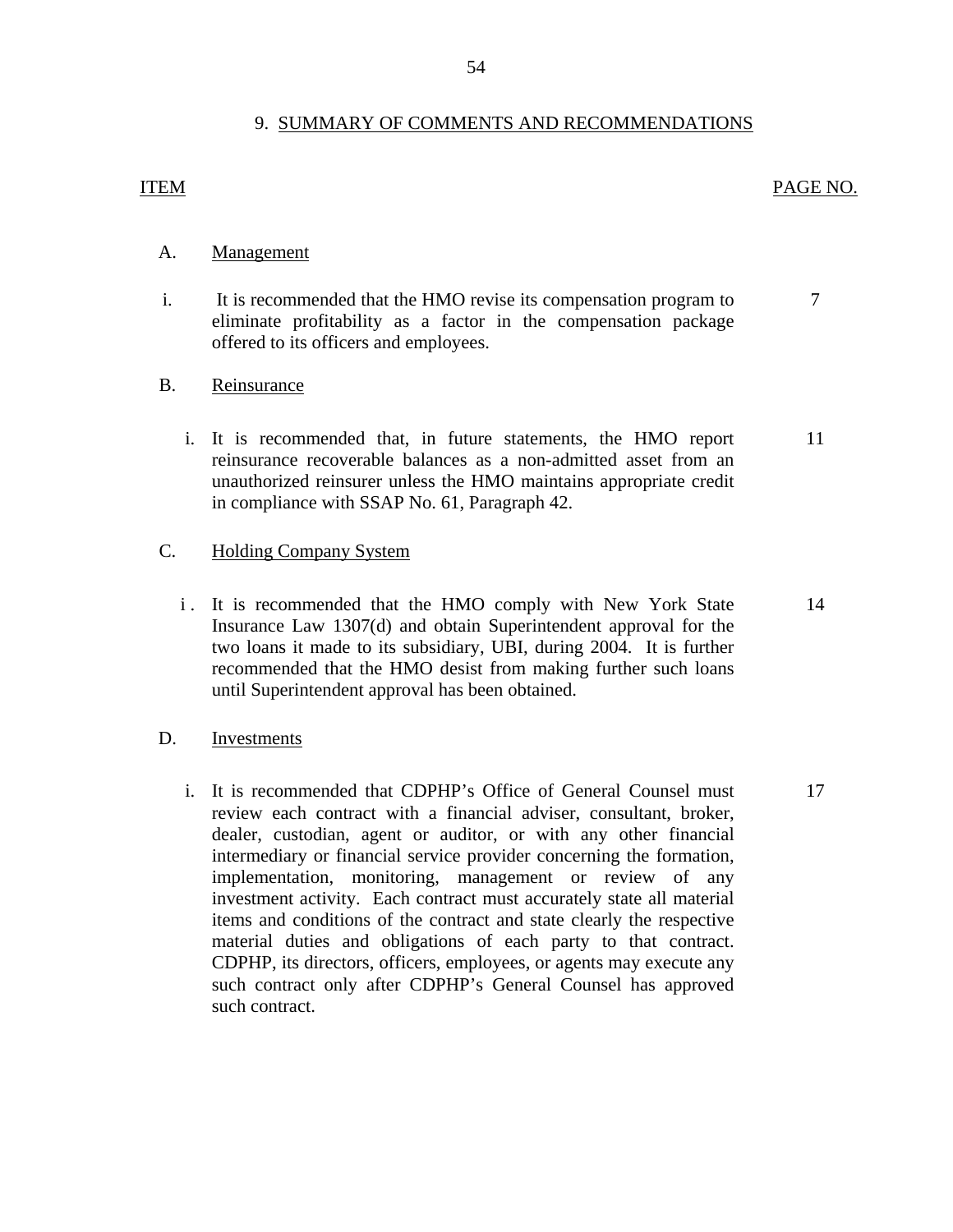- ii. The Department will not deem to be a contract any letter of intent or functionally similar document that provides, in any form, that the parties intend to enter into a contract at some other date or by some other instrument.
- iii. These requirements are in addition to, and not in lieu of, any other requests or demands that the Department is otherwise authorized to make regarding CDPHP's contracts, book, or records. CDPHP's General Counsel will make and maintain a record of the review and approval of each contract by means of a review and approval log, email, or similar physical, written, or electronic record.

This record must be available to New York Insurance Department examining personnel immediately upon request. CDPHP will deliver all contracts and records, or copies of such contracts and records, to a New York Insurance Department examiner within the time established by such examiner after a New York Insurance Department request for those or similar items. In no event shall such established time for response or delivery be less than ten (10) business days. If the examiner has not established a time within which contracts, records, or copies thereof are to be delivered, all contracts, records, or copies thereof must be delivered to an examiner no more than twenty (20) business days after the date on which the Department has requested those items.

- iv. It is recommended that CDPHP must provide the Department's Capital Markets Bureau with the initial investment advisory reports produced by Wells, Canning in 2006 or an outline of services rendered in 2006. 18
- v. It is recommended that the HMO require Wells, Canning to produce written reports detailing its review of CDPHP's investment managers periodically during the year.
- vi. It is recommended that, subsequent to changes implemented in the investment policy and associative benchmarks, that CDPHP provide these revisions in writing to CMB for its review.

17

18

18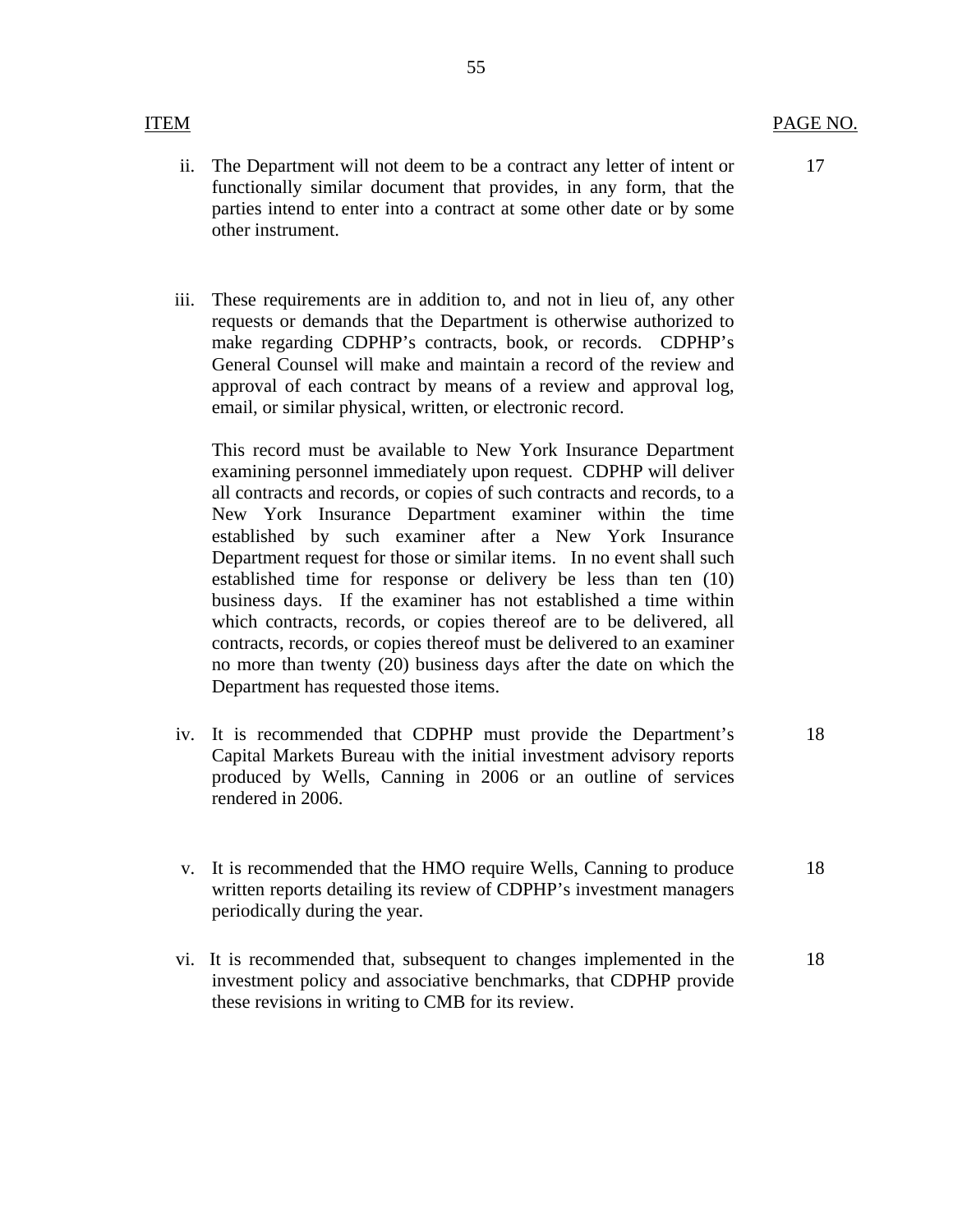vii. It is recommended that any amended investment management agreements between CDPHP and its investment managers, BlackRock and Conning Asset Management, be furnished to CMB for its review. 18

# Provider/TPA arrangements

E. Provider/TPA arrangements<br>i. It is recommended that the HMO clarify within its provider contracts the methodology to be utilized in the calculation of withhold. 19

# Accounts and records

F. Accounts and records<br>i. It is recommended that the HMO's board of directors establish a dollar level at which claim checks must be personally signed by an authorized signatory. 20

It is noted that, subsequent to the examination date, the HMO instituted a policy to ensure that claim checks over a certain dollar amount are personally reviewed and signed by an authorized signatory.

- ii. It is recommended that the HMO comply with SSAP No. 70 and properly allocate investment expenses within its Annual Statement, Underwriting and Expense Exhibit, Part 3, Analysis of Expenses. 21
- iii. It is recommended that the HMO comply with the SSAP 84 and 64 and report assets and liabilities separately unless otherwise permitted. 22
- iv. It is recommended that the HMO comply with SSAP 84, Paragraph 16 and report as admitted assets only those provider advances for which it has formal agreements. 22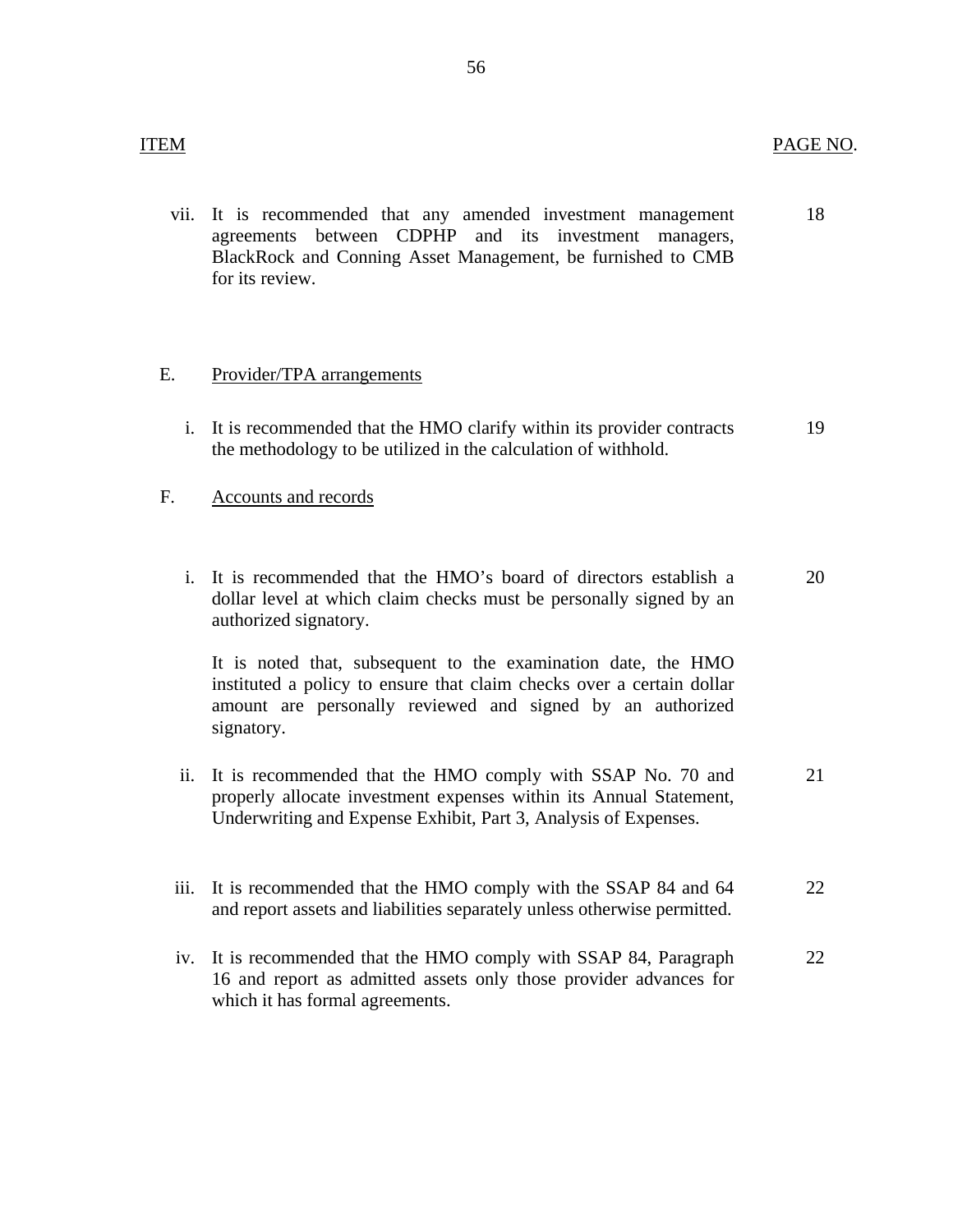|                | v. It is recommended that the HMO comply with SSAP No. 54,<br>Paragraph 18 and establish premium deficiency reserves for the<br>appropriate contractual term.                                                                           | 22 |
|----------------|-----------------------------------------------------------------------------------------------------------------------------------------------------------------------------------------------------------------------------------------|----|
|                | vi. It is recommended that the HMO ensure that those sums recorded as<br>advance premiums only represent premiums not yet due.                                                                                                          | 22 |
| vii.           | It is recommended that the HMO comply with SSAP 6, Paragraph<br>9(a) in calculating non-admitted assets.                                                                                                                                | 23 |
| viii.          | It is recommended that the HMO comply with the annual statement<br>instructions and appropriately report its gross premium receivables<br>and non-admitted asset premium receivable on the annual statement.                            | 24 |
| ix.            | It is recommended that the HMO report the proper aging of its<br>premium receivable on its annual statement Exhibit 3-Accident and<br>Health Premiums Due and Unpaid.                                                                   | 24 |
| G.             | Claim processing                                                                                                                                                                                                                        |    |
| $i$ .          | It is recommended that the HMO improve its internal claim<br>procedures to ensure full compliance with Section 3224-a (a), (b) and<br>(c) of the New York Insurance Law.                                                                | 32 |
| Н.             | <b>Explanation of benefit statements</b>                                                                                                                                                                                                |    |
| $\mathbf{i}$ . | It is recommended that CDPHP issue EOB forms that contain all of<br>the requisite information required by Section 3234(b) of the New<br>York Insurance Law for claims involving payments to members and<br>non-participating providers. | 34 |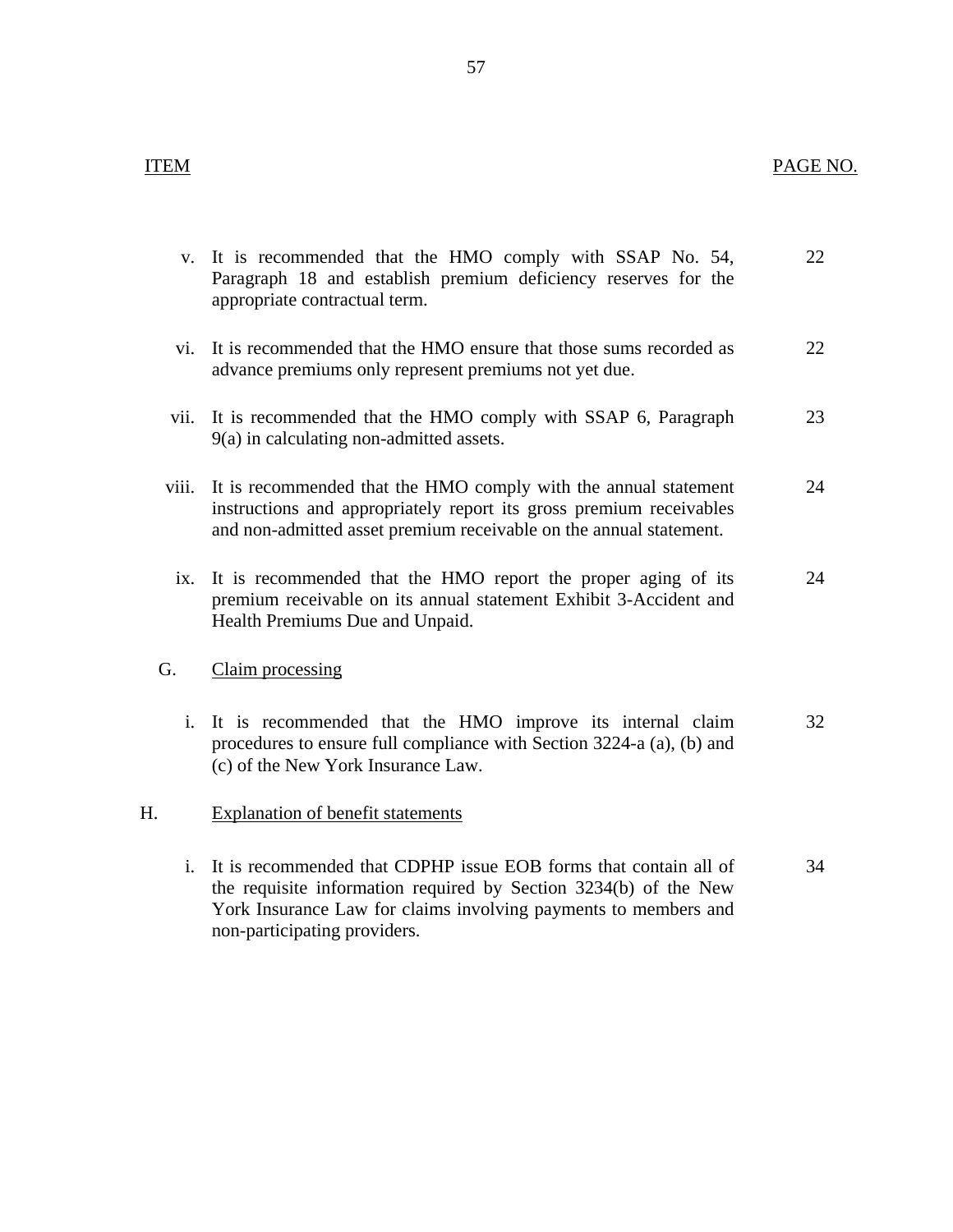- ii. It is recommended that CDPHP issue EOBs in all situations that require CDPHP to issue an EOB in accordance with Circular Letter 7(2005). EOBs should include all of the requisite information required by Section 3234(b) of the New York Insurance Law. Accordingly, subscribers will be properly informed of their appeal rights and how their claims are processed.
- iii. It is recommended that CDPHP issue an EOB for denied claims of non-participating providers and members relative to requests for missing information and change its policy by completing the adjudication process in a date certain in accordance with the requirement of Department of Labor, Part 2560 for nonparticipating providers/member claims. 35
- iv. It is recommended that CDPHP revise its EOB forms to show the amount payable to participating providers instead of amount paid to ensure that EOB forms issued to its subscribers cross balance from the allowed amount to payable amount. 36
- v. It is recommended that CDPHP review all of its explanation codes and ensure that the text utilized on the EOP and EOB forms for denials or requesting missing information clearly indicates the reason for denial and what information is missing. In addition, EOP forms should indicate the subscriber's additional claim payment liability, if any. 37
- vi. It is recommended that CDPHP cease using EOP forms to request missing information from its members. 37
- vii. It is recommended that CDPHP cease the practice of requesting its members provide a proof of payment during its adjudication of claims. 37

35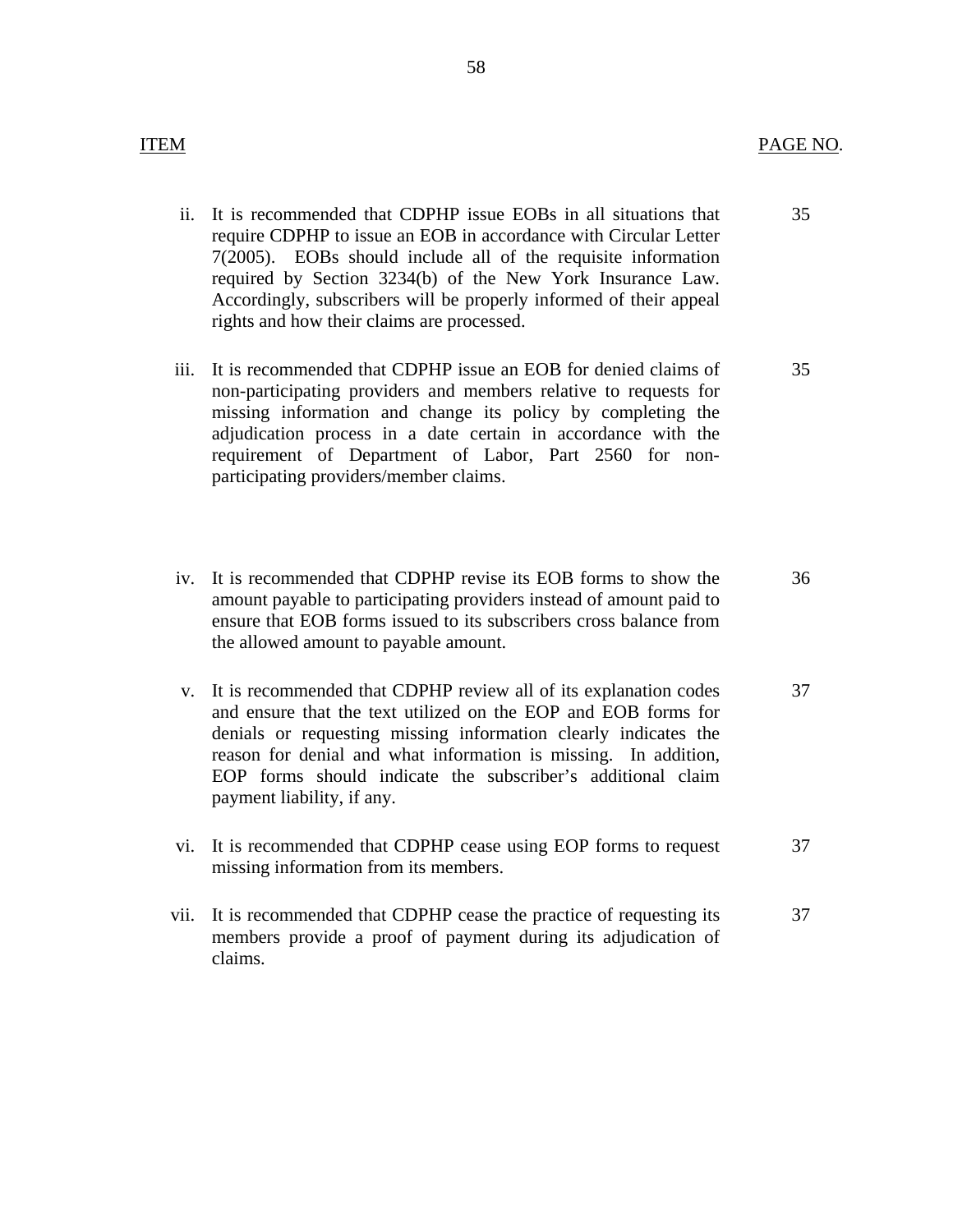# Utilization review

- I. Utilization review<br>i. It is recommended that CDPHP comply with Section 4903.3 of the New York Public Health Law and issue a notice of the first adverse determination to its subscribers when CDPHP decides not to pay for medical services based on a concurrent review because medical services are no longer considered medically necessary. 38
	- ii. It is recommended that CDPHP revise its notice of first adverse determination to its subscribers/providers, when claims are denied retrospectively for medical reasons, to fully comply with the requirement of Section 4903.5 of the New York Public Health Law. 40
	- iii. It is recommended that CDPHP comply with Section 4903.5 of the New York Public Health Law and issue a notice of the first adverse determination letter to members and participating providers, when claims are denied retrospectively for medical reasons. 41
	- iv. It is recommended that CDPHP comply with Sections 4903.5 and 4904.3 of the New York Public Health Law and cease the practice of requesting additional medical information in the acknowledgement letter of an appeal of medical adverse determination from its providers/members. 41
	- v. It is recommended that CDPHP issue a notice of first adverse determination to its members at date certain as required by Section 4903.4 of the New York Public Health Law and DOL Regulation, Part 2560 relative to retrospective reviews of non-participating provider/member submitted claims and also, claims of participating providers in those cases where the member is financially liable for additional payment, when missing medical necessity information is not received. 42
	- vi. It is recommended that CDPHP include all retrospective utilization review appeals made by its participating providers on Schedule M of its annual statements in future filings to the New York Insurance Department. 42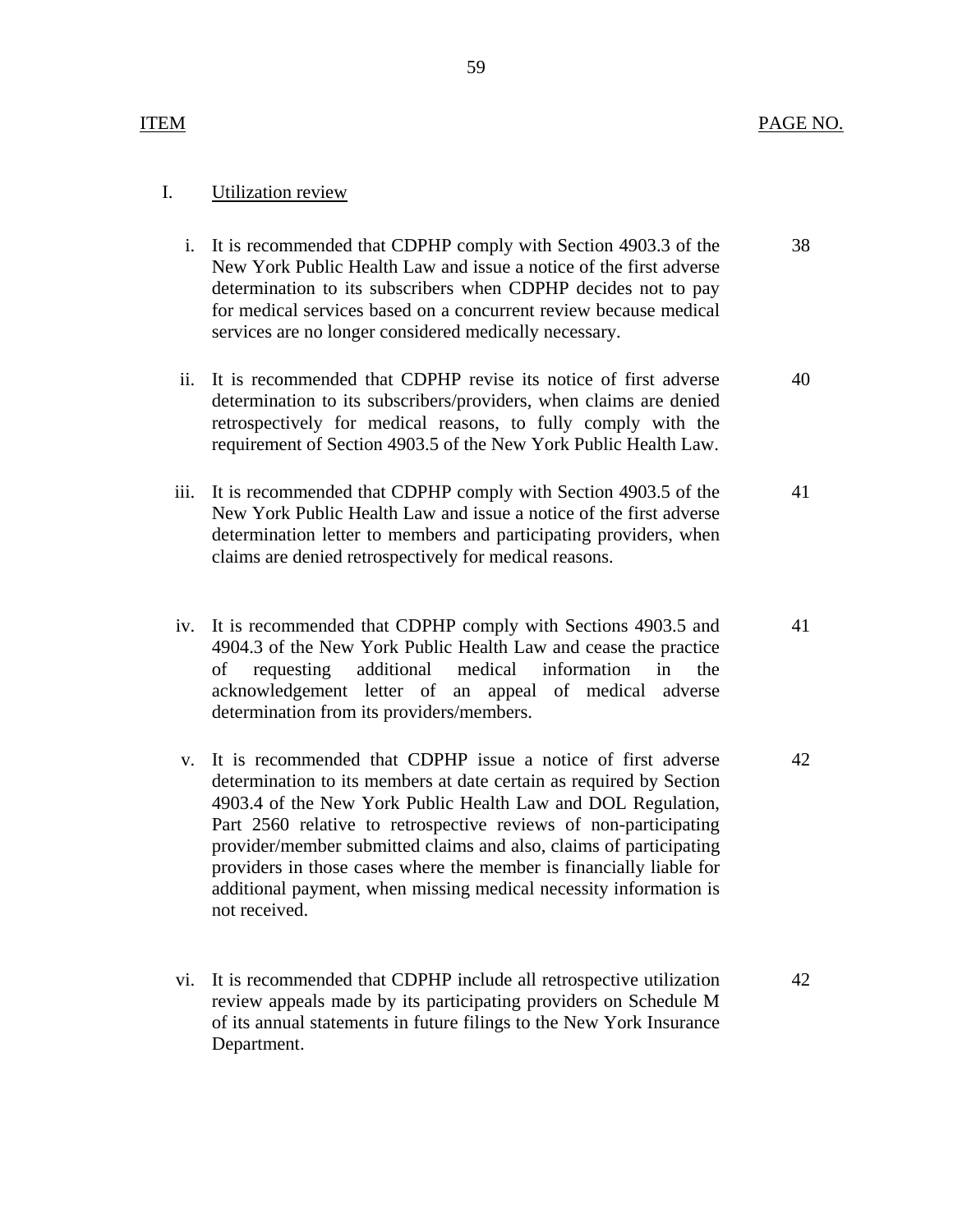# Underwriting and rating

- J. Underwriting and rating<br>i. It is recommended that the HMO discontinue its practice of citing the need for New York Insurance Department approval for rate increases unless it cites specifically which portion of the rate or rate package is awaiting such approval. 43
	- ii. It is recommended that the HMO comply with Section  $4308(g)(2)$ of the New York Insurance Law and state within its rate increase letters the specific rate or percentage increase that will be charged. 44

#### Agents and brokers K.

Agents and brokers<br>i. It is recommended that the HMO comply with New York Insurance Law Section 2114(a)(3) and only pay commissions to licensed agents of the HMO.

It is noted that the HMO has subsequently complied with this recommendation.

# Contract period – Non-payment of premiums

L. Contract period – Non-payment of premiums<br>i. It is recommended that the HMO refrain from reversing claims for delinquent members when the HMO maintains the coverage beyond the grace period. It is further recommended that the HMO repay providers for those claims it inappropriately reversed and pay prompt pay interest where due. 45

> It is noted that the HMO subsequently discontinued this practice and on December 7, 2005, the HMO repaid the claims which had been reversed under its former policy.

#### Third Party claim negotiator M.

Third Party claim negotiator<br>i. It is recommended that the HMO take steps to ensure that its third party claim negotiator, Medcal, Inc., maintains a New York license to adjust claims in compliance with Section 2108(a)(1) of the New York Insurance Law if it is the intent of the HMO to continue to use the claims adjustment services of Medcal, Inc.

46

44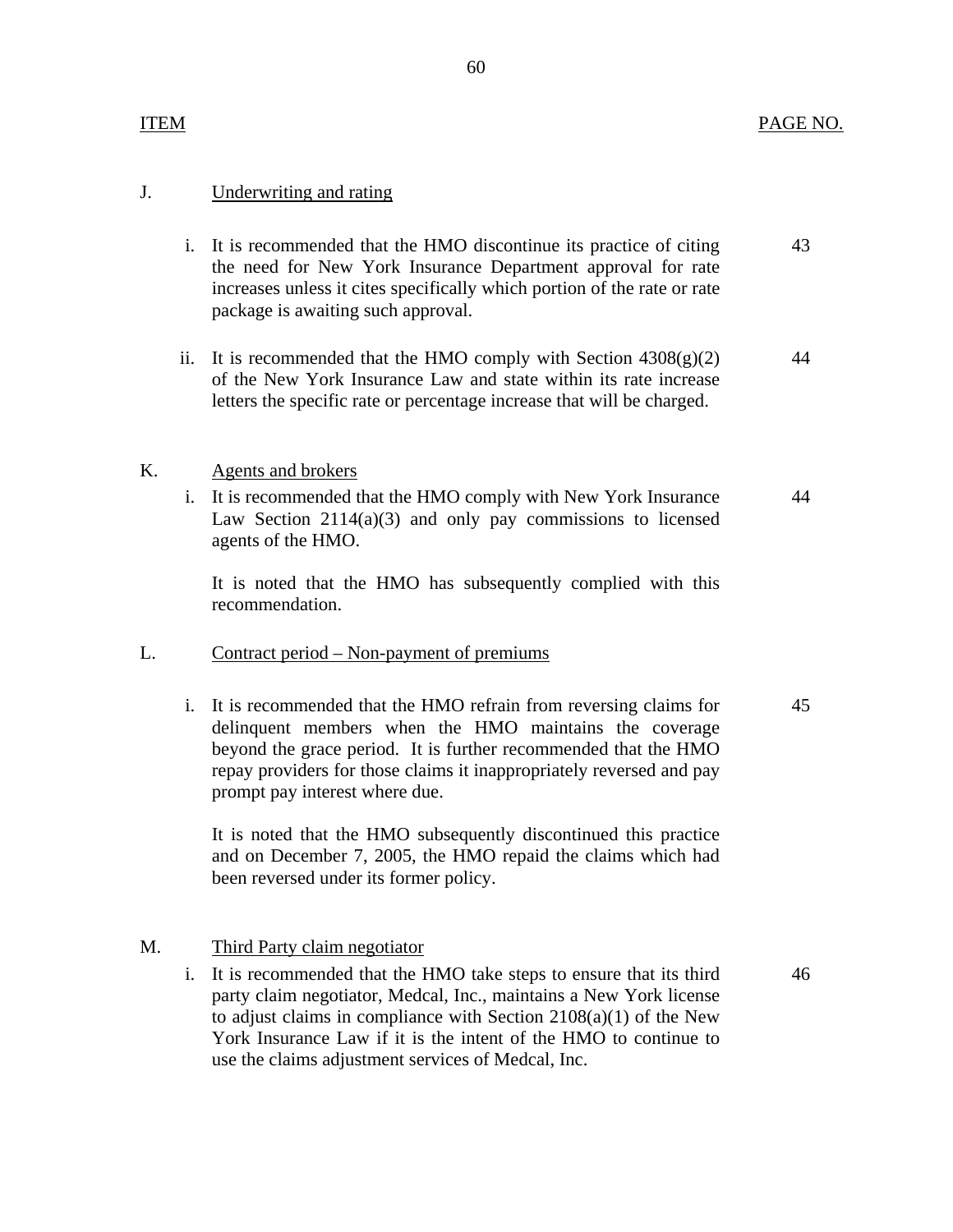| ii. It is recommended that the HMO preclude its third-party negotiator<br>from using prompt payment of claims as justification for the                                                                                                                   | 46 |
|----------------------------------------------------------------------------------------------------------------------------------------------------------------------------------------------------------------------------------------------------------|----|
| negotiation of discounted rates. Additionally, the implication that a<br>reduced liability will occur if a negotiated settlement is agreed<br>upon should only be stated in the text of the letter in those cases<br>where an actual savings will occur. |    |

- iii. It is recommended that the negotiated agreement between the third party negotiator and the provider clearly indicate what charges may be billed and by whom. 47
- iv. It is recommended that the negotiated agreement between the third party negotiator and the provider clearly spell out the terms of the agreement and indicate the purpose that signature on the letter serves. 47
- v. It is recommended that the HMO conduct an audit of its third party negotiator, Medcal. 47
- vi. It is recommended that that the HMO comply with New York Regulation 152 (11 NYCRR 243.2(b)) and maintain a copy of its agreements with third party negotiator, Medcal, Inc. 48

# Advertising

N. Advertising<br>i. It is recommended that the HMO comply with Section 4323(c) of the New York Insurance Law by ensuring that all media containing any information about the various products offered by the HMO or any of its subsidiaries clearly specify the product(s) each particular company is offering. 48

> It is noted that the HMO has subsequently changed its website to bring it into compliance with the cited section of the Insurance Law.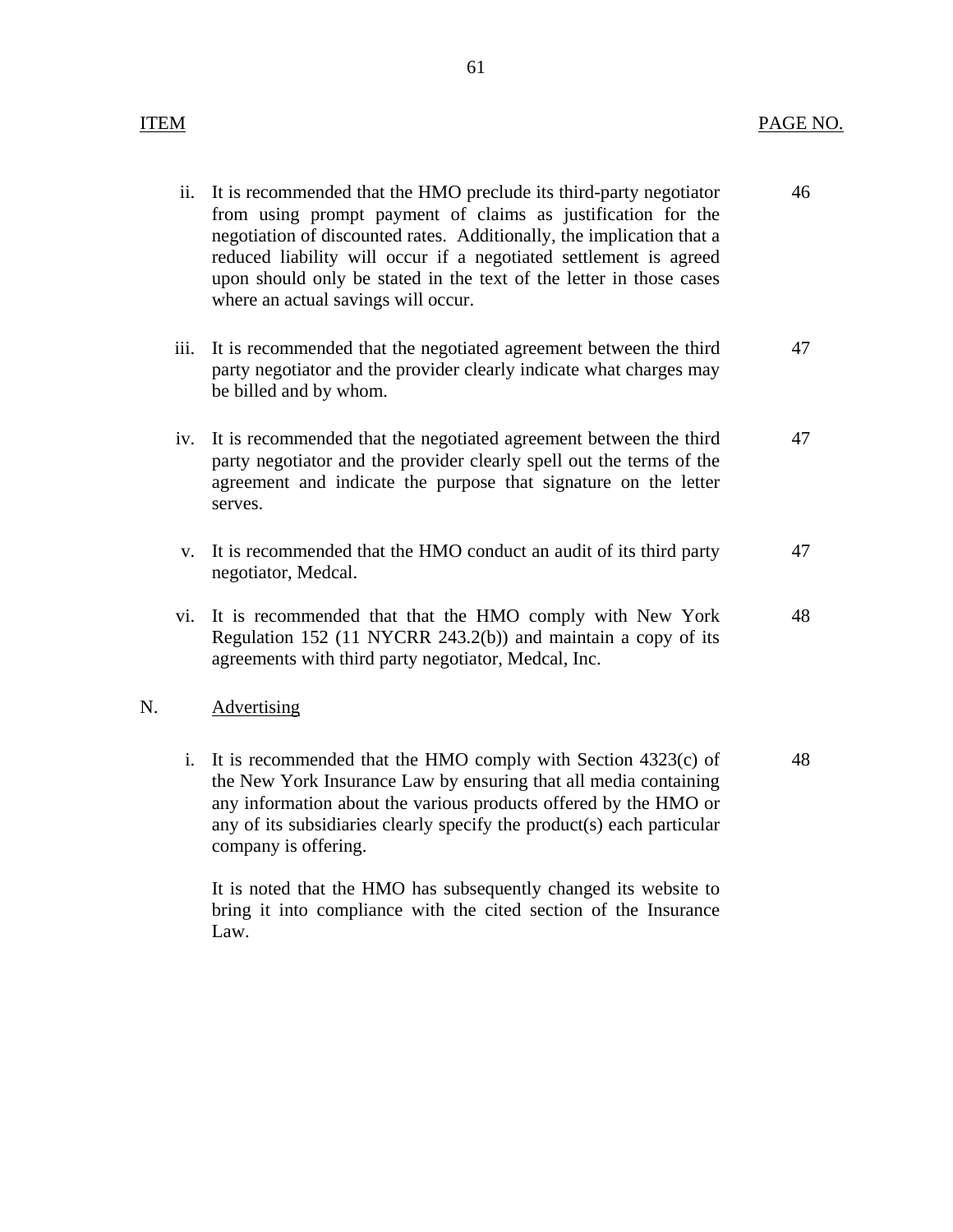# **APPENDIX A**

# **INFORMATION SYSTEMS REVIEW**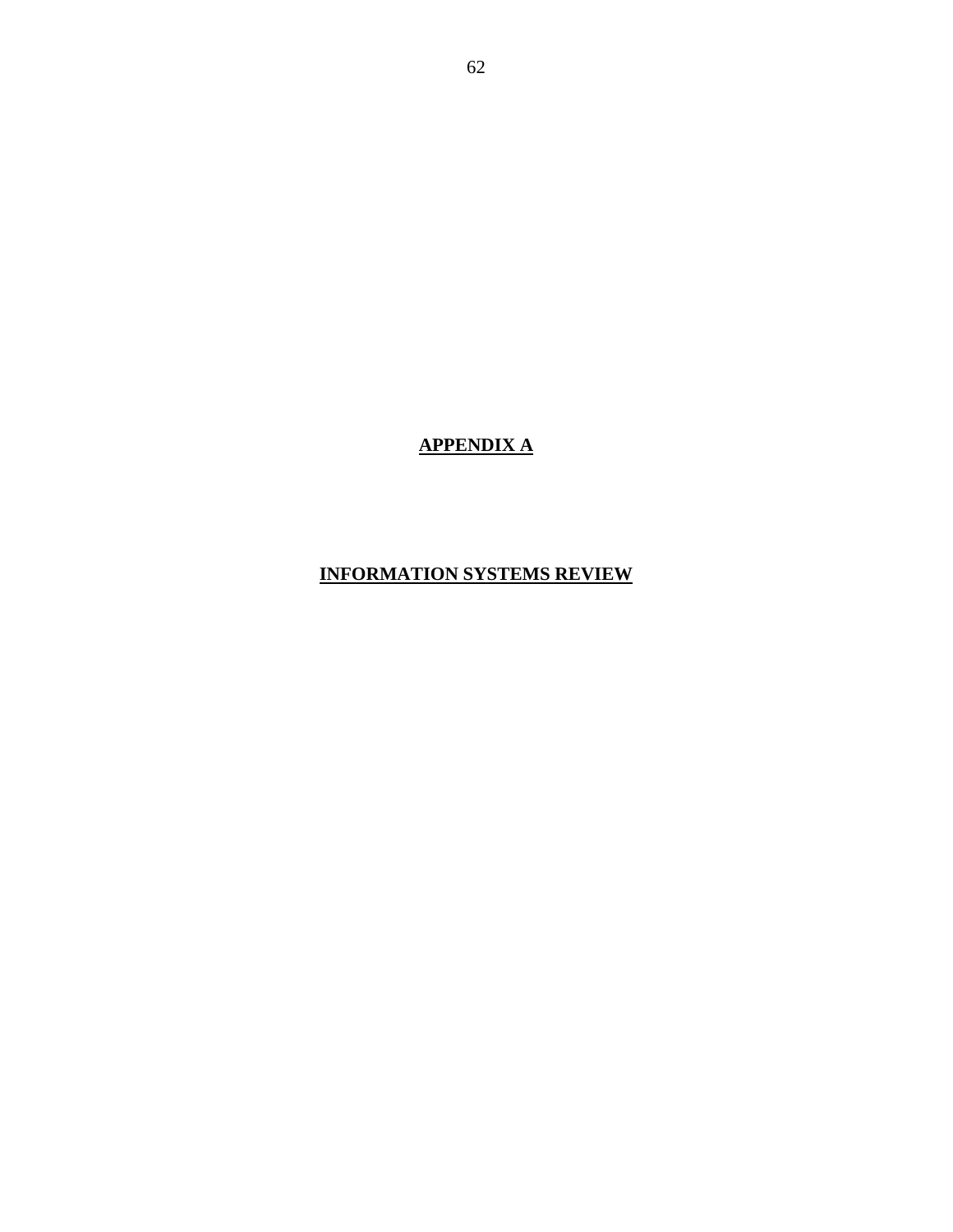# TABLE OF CONTENTS

| <b>TABLE OF CONTENTS</b>                                   |                                                                                                                                                                                                                                                                                 |                                        |  |
|------------------------------------------------------------|---------------------------------------------------------------------------------------------------------------------------------------------------------------------------------------------------------------------------------------------------------------------------------|----------------------------------------|--|
| ITEM NO.                                                   |                                                                                                                                                                                                                                                                                 | PAGE NO.                               |  |
| 1.                                                         | Scope and objectives of the examination                                                                                                                                                                                                                                         | 63                                     |  |
| 2.                                                         | Computing environment                                                                                                                                                                                                                                                           | 63                                     |  |
| 3.                                                         | Areas examined                                                                                                                                                                                                                                                                  | 65                                     |  |
| 4.                                                         | Summary of significant findings                                                                                                                                                                                                                                                 | 67                                     |  |
| A.<br><b>B.</b><br>$\mathcal{C}$ .<br>D.<br>E.<br>F.<br>G. | PaperFree – Change management<br>PaperFree – Logical access controls<br>LAN – Logical security controls<br>Remote access<br>AMISYS – Logical security controls<br>LAN – Logical security controls (User recertification)<br>LAN – Logical security controls (Password settings) | 68<br>68<br>69<br>70<br>70<br>71<br>71 |  |
| 5.                                                         | Summary of comments and recommendations                                                                                                                                                                                                                                         | 73                                     |  |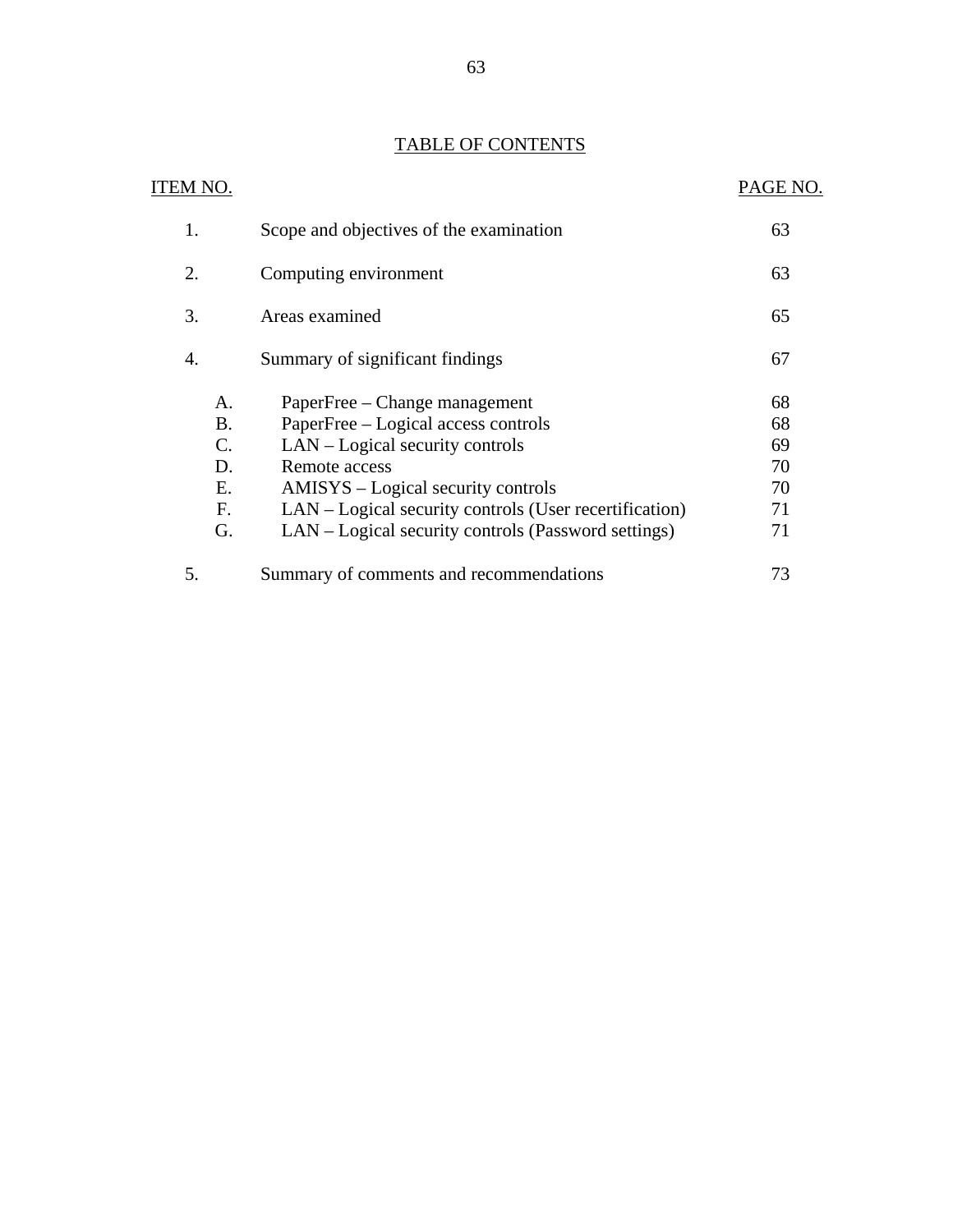#### 1. SCOPE AND OBJECTIVES OF THE EXAMINATION

Information Technology (IT) at CDPHP is used to support the delivery of services and products, and to provide support for all management processes. The objective of this IT control evaluation is to assist the Examiner-In-Charge (EIC) in developing a riskbased strategy for setting the examination scope and objectives, and in identifying the appropriate procedures necessary to support the overall examination strategy. In order to accomplish this objective, the examiners reviewed the general controls regarding CDPHP's processing environment and reviewed certain controls over the applications that were determined to be financially significant.

#### Examination Limitations

The general controls as examined were identified through discussions with IT management and a review of control documentation. This is not an attest report in conjunction with American Institute of Certified Public Accountants standards. This report provides information about the condition of risks and internal controls at a single point in time. Future changes in environmental factors and actions by personnel may significantly and adversely impact these risks and controls in ways that this report did not and cannot anticipate.

### 2. COMPUTING ENVIRONMENT

Given the complexity of CDPHP's IT environment, the review was focused on financially significant applications and their technology platforms. Based on initial discussions with management, the examiners developed an understanding of CDPHP's business processes and of the systems that have the most significant impact on New York policyholders. The following applications were identified as financially significant:

• AMISYS – AMISYS is the core claims processing system used by CDPHP. It is a third-party software package developed by Amisys Synertech ("ASI").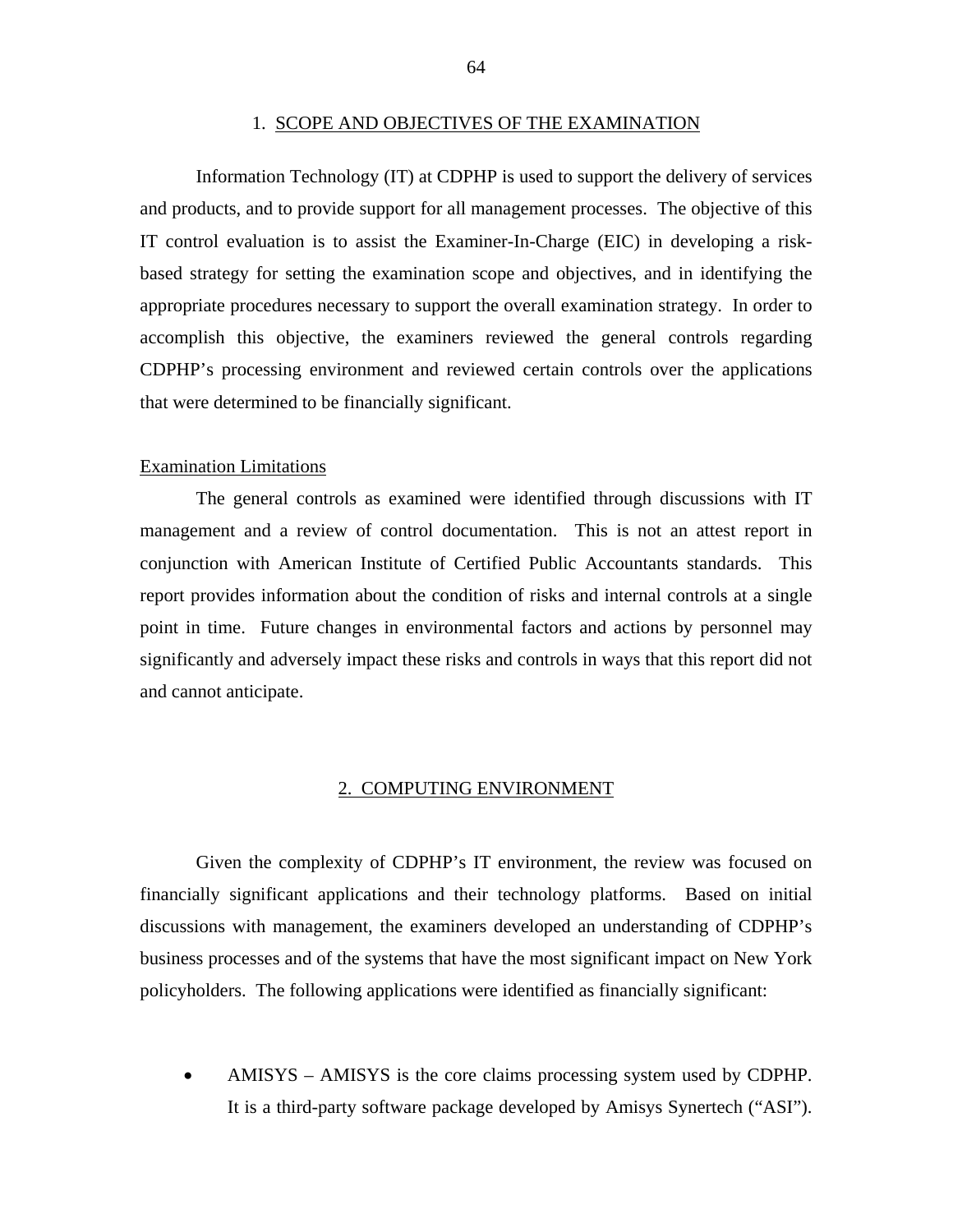<span id="page-66-0"></span>The AMISYS system automates health care payer transaction processing and consolidates administrative, financial, and member processes into a single system. ASI has modified the AMISYS application to make it HIPAA compliant. CDPHP maintains three AMISYS environments: development, staging (testing) and production. CDPHP is running version [11.01.06](https://11.01.06) of AMISYS on an HP 3000 platform.

- MACESS MACESS is a third-party software package developed by Sungard. MACESS is CDPHP's core enterprise document workflow management system and is used to manage document imaging, workflow, archiving, and customer service support. Additionally, MACESS is designed to accept routine programs for extraction of information which opens the system to a variety of integration possibilities. CDPHP maintains 3 MACESS environments: development, staging (testing) and production. MACESS runs on a Netware 5.5 platform.
- MULTIVIEW MULTIVIEW is a third-party software package developed by Multiview Incorporated, an independent supplier of full-featured financial applications. CDPHP uses the following five MULTIVIEW modules: Accounts Payable (A/P), Accounts Receivable (A/R), General Ledger (G/L), Purchase Order (P/O), and Fixed Assets. These modules are used to help manage finances and to assist in financial statement preparation. MULTIVIEW does not interface with the other core systems used by CDPHP. Instead, information is manually entered into the system by the Accounting Department. MULTIVIEW is supported by an Oracle database and runs on a Windows 2000 environment.
- SYBASE PAPERFREE SYBASE Paperfree is a third-party Electronic Data Interface (EDI) server system. CDPHP uses SYBASE Paperfree to translate EDI data into formats required by AMISYS. It also has the capability to perform a variety of edit and validation checks on claims submitted via EDI.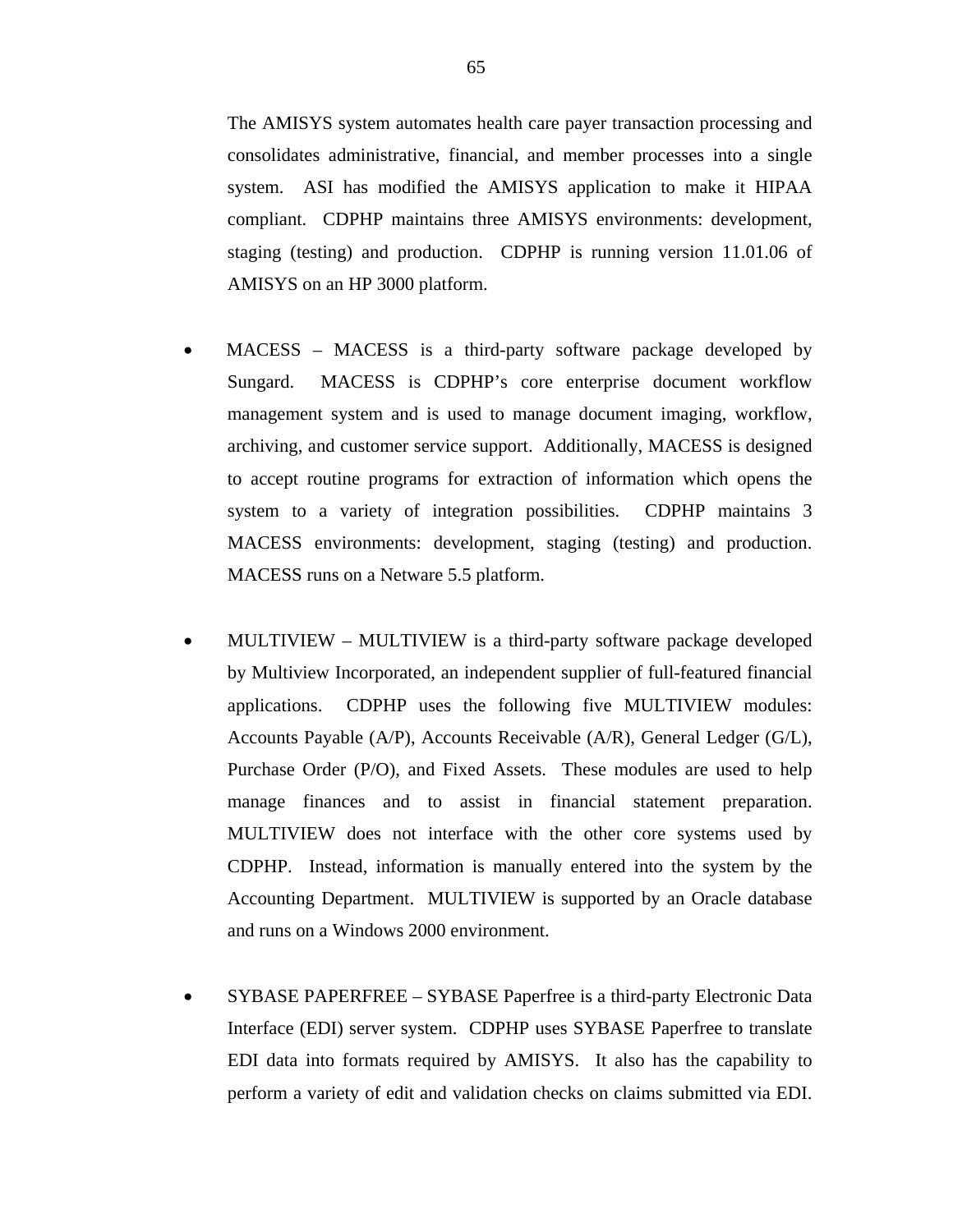Seventy percent of the claims submitted to CDPHP are processed by this system through the EDI gateway. Remaining claims are manually keyed into AMISYS or optically scanned (OCR) into MACESS. SYBASE Paperfree interfaces with AMISYS and runs on a Windows 2003 environment.

• ORACLE DATAWAREHOUSE – The ORACLE data warehouse is an internally developed database used by CDPHP. It interfaces with AMISYS and is used primarily as a management information tool. The data warehouse runs on an AIX 5.2 platform and uses Oracle version 9.2.06.

# 3. AREAS EXAMINED

The general controls reviewed during this examination are promulgated by the New York State Insurance Department (NYSID) and consist of 14 categories. These 14 categories can be further grouped into the following risk areas: management risks (associated with supporting IT management processes), transaction risks (associated with service or product delivery), or infrastructure risks (associated with the IT hardware and software supporting business processes). The general control categories, grouped by risk area, are described below:

Management Risks:

- Management Controls over the IT Department Delivery of services and products and support for IT management processes.
- Organizational Controls over the IT DepartmentAdequacy of resources and separation of duties between application development and maintenance, computer operations, and data entry.
- Documentation Controls over ApplicationsAppropriate documentation exists for new applications and changes to existing systems.
- Contingency Planning Controls The data center has a valid disaster recovery plan and the plan covers the critical applications identified by the Chief Examiner. The disaster recovery plan is tested and is integrated with an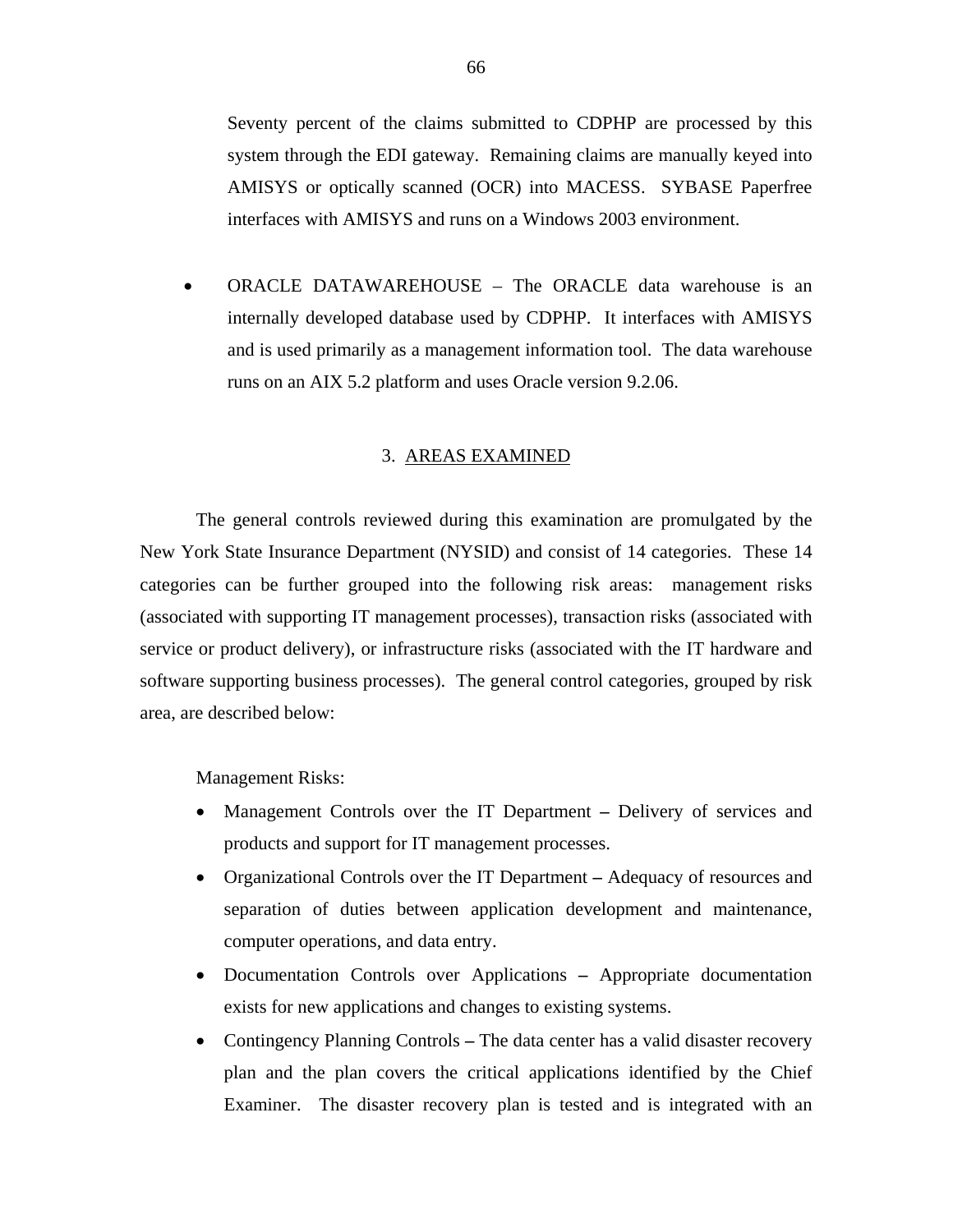<span id="page-68-0"></span>overall business resumption plan. Also, critical data is backed up and that these backup files are stored in a secure manner.

- Personal ComputersPersonal computers are utilized in an appropriate manner and do not expose the company to unnecessary financial risk.
- Service Agreements Service agreements with outside vendors cover provisions for loss of data and processing ability that could affect output of financial data.

Transaction Risks:

- Processing Controls over Critical Applications **-** Data is transmitted completely and accurately, input edits are working as intended and detected errors are corrected.
- Converted Systems Transactions processed on newly developed or converted systems do not work as intended and errors can occur.

Infrastructure Risks:

- Controls over Changes to Applications Users and IT department personnel approve modifications before they are implemented into the production environment.
- Controls over System and Application Programming and Development Application programming and development/ modifications are performed in a controlled manner and are adequately tested before they are moved into production.
- Operations Controls Performance and problem resolution are monitored and the data center processes company information in a controlled manner. Also, the procedures for handling critical data and scheduling critical computer programs are monitored. Controls are in place to maintain an environmentally secure data center.
- Logical and Physical SecurityEmployees are granted access to *only* the information they need to perform their assigned job duties and computing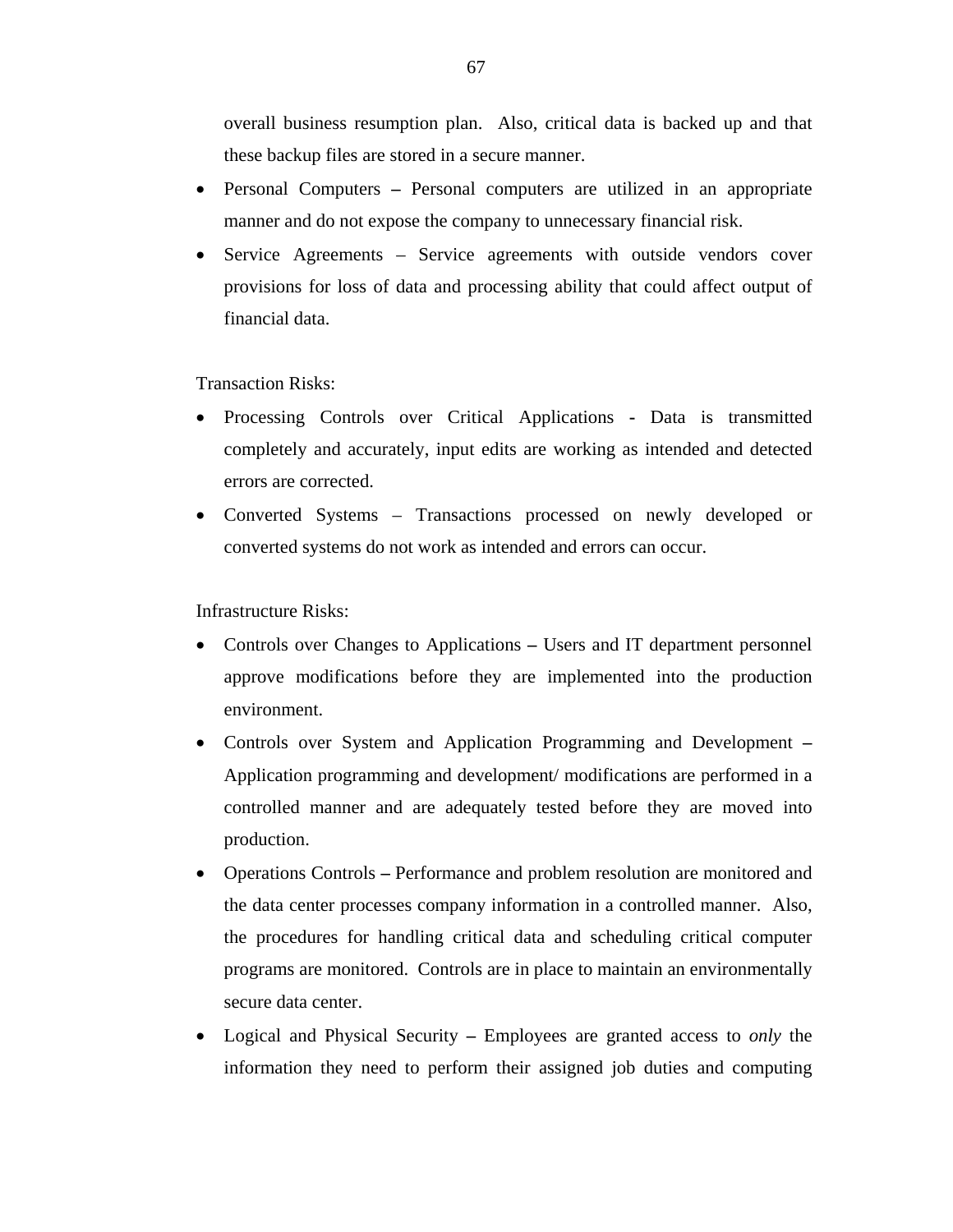<span id="page-69-0"></span>resources are adequately protected so that access is restricted to appropriate personnel.

- Local Area Networks (LANs)Changes to the LAN are documented and implemented in a controlled manner and LAN access is granted for business purposes only.
- Wide Area Networks (WANs) Changes to the WAN are documented and sensitive financial data transmitted on the WAN is adequately protected.

#### 4. SUMMARY OF SIGNIFICANT FINDINGS

The audit testing that was performed resulted in the following findings and recommendations to company management. Certain areas that could impact the exam scope and increase substantive procedures were noted. These areas are described in further detail within the body of this report, but are summarized below:

- Exposures relating to Paperfree. The Paperfree application contains exposures in the areas of both logical security and change management. In the area of logical security, terminated employees are not removed from the Paperfree application in a timely manner. As a result, terminated employees had the ability to access the system after their termination date. In the area of change management, one individual possessed inappropriate access to Paperfree's production environment. Consequently, this individual had the ability to circumvent the company's change control process and modify processing. This could result in claim data being modified as it is being processed through the Paperfree application.
- End-user access has not been managed effectively. The process for managing access to both operating systems and financially significant applications is not effective. Management does not perform periodic recertifications of user access to operating systems or financially significant applications. As a result,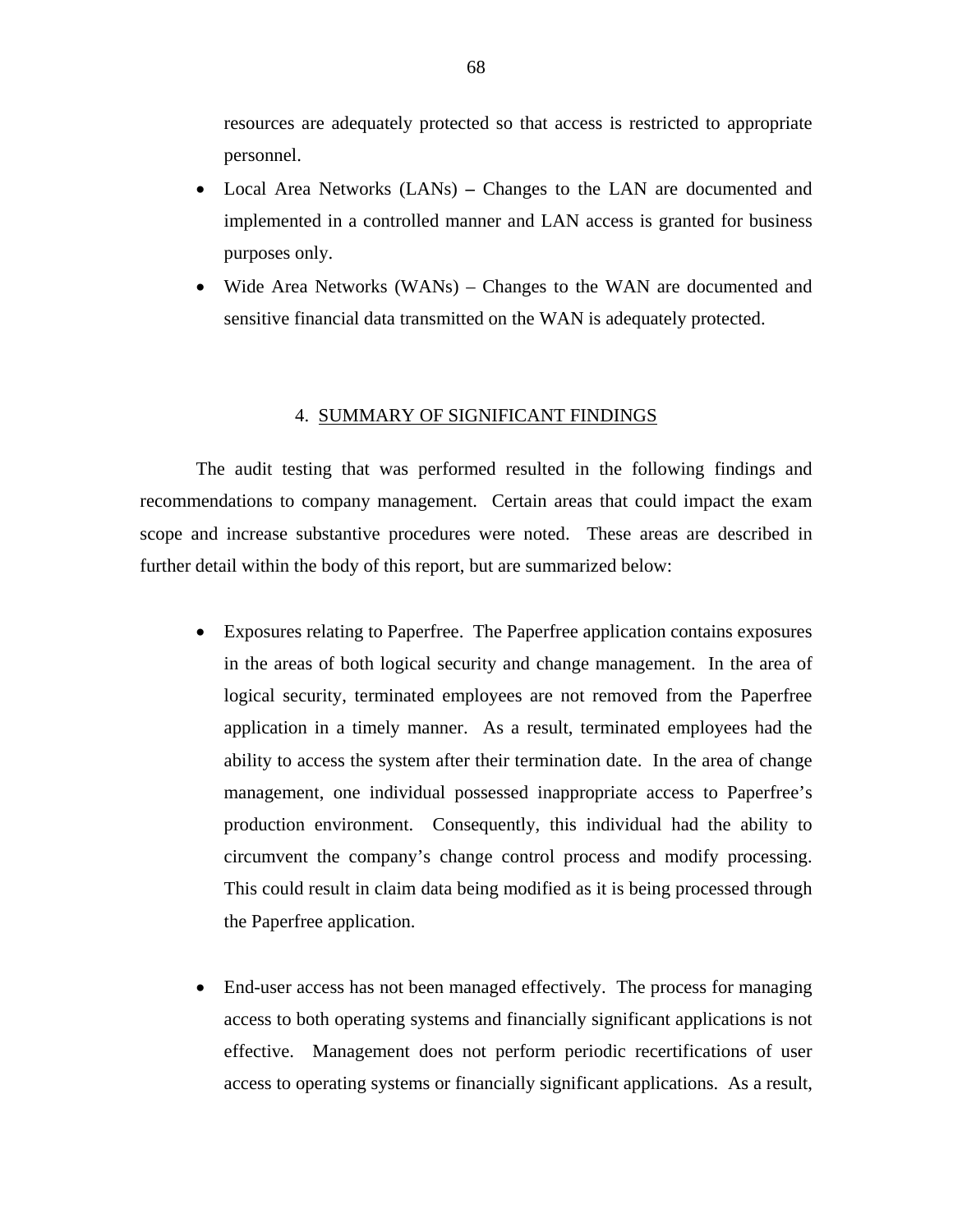<span id="page-70-0"></span>certain individuals possessed access to user rights that did not correlate to their job responsibilities. In addition, the privileged user ID for the HP 3000 was being shared among five (5) users reducing user accountability. Lastly, certain password settings do not comply with CDPHP's Password Policy.

These findings have been communicated to CDPHP and their responses are included within this report.

#### A. PaperFree – Change Management

## Description and Risk

The Paperfree development, testing, and production environments are not properly segregated. One of CDPHP's developers has access to the production server, which is where production code resides.

The Paperfree system is used to translate claims information submitted through Electronic Data Interfaces (EDI) into a format that can be processed by AMISYS. As a result, changes could be made to the processing environment causing claim data to be modified without the appropriate approvals.

# Recommendation:

It is recommended that Management review all individuals who have access to the PaperFree development, testing, and production environments. It is further recommended that all developer access to the production environment be removed immediately and a separate department assigned the responsibility of migrating code into production.

# B. PaperFree – Logical Access Controls

# Description and Risk

All IT personnel have access to the K: drive, which is where PaperFree code resides before it is migrated to the production environment. While developers do not have access to the system source code, they do have access to system configuration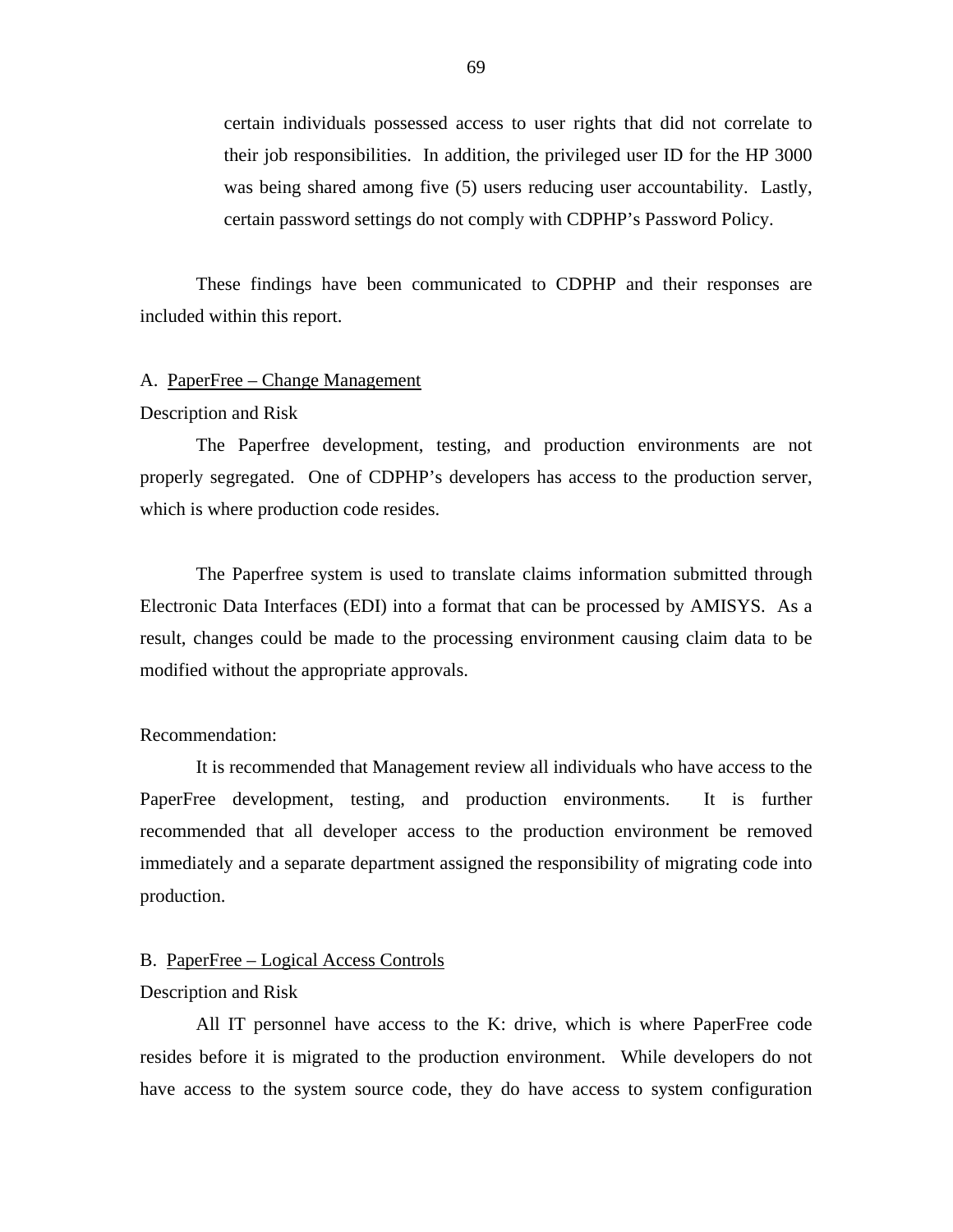<span id="page-71-0"></span>settings. It was also noted that management does not use a version control tool to help manage changes to code.

The Paperfree system is used to translate claims information submitted through Electronic Data Interfaces (EDI) into a format that can be processed by AMISYS. As a result, changes could be made to the processing environment causing claim data to be modified without the appropriate approvals.

# Recommendation:

It is recommended that Management review IT personnel access to the K: drive and limit the permissions to those developers working in the PaperFree environment. Additionally, it is recommended that Management implement a version control software tool to ensure that code is migrated correctly.

# C. LAN – Logical Security Controls

### Description and Risk

The Privileged user ID for the HP3000 Operating System is shared among 5 individuals.

Sharing passwords to administrator accounts increases the risk that unauthorized activities will not be detected and that individuals are not held personally accountable for their actions. It is important to note that the AMISYS application, CDPHP's core claims processing system, resides on the HP3000 system and that inappropriate access to this system through a generic account could cause processing errors/ problems.

# Recommendation:

It is recommended that Management assign individual user IDs to all HP3000 administrators. It is further recommended that Management log access to the master ID and periodically review this log to ensure activities performed are appropriate and authorized. Finally, it is recommended that management require the master password to be changed periodically.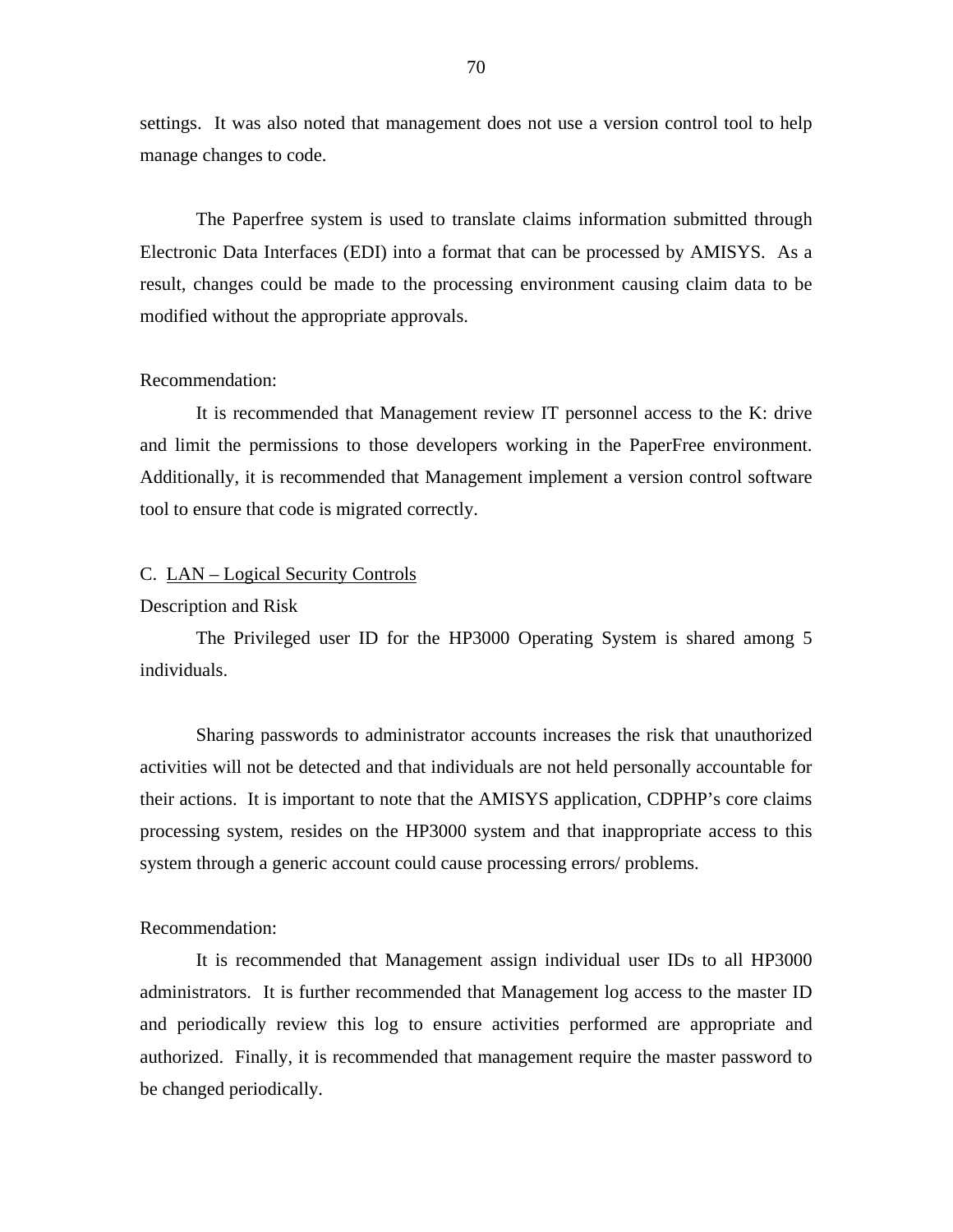#### D. Remote Access

#### Description and Risk

Remote access to the company's internal network has been granted to noncompany issued computers. While non-company issued computers are checked to ensure they have been equipped with appropriate virus control software, these computers are not part of the process used by CDPHP to update virus software for known threats. Employees could introduce a host of threats to the CDPHP network, if management does not actively manage software loaded to these non-company issued computers.

#### Recommendation:

It is recommended that Management discontinue the current policy of allowing virtual private network (VPN) access through non-company issued computers. It is further recommended that Management review and allow access only to users who require VPN access for their job function. Users who only require access to their CDPHP e-mail account should be issued a username and password to the company's web mail portal. The web mail portal does not need to be installed on CDPHP issued computers.

#### E. AMISYS – Logical Security Controls

#### Description and Risk

Two issues regarding the logical security controls around AMISYS were identified:

- Access privileges for terminated employees are not removed on a timely basis. As such, users may be able to access applications and network resources after their termination date; and,
- Access privileges for employees are not appropriately modified to reflect changes in job descriptions. If access is not modified to reflect changes in job descriptions, users may be given user rights that are not required for them to perform their job functions.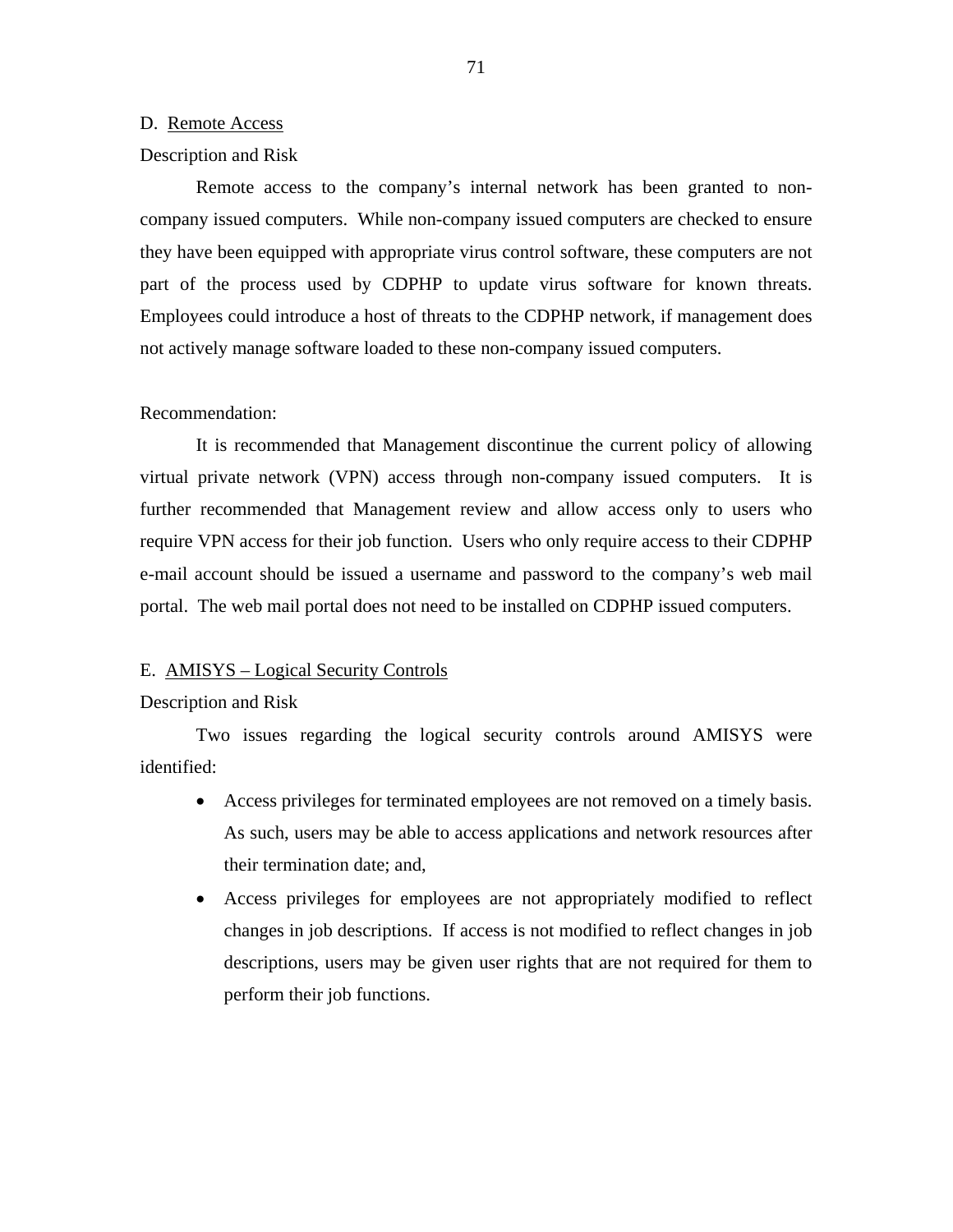Recommendation

It is recommended that Management implement a process by which end-user access to the AMISYS system is removed from all terminated employees and from users that have been transferred within the company. If a user requires access to the AMISYS system as part of their new job function, a new user request should be created for that user. The system administrator should review the AMISYS access control listing periodically to ensure that user rights within AMISYS are appropriate.

#### F. LAN – Logical Security Controls (User Recertification)

#### Description and Risk

Management does not require application owners to recertify user access periodically to ensure that the rights given to individuals are still required for operating system platforms and financially significant applications.

Failure to recertify user accounts increases the risk of an individual retaining his/her old profile even though it no longer corresponds with the new job description.

#### Recommendation

It is recommended that Management conduct a quarterly/annual recertification of all LAN users including contractors, and verify that their access is appropriate for their given job responsibility.

#### G. LAN – Logical Security Controls (Password Settings)

#### Description and Risk

The AIX password settings do not comply with the CDPHP Password Policy regarding Minimum Length, complexity, Maximum age and Minimum age. Each setting currently has a value of zero, which means that none of these password controls are being used to help prevent unauthorized access to the AIX system. Easily guessable and poor password controls increases the risk of individuals gaining unauthorized access to information assets and network resources.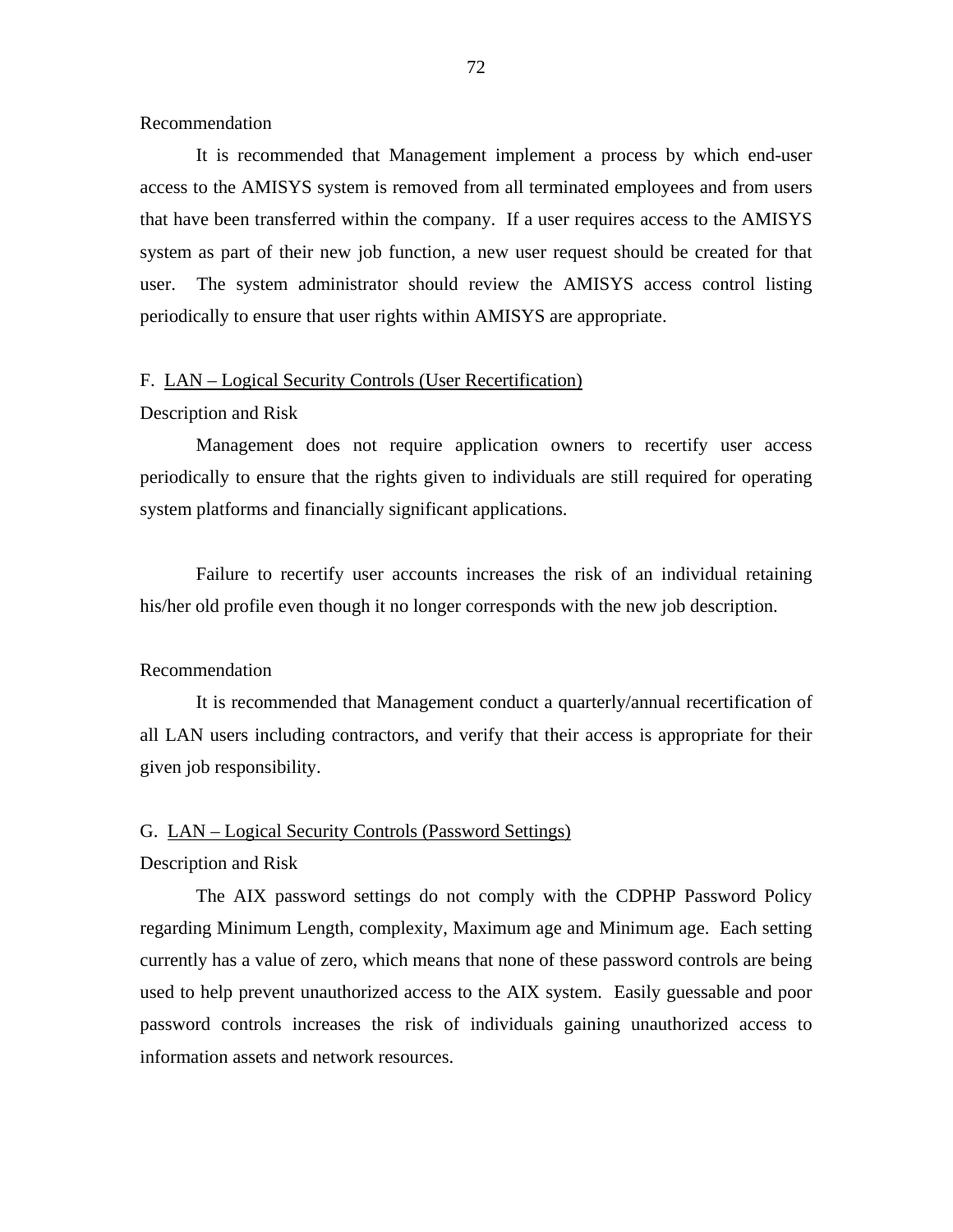The ORACLE data warehouse, which is used as a management information tool, resides on the AIX system. As a result, users could exploit this vulnerability to gain unauthorized access to the data warehouse.

#### Recommendation

It is recommended that Management, at a minimum, enforce the following password settings on its AIX system: MinLength = 6, MaxAge = 60, MaxTry = 5, MinAge = 7, complexity set to alpha and numeric.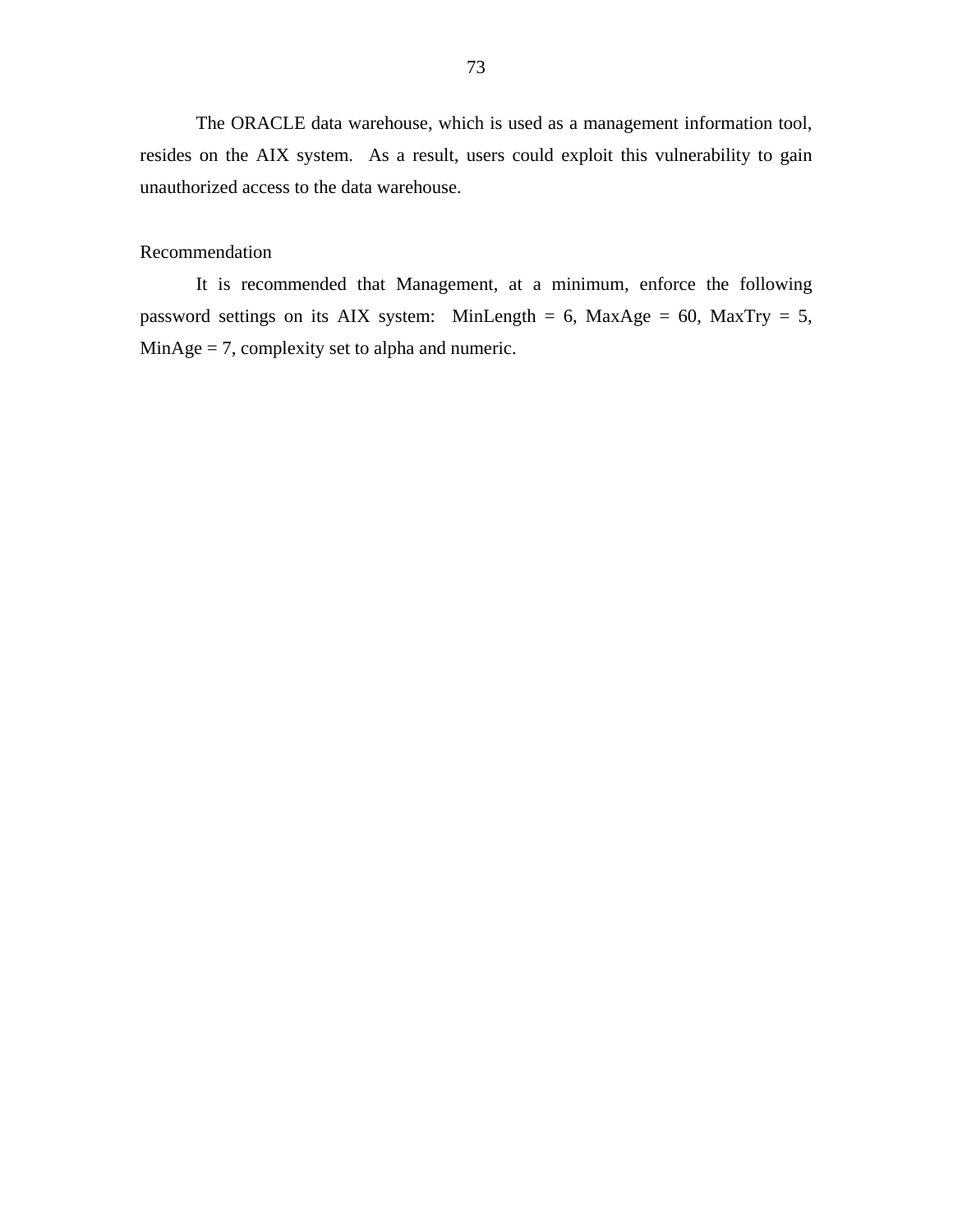#### 5. SUMMARY OF COMMENTS AND RECOMMENDATIONS

### ITEM. PAGE NO.

70

71

A. PaperFree – Change management

It is recommended that management review all individuals who have access to the PaperFree development, testing, and production environments. It is further recommended that all developer access to the production environment be removed immediately and a separate department assigned the responsibility of migrating code into production. 69

B. PaperFree – Logical access controls

It is recommended that management review IT personnel access to the K: drive and limit the permissions to those developers working in the PaperFree environment. Additionally, it is recommended that Management implement a version control software tool to ensure that code is migrated correctly.

C. LAN – Logical security controls

It is recommended that management assign individual user IDs to all HP3000 administrators. It is further recommended that management log access to the master ID and periodically review this log to ensure activities performed are appropriate and authorized. Finally, it is recommended that management require the master password to be changed periodically 70

D. Remote access

It is recommended that management discontinue the current policy of allowing virtual private network (VPN) access through non-company issued computers. It is further recommended that management review and allow access only to users who require VPN access for their job function. Users who only require access to their CDPHP e-mail account should be issued a username and password to the company's web mail portal. The web mail portal does not need to be installed on CDPHP issued computers.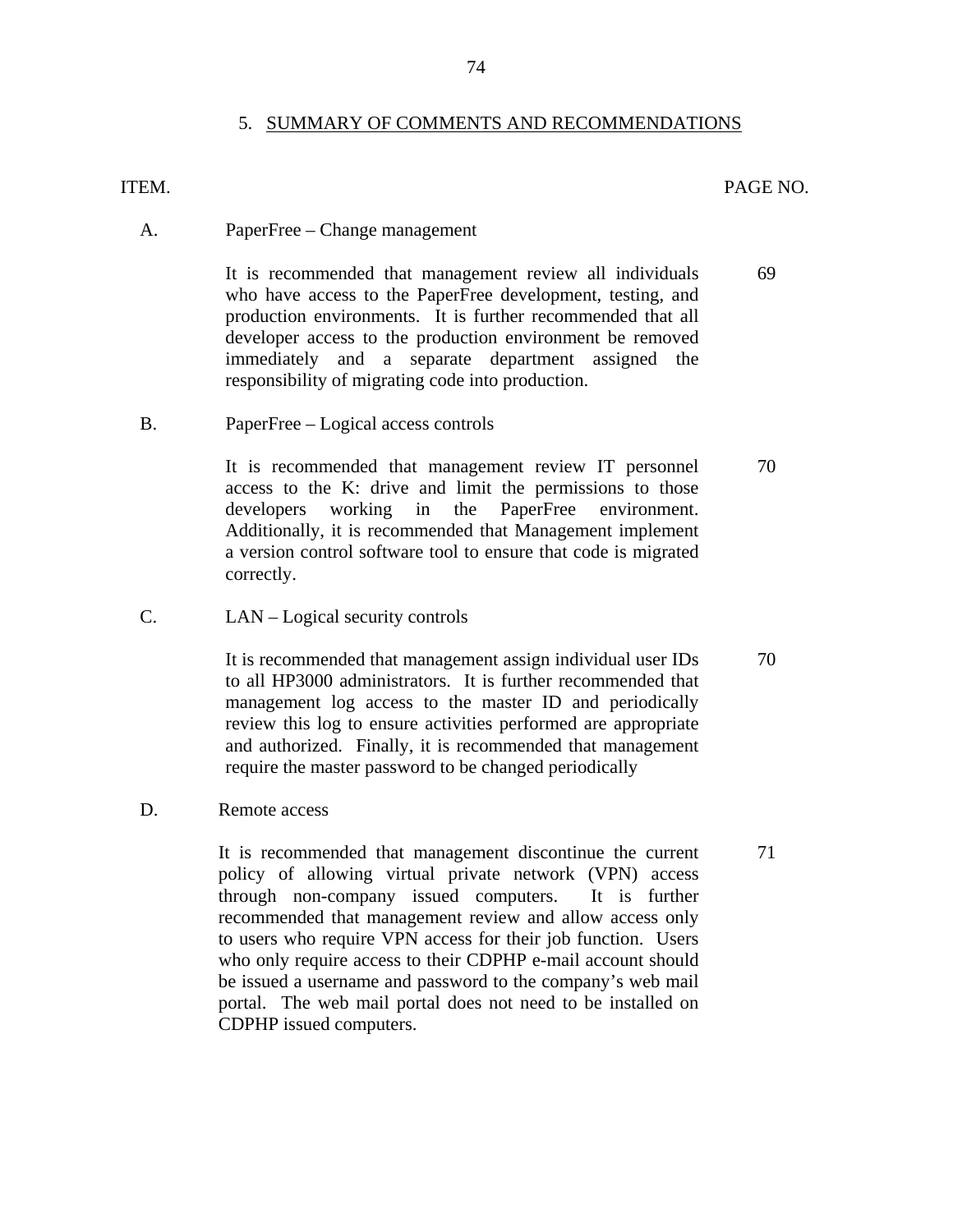| ITEM.       |                                                                                                                                                                                                                                                                                                                                                                                                                                                                                                              | PAGE NO. |
|-------------|--------------------------------------------------------------------------------------------------------------------------------------------------------------------------------------------------------------------------------------------------------------------------------------------------------------------------------------------------------------------------------------------------------------------------------------------------------------------------------------------------------------|----------|
| Ε.          | AMISYS – Logical security controls                                                                                                                                                                                                                                                                                                                                                                                                                                                                           |          |
|             | It is recommended that Management implement a process by<br>which end-user access to the AMISYS system is removed from<br>all terminated employees and from users that have transferred<br>within the HMO. If a user requires access to the AMISYS<br>system as part of their new job function, a new user request<br>should be created for that user. The system administrator<br>should review the AMISYS access control listing periodically<br>to ensure that user rights within AMISYS are appropriate. | 72       |
| $F_{\cdot}$ | LAN – Logical security controls (User recertification)                                                                                                                                                                                                                                                                                                                                                                                                                                                       |          |
|             | It is recommended that management conduct a quarterly/annual<br>recertification of all LAN users including contractors, and<br>verify that their access is appropriate for their given job<br>responsibility.                                                                                                                                                                                                                                                                                                | 72       |
| G.          | LAN – Logical security controls (Password settings)                                                                                                                                                                                                                                                                                                                                                                                                                                                          | 73       |
|             | It is recommended that management, at a minimum, enforce the<br>following password settings on its AIX system: MinLength $=$<br>6, MaxAge = 60, MaxTry = 5, MinAge = 7, complexity set to<br>alpha and numeric.                                                                                                                                                                                                                                                                                              |          |
|             |                                                                                                                                                                                                                                                                                                                                                                                                                                                                                                              |          |